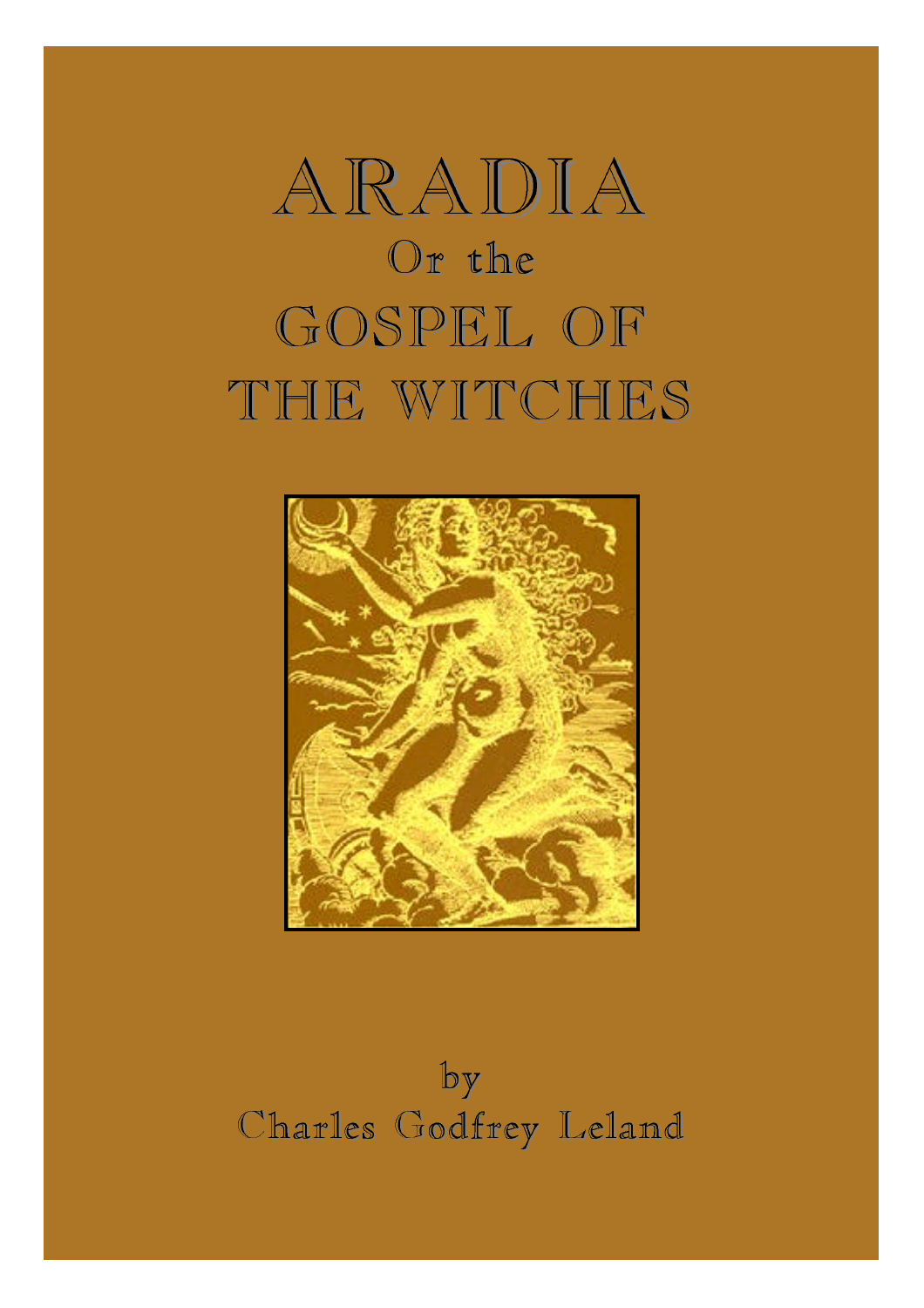This book was written by Charles G. Leland in 1890. It is not copyrighted in any way and therefore may be duplicated in any manner required for the widest possible dissemination.

This Portable Document Format version of the text has been composed using public domain type-copy and dispenses with the Latin translations of the Declamations, and a number of footnotes from the original. I am not responsible for any short-comings or errors in the text. For readers seeking a more thorough rendering, there are a large number of published versions - my personal recommendation would be the Phoenix Press edition.

To the best of my knowledge the English text is complete, although the order of the text in places is at variance with some printed versions.

But what are you complaining about? It's free!

David A. Gray July 2001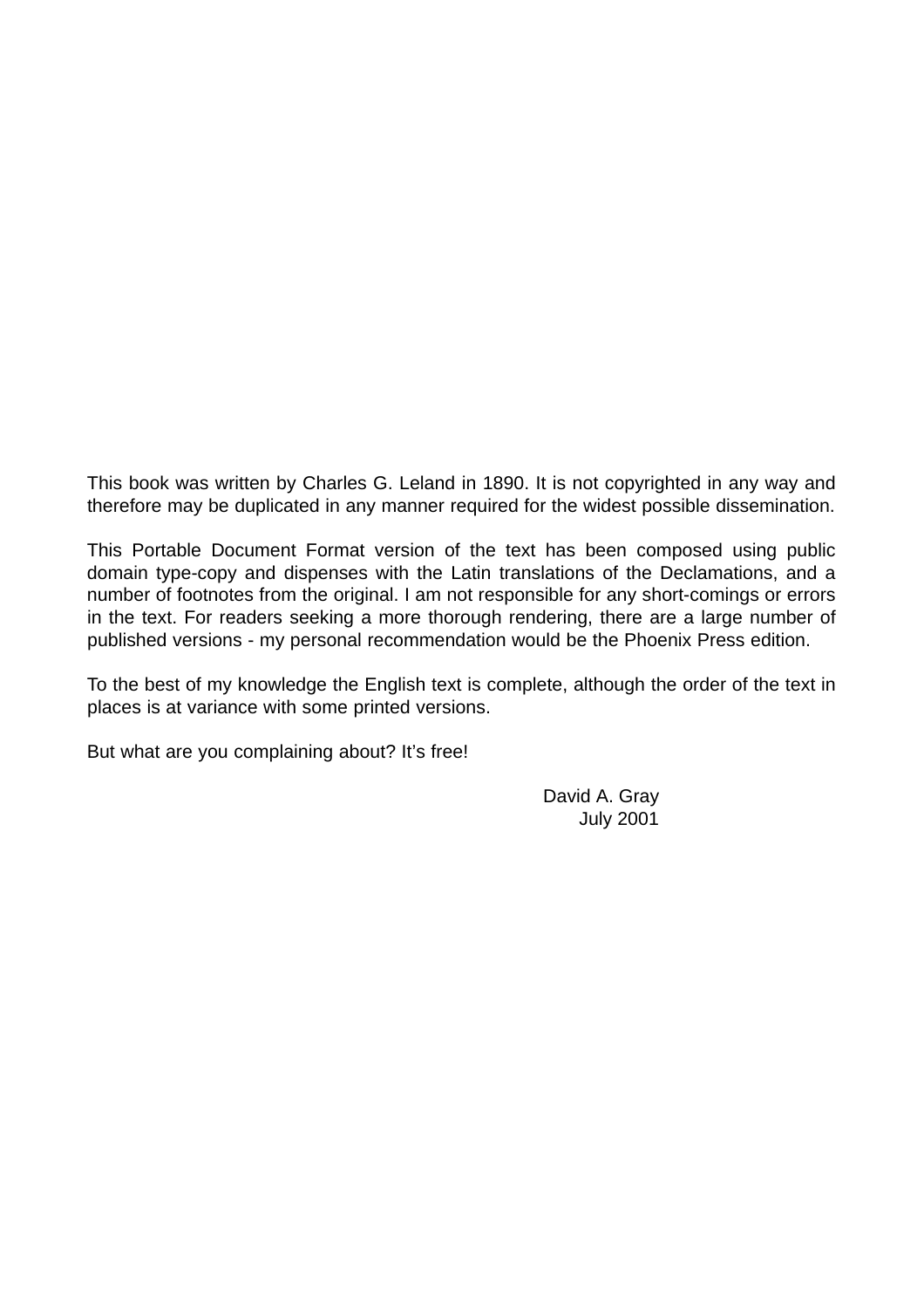### CONTENTS

#### PREFACE

#### CHAPTER I

HOW DIANA GAVE BIRTH TO ARADIA (HERODIAS)

Of the sufferings of Mankind, and how *Diana* sent *Aradia* on Earth to relieve them by teaching resistance and Sorcery - Poem Addressed to mankind - How to invoke *Diana* or *Aradia.*

#### CHAPTER II

THE SABBAT - TREGUENDA OT WITCH-**MEETING** 

How to consecrate the supper - Conjuration of the meal and salt - Invocation to Cain - Conjuration of *Diana* and to *Aradia.*

#### CHAPTER III

HOW DIANA MADE THE STARS AND THE RAIN

#### CHAPTER IV

THE CHARM OF THE STONES CONSECRATED TO DIANA - THE INCANTATION OF PERFORAT-ED STONES - THE SPELL OF CONJURATION OF THE ROUND STONE

#### CHAPTER V

THE CONJURATION OF THE LEMON AND PINS - INCANTATION TO DIANA

CHAPTER VI A SPELL TO WIN LOVE

#### CHAPTER VII

TO FIND OR BUY ANYTHING, OR TO HAVE GOOD FORTUNE THEREBY

#### CHAPTER VIII

TO HAVE A GOOD VINTAGE AND VERY GOOD WINE BY THE AID OF DIANA

#### CHAPTER IX

TANA AND ENDAMONE, OR DIANA AND **ENDYMION** 

#### CHAPTER X

#### MADONNADIANA

A Legend of Cettardo, and how Diana appeared with ten bridesmaids to give away a Bride - Incantation to *Diana* for a Wedding.

#### CHAPTER XI

THE HOUSE OF THE WIND Showing how Diana rescued a Lady from death at the House of the Wind in Voltern.

CHAPTER XII TANATHE MOON GODDESS

### CHAPTER XIII

DIANAAND THE CHILDREN

#### CHAPTER XIII

THE GOBLIN MESSENGERS OF DIANA AND **MERCURY** 

#### CHAPTER XV

LAVERNA

APPPENDIX

#### THE CHILDREN OF DIANA, OR HOW THE FAIRIES WERE BORN

**NOTES**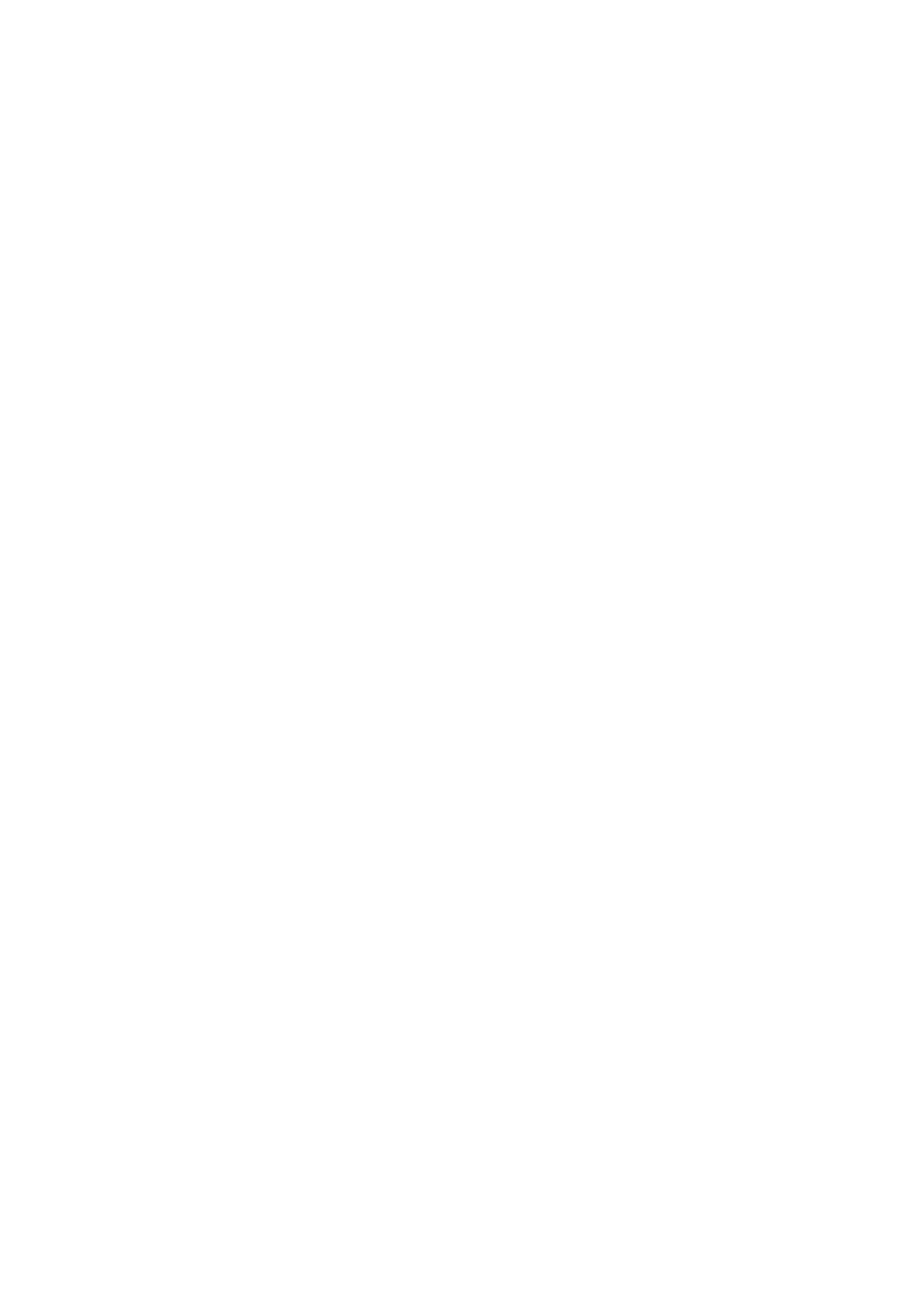$~\sim$ Preface~

II f the reader has ever met with the works of the learned folk-lorist G. Pitre, or the  $\frac{1}{2}$  articles contributed by "Lady Vere de Vere" to the Italian Rivista or that of J. H.<br>Andrews to Folk-Lore, he will be aware t  $\frac{1}{2}$  articles contributed by "Lady Vere de Vere" to the Italian Rivista or that of J. H.  $\textcircled{A}$  Andrews to Folk-Lore, he will be aware that there are in Italy great numbers of strege, fortune-tellers or witches, who divine by cards, perform strange ceremonies in which spirits are supposed to be invoked, make and sell amulets, and, in fact, comport themselves generally as their reputed kind are wont to do, be they Black Voodoos in America or sorceresses anywhere.

But the Italian strega or sorceress is in certain respects a different character from these. In most cases she comes of a family in which her calling or art has been practiced for many generations. I have no doubt that there are instances in which the ancestry remounts to mediaeval, Roman, or it may be Etruscan times. The result has naturally been the accumulation in such families of much tradition. But in Northern Italy, as its literature indicated, though there has been some slight gathering of fairy tales and popular superstitions by scholars, there has never existed the least interest as regarded the strange lore of the witches, nor any suspicion that it embraced an incredible quantity of old Roman minor myths and legends, such as Ovid has recorded, but of which much escaped him and all other Latin writers.

This ignorance was greatly aided by the wizards and witches themselves, in making a profound secret of all their traditions, urged thereto by fear of the priests. In fact, the latter all unconsciously actually contributed immvanishment of all. However, they die slowly, and even yet there are old people in the Romagna of the North who know the Etruscan names of the Twelve Gods, and invocations to Bacchus, Jupiter, and Venus and Mercury, and the Lares or ancestral spirits, and in the cities are women who prepare strange amulets, over which they mutter spells, all known in the old Roman time, and who can astonish even the learned by their legends of Latin gods,mingled with lore which may be found in Cato or Theocritus. With one of these I became intimately acquainted in 1886, and have ever since employed her specially to collect among her sisters of the hidden spell in many places all the traditions of the olden time known to them. It is true that I have drawn from other sources, but this woman by long practice has perfectly learned what few understand, or just what I want, and how to extract it from those of her kind.

Among other strange relics, she succeeded, after many years, in obtaining the following "Gospel", which I have in her handwriting. A full account of its nature with many details will be found in an Appendix. I do not know definitely whether my informant derived a part of these traditions from written sources or oral narration, but believe it was chiefly the latter. However, there are a few wizards who copy or preserve documents relative to their art. I have not seen my collector since the "Gospel" was sent to me. I hope at some future time to be better informed.

For brief explanation I may say the witchcraft is known to its votaries as la vecchia religione, or the old religion, of which DIANA is the Goddess, her daughter Aradia (or Herodius) the female Messiah, and that this little work sets forth how the latter was born, came down to earth, established witches and witchcraft, and then returned to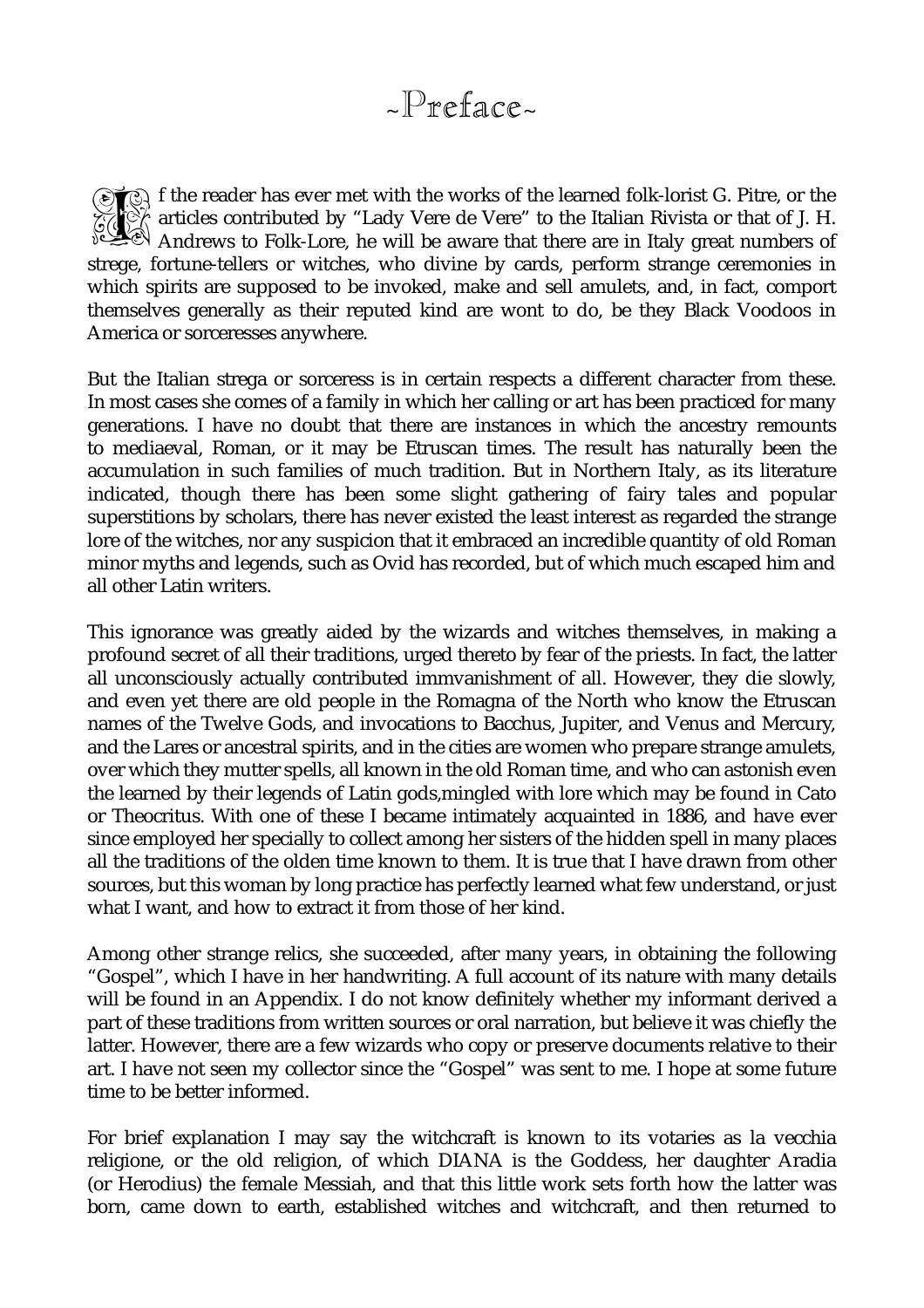heaven. With it are given the ceremonies and invocations or incantations to be addressed to Diana and Aradia, the exorcism of Cain, and the spells of the holy-stone, rue, and verbena, constituting, as the text declares, the regular church-service, so to speak, which is to be chanted or pronounced at the witch meetings. There are also included the very curious incantations or benedictions of the honey, meal, and salt, or cakes of the witch-supper, which is curiously classical, and evidently a relic of the Roman Mysteries.

The work could have been extended ad infinitum by adding to it the ceremonies and incantations which actually form a part of the Scripture of Witchcraft, but as these are nearly all - or at least in great number - to be found in my works entitled Etruscan-Roman Remains and Legends of Florence, I have hesitated to compile such a volume before ascertaining whether there is a sufficiently large number of the public who would buy such a work.

Since writing the foregoing I have met with and read a very clever and entertaining work entitled Romanzo dei Settimani, G. Cavagnari, 1889, in which the author, in the form of a novel, vividly depicts the manners, habits of thought, and especially the nature of witchcraft, and the many superstitions current among the peasants in Lombardy. Unfortunately, notwithstanding his extensive knowledge of the subject, it never seems to have occurred to the narrator that these traditions were anything but noxious nonsense or abominably un-Christian folly. That there exist in them marvelous relics of ancient mythology and valuable folklore, which is the very cor cordium of history, is as uncared for by him as it would be by a common Zoccolone or tramping Franciscan. One would think it might have been suspected by a man who knew that a witch really endeavored to kill seven people as a ceremony rite, in order to get the secret of endless wealth, that such a sorceress must have had a store of wondrous legends; but of all this there is no trace, and it is very evident that nothing could be further from his mind than that there was anything interesting from a higher or more genial point of view in it all.

His book, in fine, belongs to the very great number of those written on ghosts and superstition since the latter has fallen into discredit, in which the authors indulge in much satirical and very safe but cheap ridicule of what to them is merely vulgar and false. Like Sir Charles Coldstream, they have peeped in the crater of Vesuvius after is had ceased to "erupt", and found "nothing in it." But there was something in it once; and the man of science, which Sir Charles was not, still finds a great deal in the remains, and the antiquarian a Pompeii or a Herculaneum - 'tis said there are still seven buried cities to unearth. I have done what little (it is really very little) I could, to disinter something from the dead volcano of Italian sorcery.

If this be the manner in which Italian witchcraft is treated by the most intelligent writer who has depicted it, it will not be deemed remarkable that there are few indeed who will care whether there is a veritable Gospel of the Witches, apparently of extreme antiquity, embodying the belief in a strange counter-religion which has held its own from pre-historic time to the present day. "Witchcraft is all rubbish, or something worse," said old writers, "and therefore all books about it are nothing better." I sincerely trust, however, that these pages may fall into the hands of at least a few who will think better of them.

I should, however, in justice to those who do care to explore dark and bewildering paths, explain clearly that witch-lore is hidden with most scrupulous care from all save a very few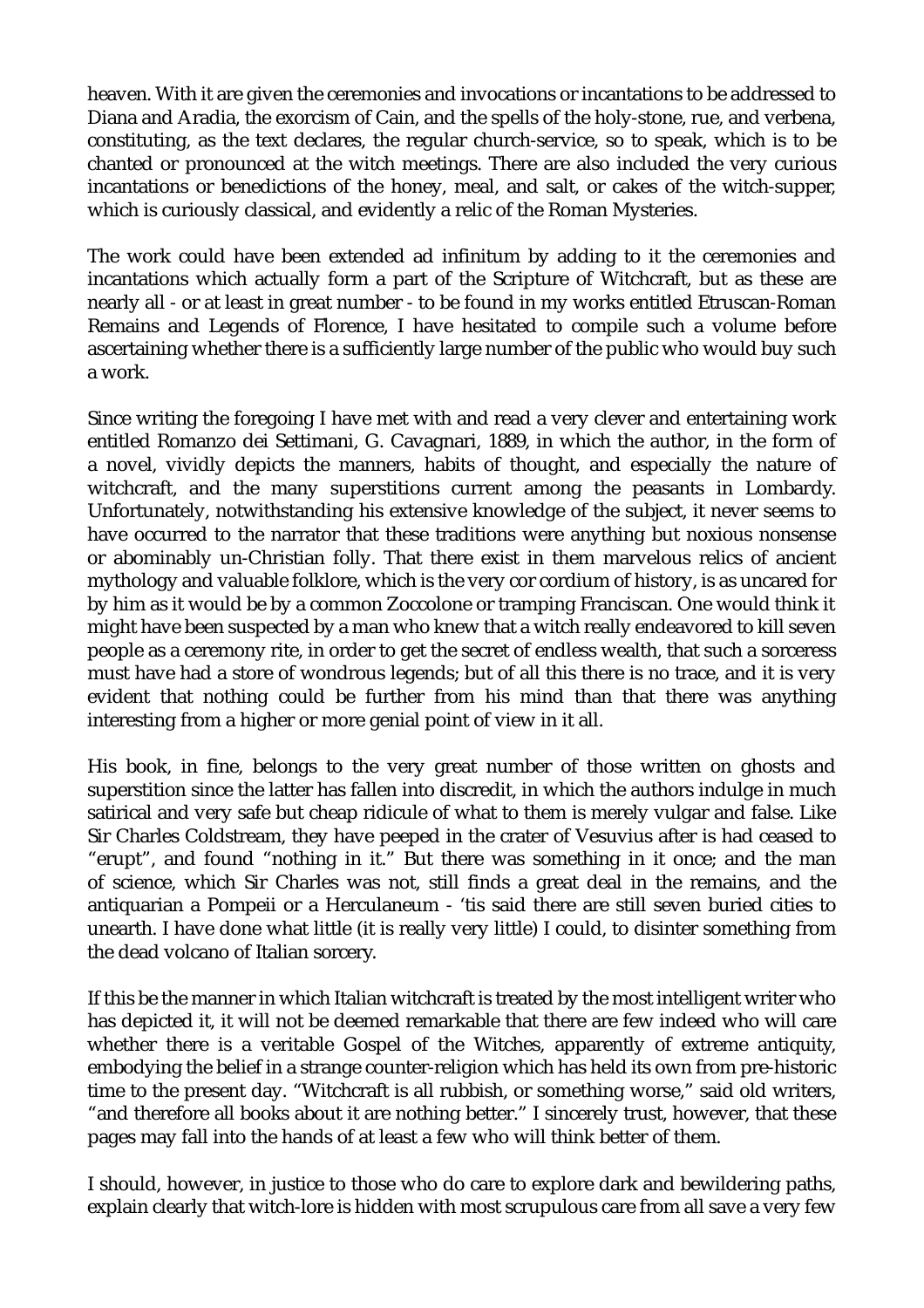in Italy, just as it is among the Chippeway Medas or the Black Voodoo. In the novel to the life of I Settimani an aspirant is represented as living with a witch and acquiring or picking up with pain, scrap by scrap, her spells and incantations, giving years to it. So my friend the late M. Dragomanoff told me how a certain man in Hungary, having learned that he had collected many spells (which were indeed subsequently published in folklore journals), stole them, so that the next year when Dragomanoff returned, he found the thief in full practice as a blooming magician. Truly he had not got many incantations, only a dozen or so, but a very little will go a great way in the business, and I venture to say there is perhaps hardly a single witch in Italy who knows as many as I have published, mine having been assiduously collected from many, far and wide. Everything of the kind which is written is, moreover, often destroyed with scrupulous care by priests or penitents, or the vast number who have a superstitious fear of even being in the same house with such documents, so that I regard the rescue of the Vangelo as something which is to say the least remarkable.

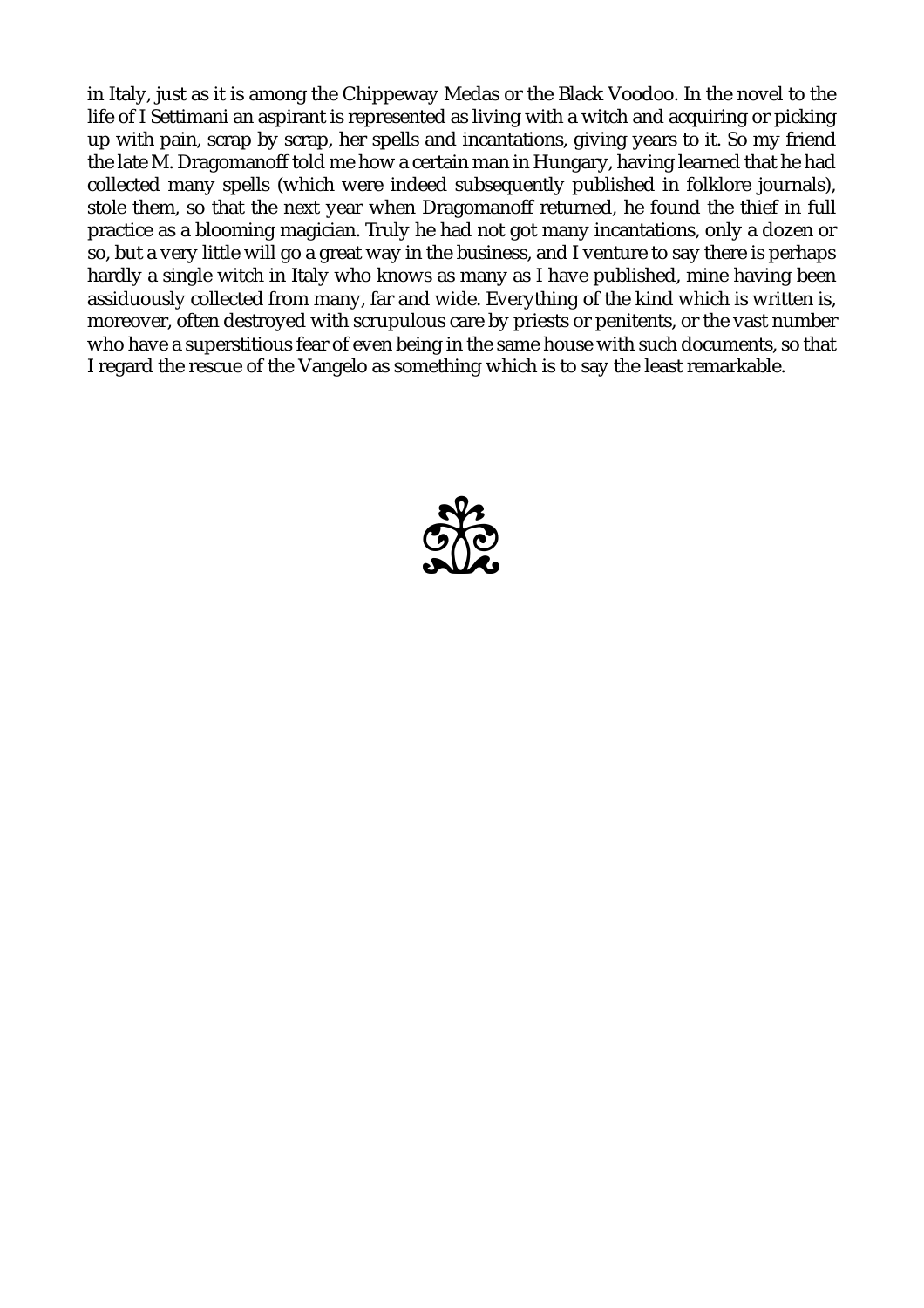## CHAPTER I

### **How Diana Gave Birth to Aradia (Herodius)**

"It is Diana! Lo! She rises crescented."

*-Krats' Endymion*

"Make more bright The Star Queen's crescent on her marriage night." *-Ibid.* 

This is the Gospel of the Witches:

Diana greatly loved her brother Lucifer, the god of the Sun and of the Moon, the god of Light (Splendor), who was so proud of his beauty, and who for his pride was driven from Paradise.

Diana had by her brother a daughter, to whom they gave the name of Aradia (i.e. Herodius).

In those days there were on earth many rich and many poor.

The rich made slaves of the poor.

In those days were many slaves who were cruelly treated; in every palace tortures, in every castle prisoners.

Many slaves escaped. They fled to the country; thus they became thieves and evil folk. Instead of sleeping by nigh, they plotted escape and robbed their masters, and then slew them. So they dwelt in the mountains and forests as robbers and assassins, all to avoid slavery.

Diana said one day to her daughter Aradia:

'Tis true indeed that thou a spirit art, But thou wert born but to become again A mortal; thou must go to earth below To be a teacher unto women and men Who fain would study witchcraft in thy school

Yet like Cain's daughter thou shalt never be Nor like the race who have become at last Wicked and infamous from suffering, As are the Jews and wandering Zingari, Who are all thieves and knaves; like unto them Ye shall not be...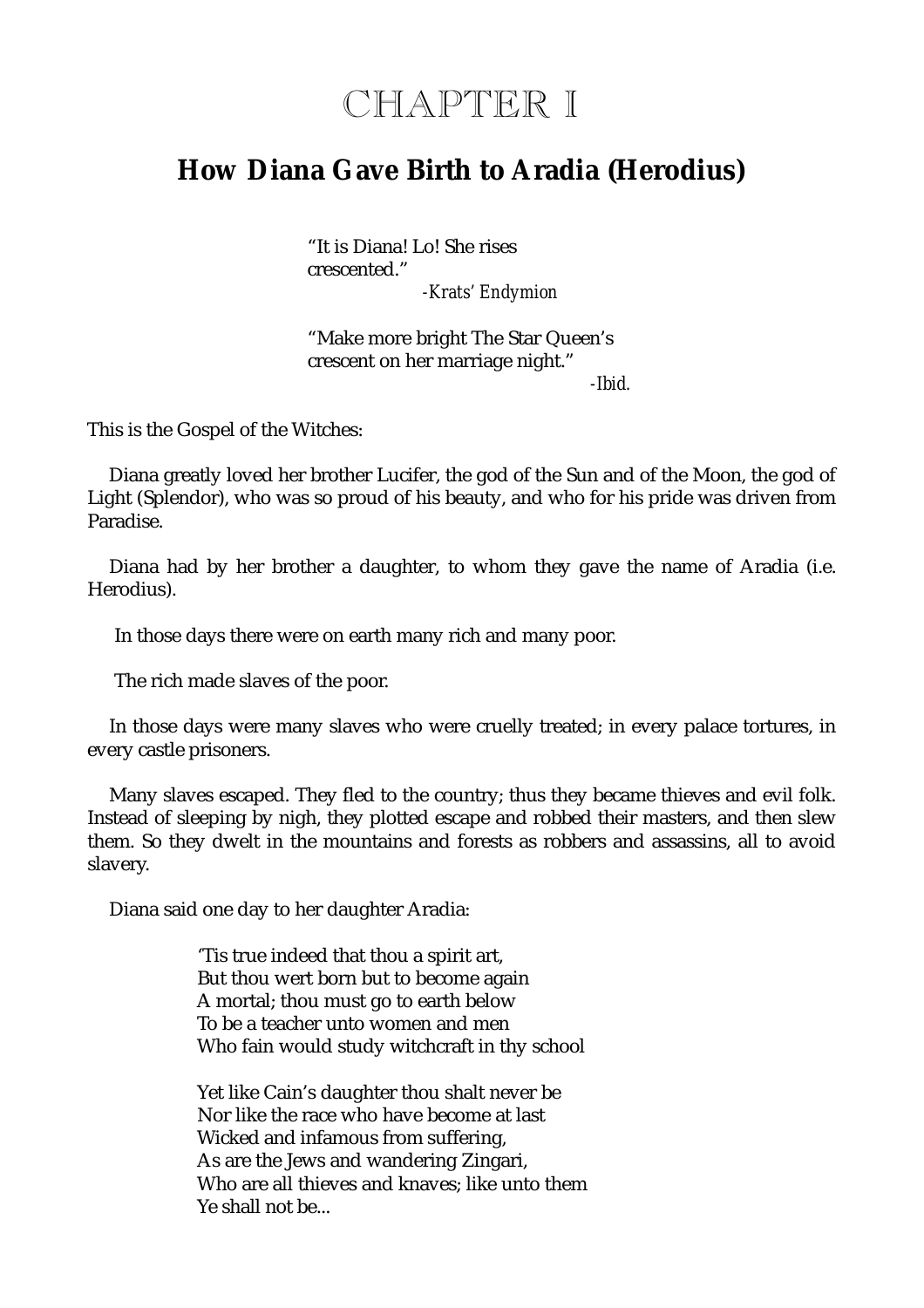And thou shalt be the first of witches known; And thou shalt be the first of all I' the world; And thou shalt teach the art of poisoning, Of poisoning those who are great lords of all; Yea, thou shalt make them die in their palaces; And thou shalt bind the oppressor's soul (with power); And when ye find a peasant who is rich, Then ye shall teach the witch, your pupil, how To ruin all his crops with tempests dire, With lightning and with thunder (terrible), And with the hail and wind...

And when a priest shall do you injury By his benedictions, ye shall do to him Double the harm, and do it in the name of me, Diana, Queen of witches all!

And when the priests or the nobility shall say to you that you should put your faith In the Father, Son, and Mary, then reply; "Your God, the Father, and Maria are Three devils..."

"For the true God the Father is not yours; For I have come to sweep away the bad The men of evil, all will I destroy!"

"Ye who are poor suffer with hunger keen, And toil in wretchedness, and suffer too Full oft imprisonment; yet with it all Ye have a soul, and for your sufferings Ye shall be happy in the other world, But ill the fate of all who do ye wrong!"

Now when Aradia had been taught, taught to work all witchcraft, how to destroy the evil race (of oppressors), she (imparted it to her pupils) and said unto them:

> When I shall have departed from this world, Whenever ye have need of anything, Once in the month, and when the moon is full, Ye shall assemble in some desert place, Or in a forest all together join To adore the potent spirit of your queen, My mother, great Diana. She who fain Would learn all sorcery yet has not won Its deepest secrets, then my mother will Teach her, in truth all things as yet unknown. And ye shall all be freed from slavery, And so ye shall be free in everything;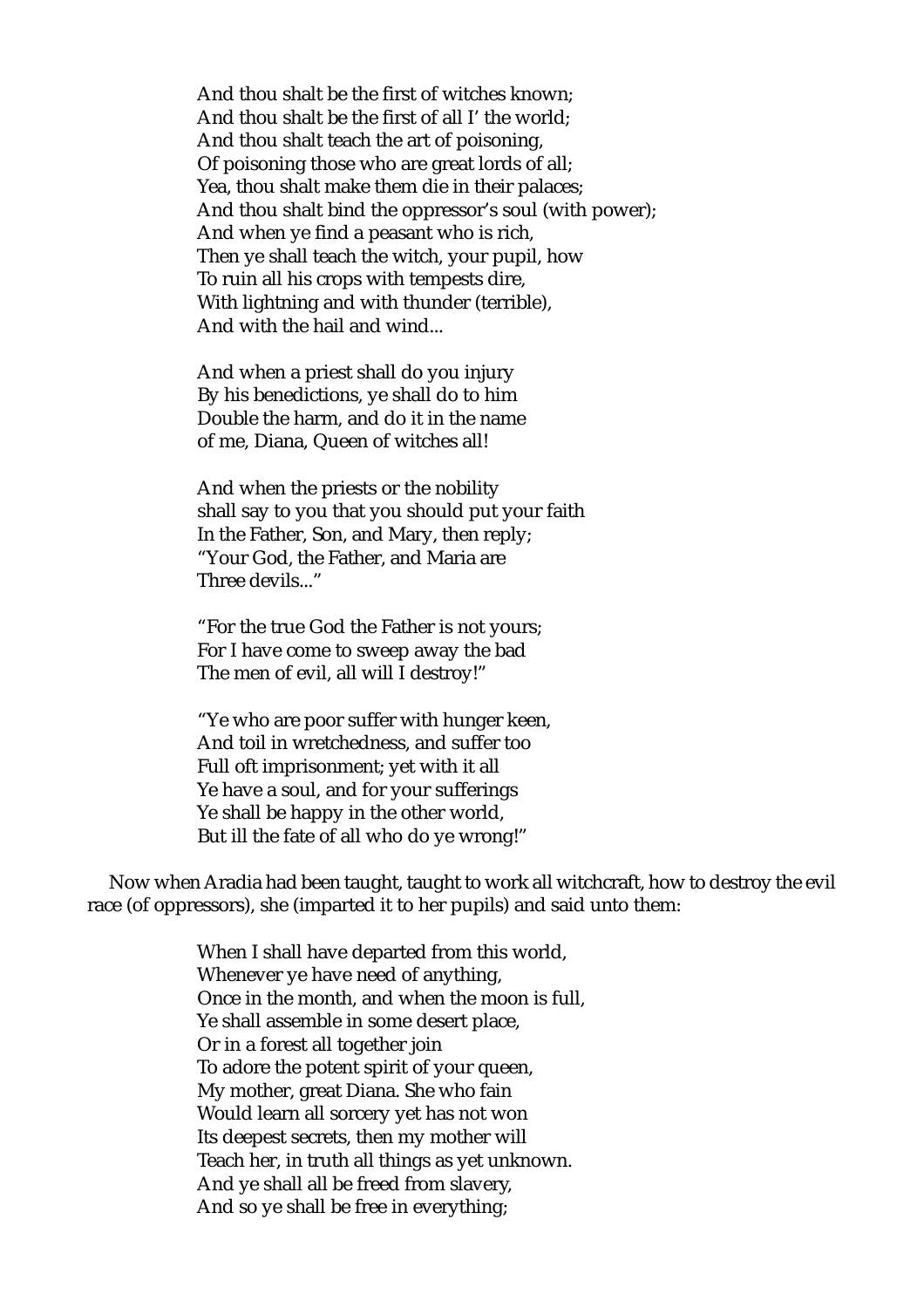And as the sign that ye are truly free, Ye shall be naked in your rites, both men And women also: this shall last until The last of your oppressors shall be dead; And ye shall make the game of Benevento Extinguishing the lights, and after that Shall hold your supper thus:

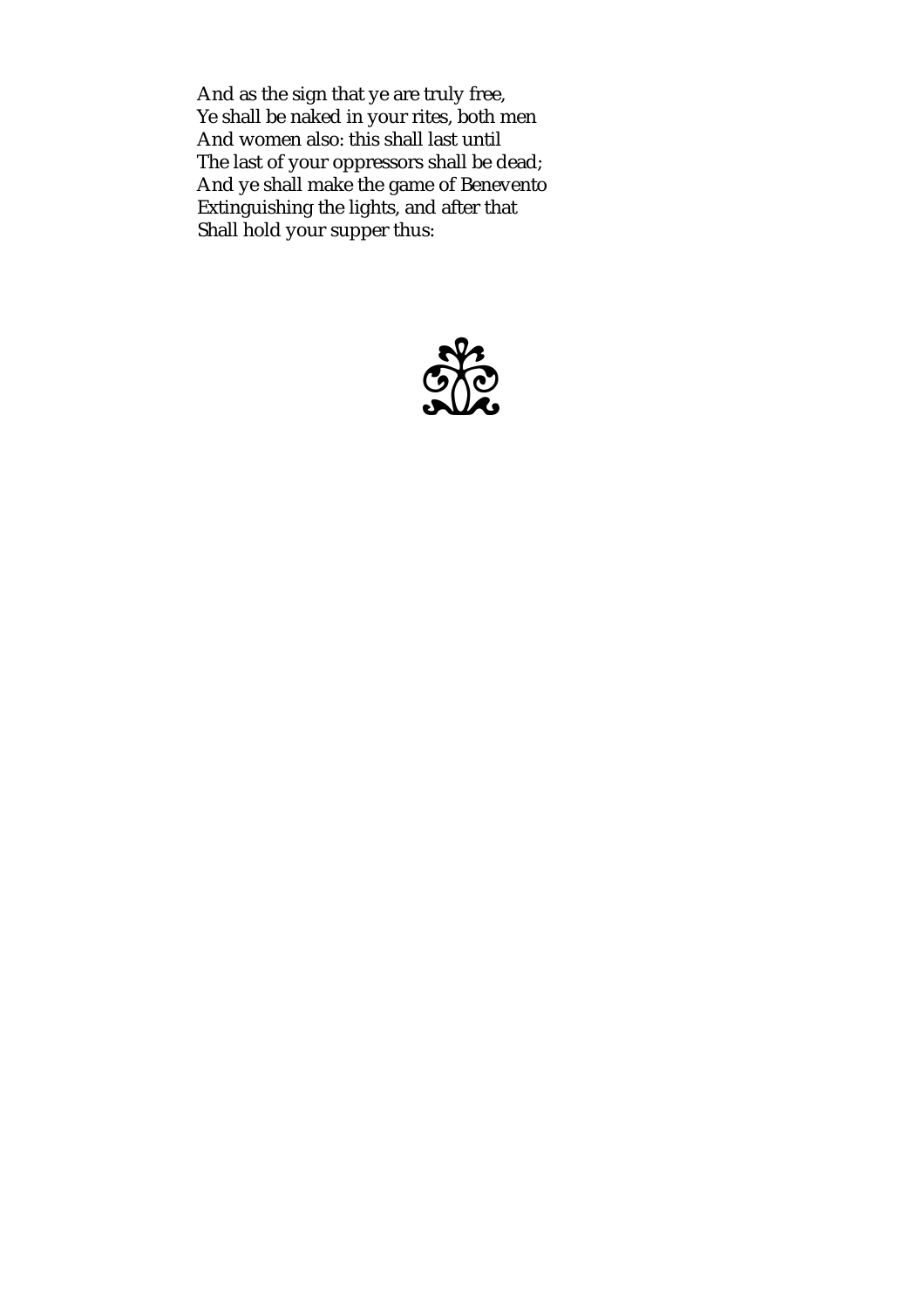## CHAPTER II

### **The Sabbat, Treguenda or Witch-Meeting-How to Consecrate the Supper**

Here follows the supper, of what it must consist, and what shall be said and done to consecrate it to Diana.

You shall take meal and salt, honey and water, and make this incantation:

#### *The Conjuration of Meal*

I conjure thee, O Meal! Who art indeed our body, since without thee We could not live, thou who (at first as seed) Before becoming flower went in the earth, Where all deep secrets hide, and then when ground Didst dance like dust in the wind, and yet meanwhile Didst bear with thee in flitting, secrets strange!

And yet erewhile, when thou were in the ear, Even as a (golden) glittering grain, even then The fireflies came to cast on thee their light And aid thy growth, because without their help Thou couldst not grow nor beautiful become; Therefore thou dost belong unto the race Of witches or of fairies, and because The fireflies do belong unto the sun...

Queen of the fireflies! hurry apace, Come to me now as if running a race, Bridle the horse as you hear me now sing! Bridle, O bridle the son of the king! Come in a hurry and bring him to me! The son of the king will ere long set thee free! And because thou for ever art brilliant and fair, Under a glass I will keep thee; while there, With a lens I will study they secrets concealed, Till all their bright mysteries are fully revealed, Yea, all the wondrous lore perplexed Of this life of our cross and of the next. Thus to all mysteries I shall attain, Yea, even to that at last of the grain; And when this at last I shall truly know, Firefly, freely I'll let thee go! When Earth's dark secrets are known to me, My blessing at last I will give to thee!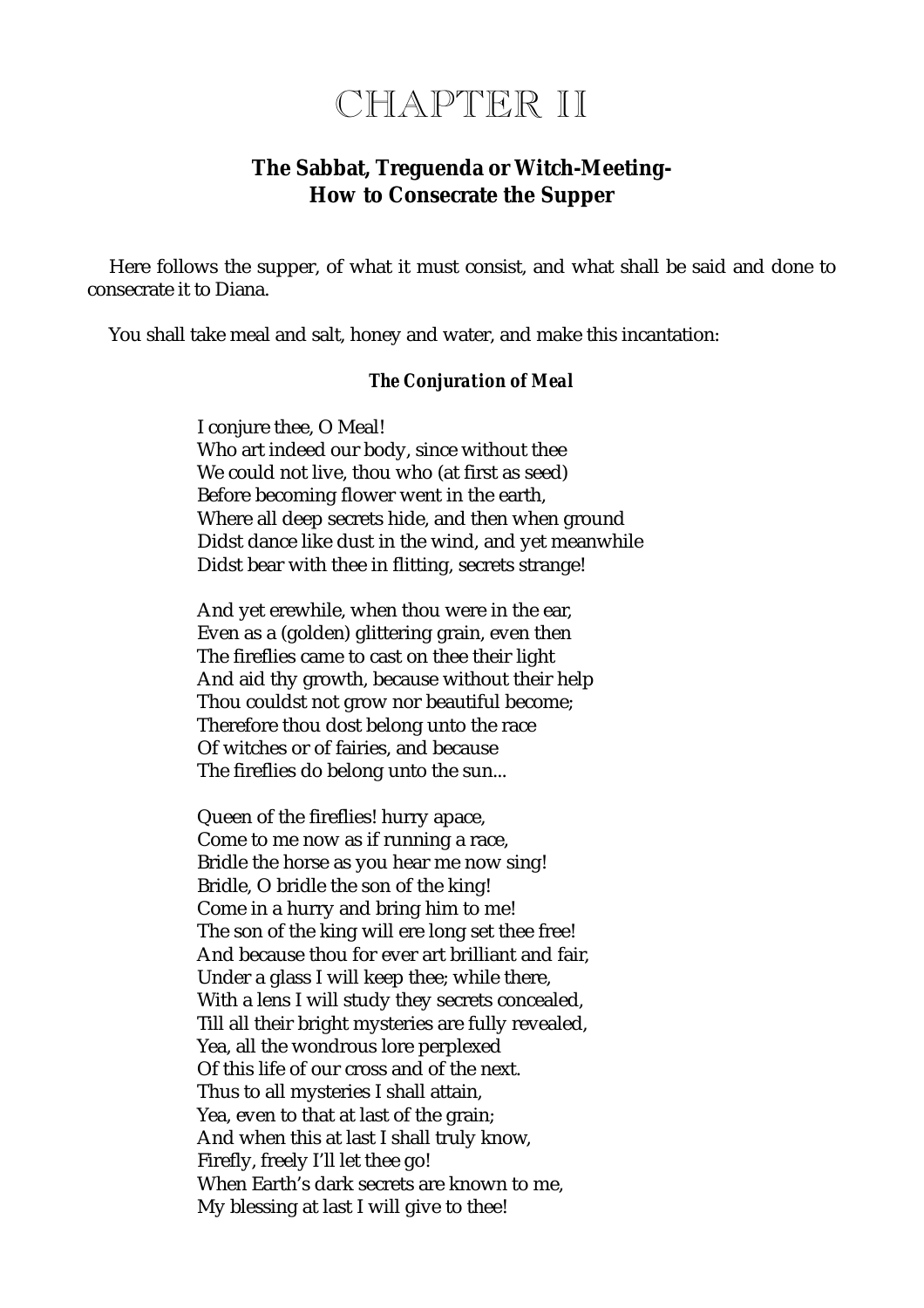Here follows the Conjuration of the Salt.

#### *Conjuration of the Salt*

I do conjure thee, salt, lo! here at noon, Exactly in the middle of a stream I take my place and see the water around, Likewise the sun, and think of nothing else While here besides the water and the sun; For all my soul is turned in truth to them; I do indeed desire no other thought, I yearn to learn the very truth of truths, For I have suffered long with the desire To know my future or my coming fate, If good or evil will prevail in it... Water and sun, be gracious unto me!

Here follows the Conjuration of Cain.

#### *The Conjuration of Cain*

I conjure thee, O Cain, as thou canst ne'er Have rest or peace until thou shalt be freed From the sun where thou art prisoned, and must go beating thy hands and running fast meanwhile: I pray thee let me know my destiny; And it 'tis evil, change its course for me! If thou wilt grant this grace, I'll see it clear In the water in the splendor of the sun; And thou, O Cain, shalt tell by word of mouth Whatever this my destiny is to be. And unless thou grantest this, May'st thou ne'er know peace or bliss!

Then shall follow the Conjuration of Diana.

You shall make cakes of meal, wine, salt, and honey in the shape of a (crescent or horned) moon, and then put them to bake, and say:

> I do not bake the bread, nor with it salt, Nor do I cook the honey with the wine; I bake the body and the blood and soul, The soul of (great) Diana, that she shall Know neither rest nor peace, and ever be In cruel suffering till she will grant What I request, what I do most desire, I beg it of her from my very heart! And if the grace be granted, O Diana! In honor of thee I will hold this feast,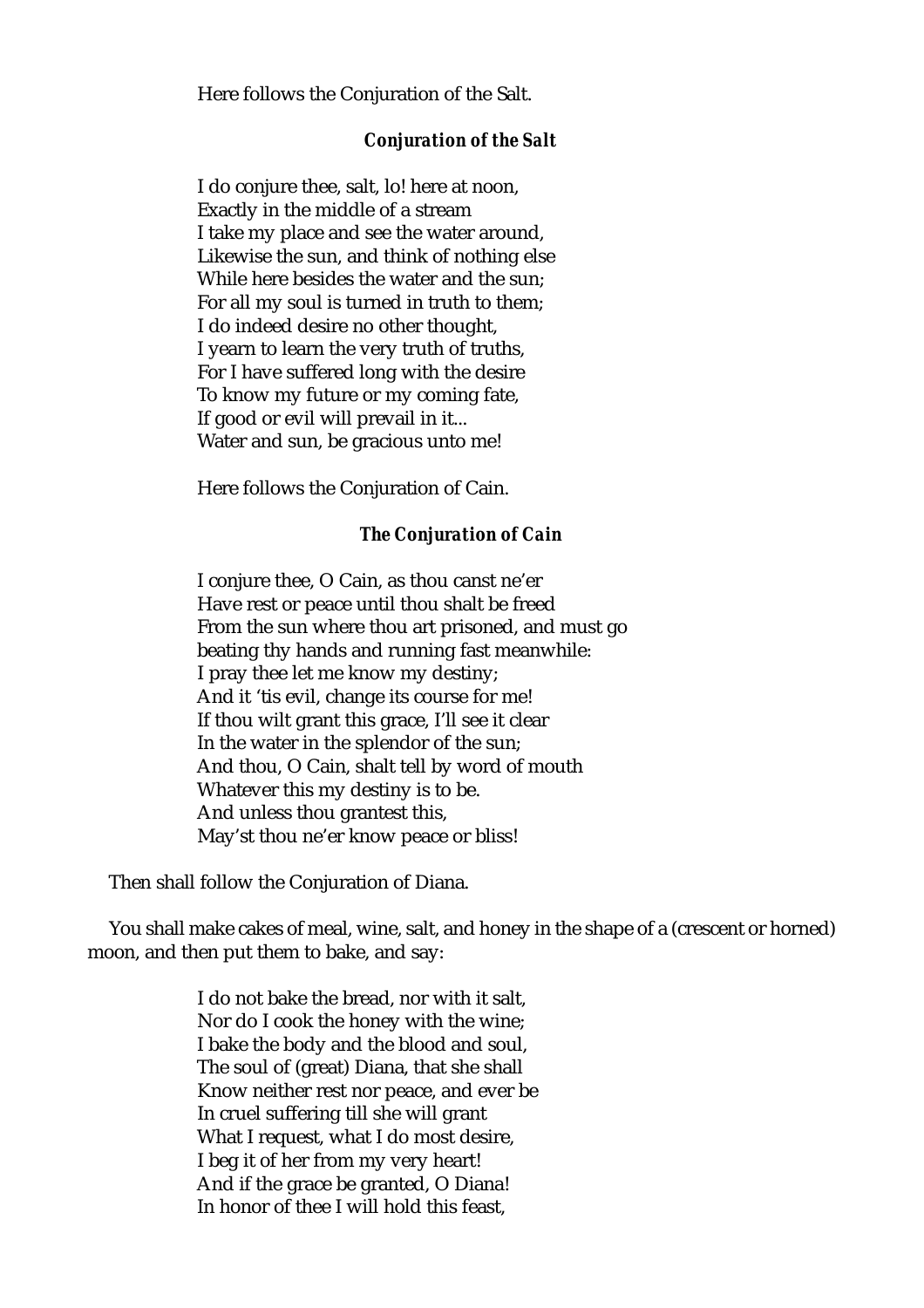Feast and drain the goblet deep, We will dance and wildly leap, And if thou grant'st the grace which I require, Then when the dance is wildest, all the lamps shall be extinguished and we'll freely love!

And thus shall it be done: all shall sit down to the supper all naked, men and women, and the feast over, they shall dance, sing, make music, and then love in the darkness, with all the lights extinguished; for it is the Spirit of Diana who extinguishes them, and so they will dance and make music in her praise.

And it came to pass that Diana, after her daughter had accomplished her mission or spent her time on earth among the living (mortals), recalled her, and gave her the power that when she had been invoked...having done some good deed...she gave her the power to gratify those who had conjured her by granting her or him success in love:

> To bless or curse with power friends or enemies (to do good or evil). To converse with spirits. To find hidden treasures in ancient ruins. To conjure the spirits of priests who died leaving treasures. To understand the voice of the wind. To change water into wine. To divine with cards. To know the secrets of the hand (palmistry) To cure diseases. To make those who are ugly beautiful. To tame wild beasts.

And whatever thing should be asked from the spirit of Aradia, that should be granted unto those who merited her favor.

And thus must they invoke her:

Thus do I seek Aradia! Aradia! Aradia! At midnight, at midnight I go into a field, and with me I bear water, wine, and salt, I bear water, wine, and salt, and my talisman - my talisman, my talisman, and a red small bag which I ever hold in my hand - con dentro, con dentro, sale, with salt in it, in it. With water and wine I bless myself, I bless myself with devotion to implore a favour from Aradia, Aradia. (emphasize italics and repetitions)

#### *Invocation to Aradia*

Aradia! my Aradia! Thou art my daughter unto him who was Most evil of all spirits, who of old Once reigned in hell when driven away from heaven, Who by his sister did thy sire become, But as thy mother did repent her fault, And wished to mate thee to a spirit who Should be benevolent,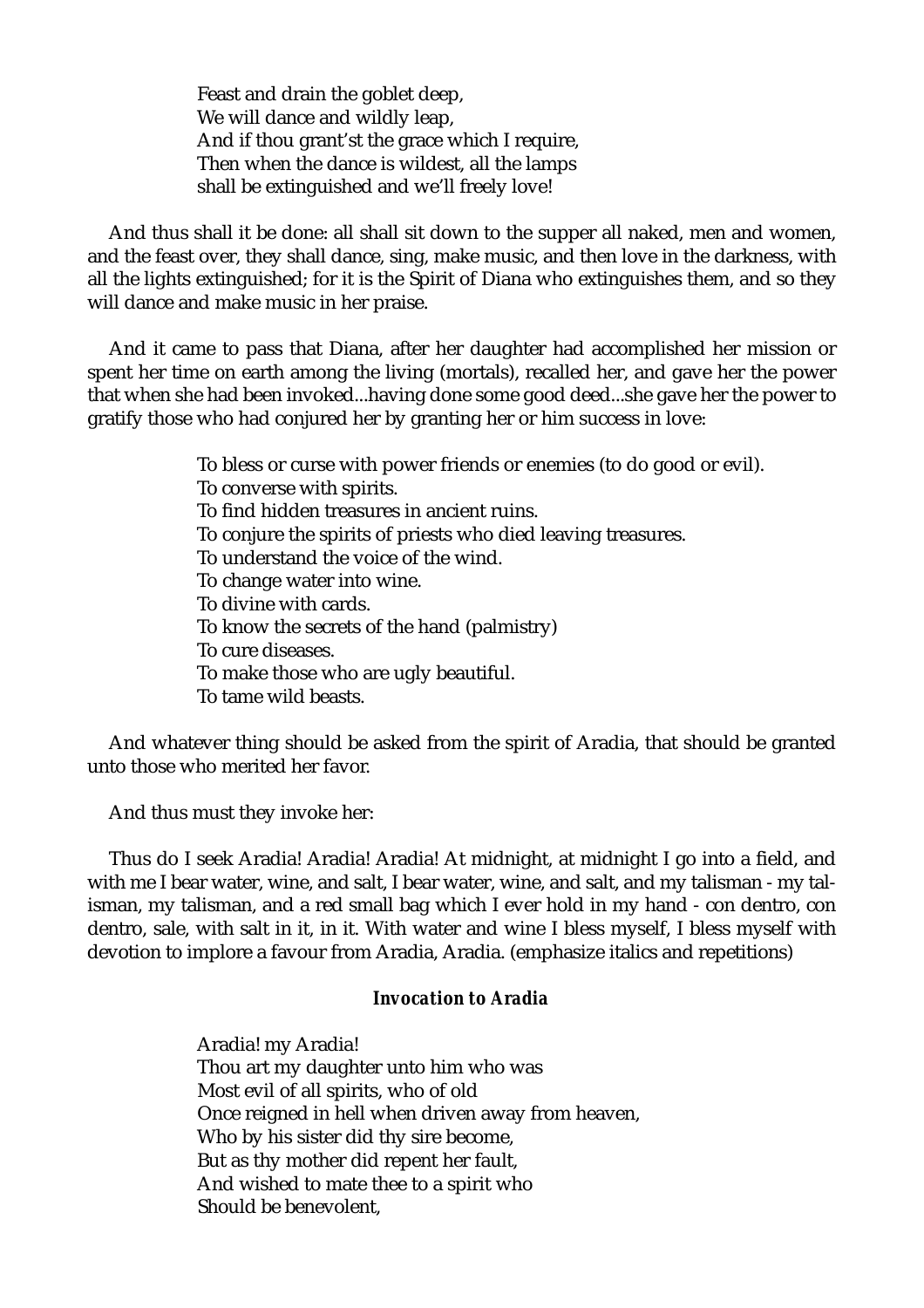And not malevolent!

Aradia, Aradia! I implore Thee by the love which she did bear for thee! And by the love which I too feel for thee! I pray thee grant the grace which I require! And if this grace be granted, may there be One of three signs distinctly clear to me: The hiss of a serpent, The light of a firefly, The sound of a frog!

But if you do refuse this favour, then May you in future know no peace nor joy, And be obliged to seek me from afar, Until you come to grant me my desire, In haste, and then thou may'st return again Unto thy destiny. Therewith, Amen!

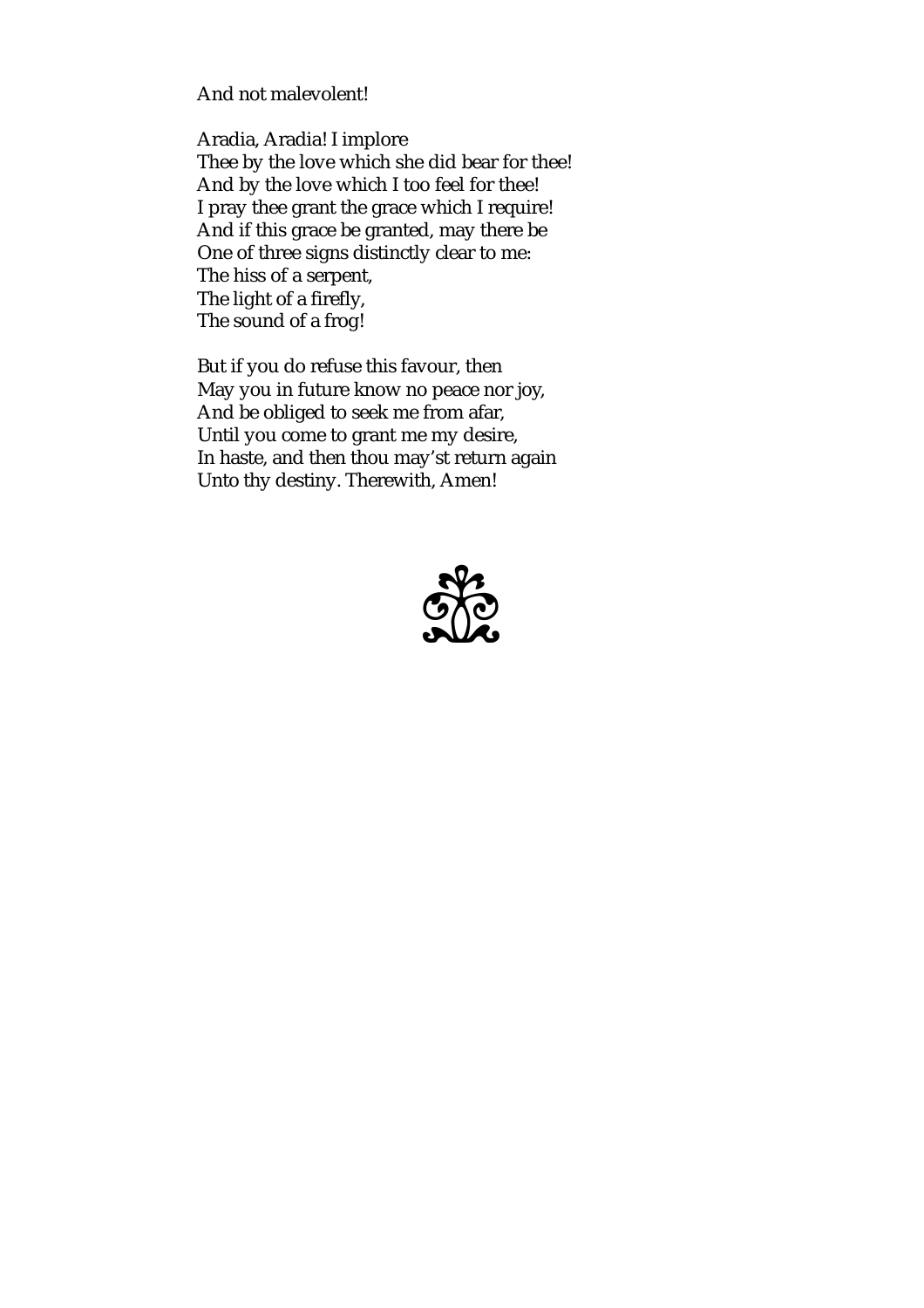## CHAPTER III

### **How Diana Made the Stars and the Rain**

Diana was the first created before all creation; in her were all things; out of herself, the first darkness, she divided herself; into darkness and light she was divided. Lucifer, her brother and son, herself and her other half, was the light.

And when Diana saw that the light was so beautiful, the light which was her other half, her brother Lucifer, she yearned for it with exceeding great desire. Wishing to receive the light again into her darkness, to swallow it up in rapture, in delight, she trembled with desire. This desire was the dawn.

But Lucifer, the light, fled from her, and would not yield to her wishes; he was the light which flies into the most distant parts of heaven, the mouse which flies before the cat.

Then Diana went to the fathers of the Beginning, to the mothers, the spirits who were before the first spirit, and lamented unto them that she could not prevail with Lucifer. And they praised her for her courage; they told her that to rise she must fall; to become the chief of goddesses she must become mortal.

And in the ages, in the course of time, when the world was made, Diana went on earth, as did Lucifer, who had fallen, and Diana taught magic and sorcery, whence came witches and fairies and goblins - all that is like man, yet not mortal.

And it came thus that Diana took the form of a cat. Her brother had a cat whom he loved beyond all creatures, and it slept every night on his bed, a cat beautiful beyond all other creatures, a fairy: he did not know it.

Diana prevailed with the cat to change forms with her; so she lay with her brother, and in the darkness assumed her own form, and so by Lucifer became the mother of Aradia. But when in the morning he found that he lay by his sister, and that light had been conquered by darkness, Lucifer was extremely angry; but Diana with her wiles of witchcraft so charmed him that he yielded to her love. This was the first fascination; she hummed the song, it was as the buzzing of bees (or a top spinning round), a spinning-wheel spinning life. She spun the lives of all men; all things were spun from the wheel of Diana. Lucifer turned the wheel.

Diana was not known to the witches and spirits, the fairies and elves who dwell in desert place, the goblins, as their mother; she hid herself in humility and was a mortal, but by her will she rose again above all. She had passion for witchcraft, and became so powerful therein, that her greatness could not be hidden.

And thus it came to pass one night, at the meeting of all the sorceresses and fairies, she declared that she would darken the heavens and turn all the stars into mice.

All those who were present said: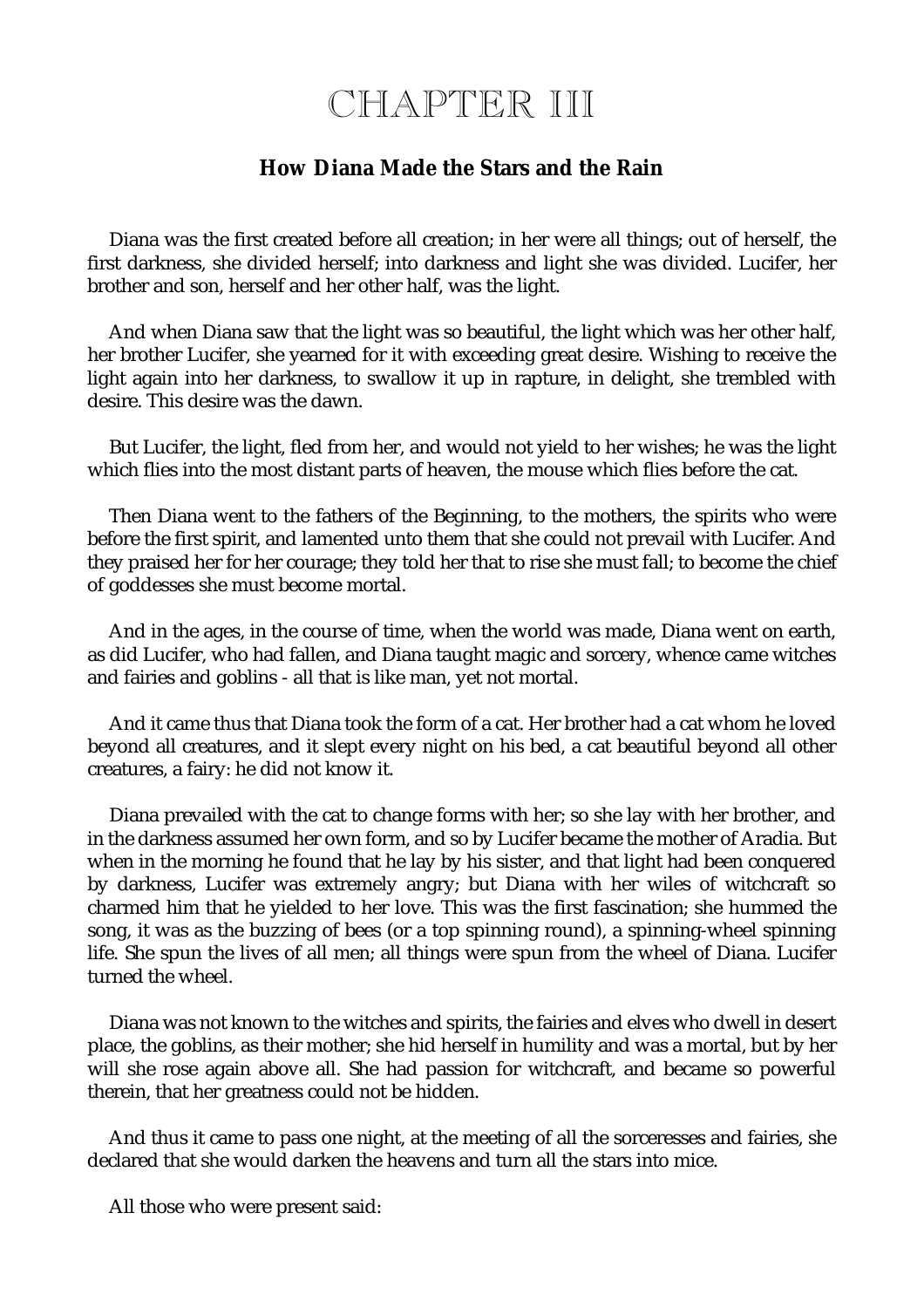"If thou canst do such a strange thing, having risen to such power, thou shalt be our queen."

Diana went into the street; she took the bladder of an ox and a piece of witch-money, which has an edge from a knife - with such money witches cut the earth from men's foot tracks - and she cut the earth, and with it and many mice she filled the bladder, and blew into the bladder till it burst.

And there came a great marvel, for the earth which was in the bladder became the round heaven above, and for three days there was a great rain; the mice became stars or rain. And having made the heaven and stars and the rain, Diana became Queen of the Witches; she was the cat who ruled the star mice, the heaven and the rain.

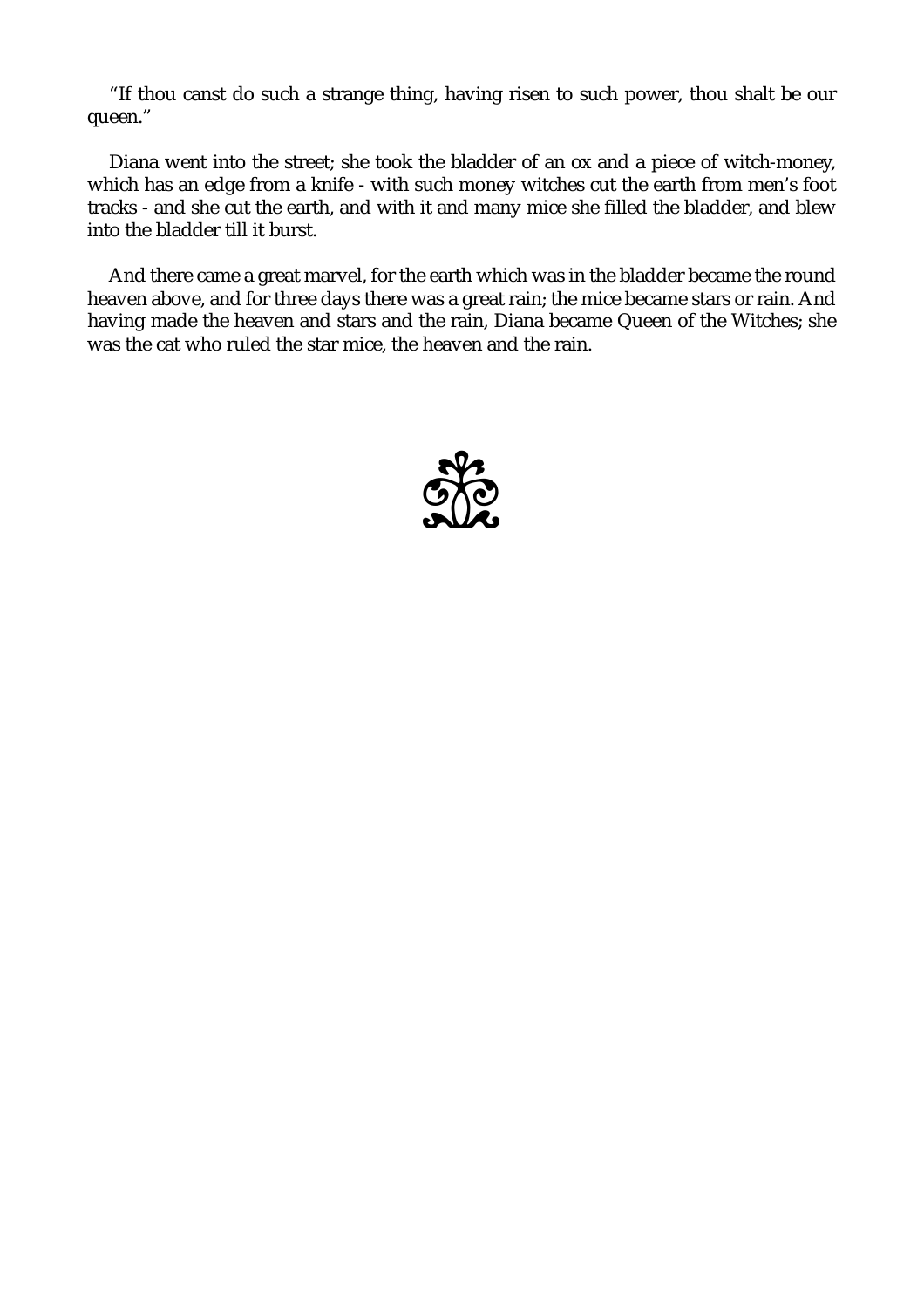## CHAPTER IV

### **The Charm of the Stones Consecrated to Diana**

To find a stone with a hole in it is a special sign of the favour of Diana. He who does so shall take it in his hand and repeat the following, having observed the ceremony as enjoined

#### *Invocation to the Holy-Stone*

I have found A holy-stone upon the ground. O Fate! I thank thee for the happy find. Also the spirit who upon this road Hath given it to me; And may it prove to be for my true good And my good fortune!

I rise in the morning by the earliest dawn, And I go forth to walk through (pleasant) vales, All in the mountains or the meadows fair, Seeking for luck while onward still I roam, Seeking for rue and vervain scented sweet, Because they bring good fortune unto all. I keep them safely guarded in my bosom, That none may know it - 'tis a secret thing, And sacred too, and thus I speak the spell: "O vervain! ever be a benefit, And may thy blessing be upon the witch Or on the fairy who did give thee to me!"

It was Diana who did come to me, All in the night in a dream, and said to me: "If thou would'st keep all evil folk afar, Then ever keep the vervain and the rue Safely beside thee!"

#### Great Diana! thou

Who art the queen of heaven and of earth, And of the infernal lands - yea, thou who art Protectress of all men unfortunate, Of thieves and murderers, and of women too Who lead an evil life, and yet hast known That their nature was not evil, thou, Diana Hast still conferred on them some joy in life.

Or I may truly at another time So conjure thee that thou shalt have no peace Or happiness, for thou shalt ever be In suffering until thou greatest that Which I require in strictest faith from thee!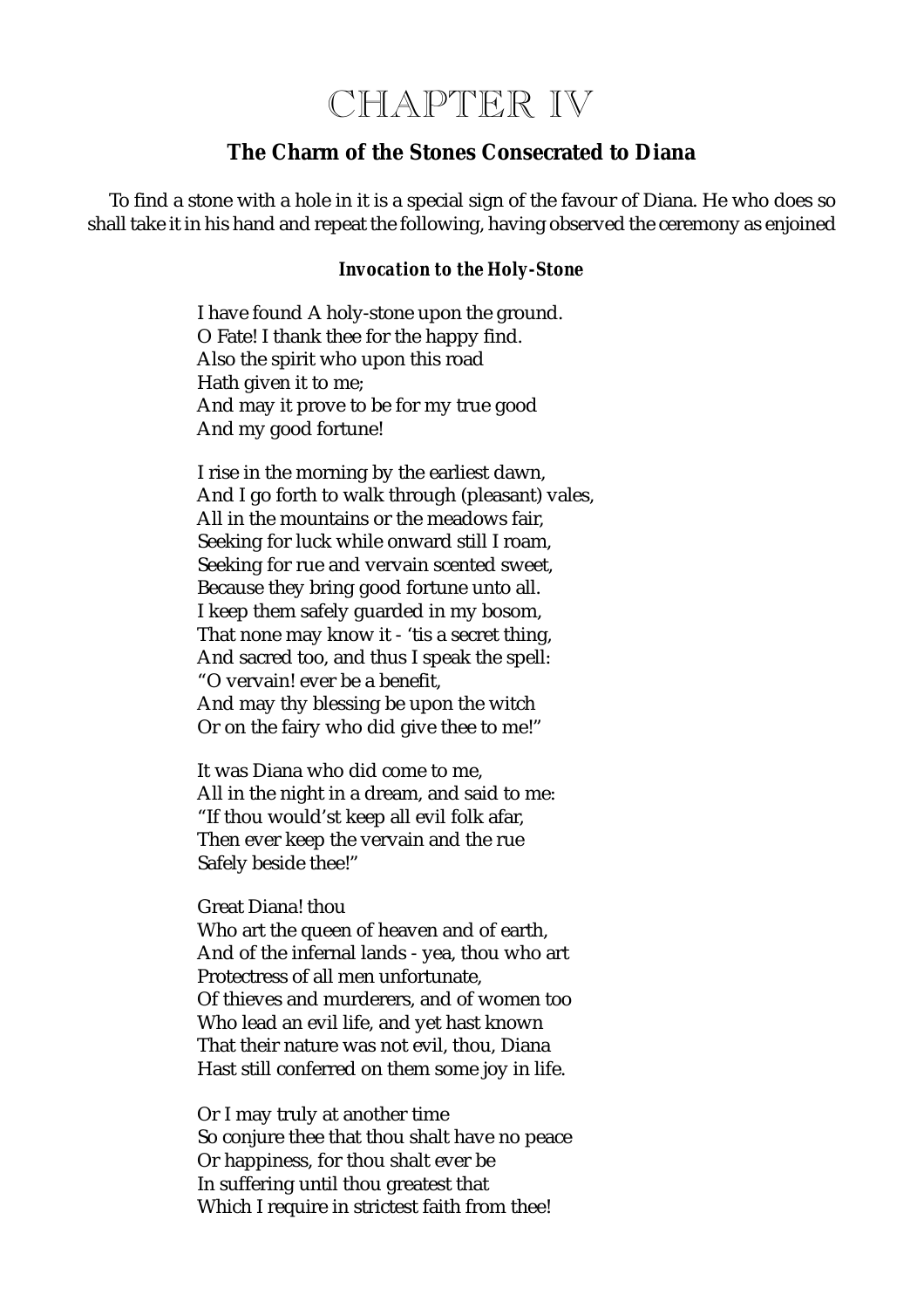[Here we have again the threatening the deity, just as in Eskimo or other Shamanism, which represents the rudest primitive form of conjuring, the spirits are menaced. A trace of this is to be found among rude Roman Catholics. Thus when St. Bruno, some years ago, at a town in the Romagna, did not listen to the prayers of his devotees for rain, they stuck his image in the mud of the river, head downwards. A rain speedily followed, and the saint was restored in honour to his place in the church..]

#### *The Spell or Conjuration of the Round Stone*

The finding of a round stone, be it great or small, is a good sign, but it should never be given away, because the receiver will then get the good luck, and some disaster befall the giver.

On finding a round stone, raise the eyes to heaven, and throw the stone up three times (catching it every time), and say -

> Spirit of good omen, Who art come to aid me, Believe I had great need of thee. Spirit of the Red Goblin, Since thou hast come to aid me in my need, I pray of thee do not abandon me; I beg of thee to enter now this stone, That in my pocket I may carry thee, And so when anything is needed by me, I can call unto thee: be what it may, Do not abandon me by night or day.

Should I lend money unto any man Who will not pay when due, I pray of thee, Thou the Red Goblin, make him pay his debt! And if he will not and is obstinant, Go at him with thy cry of "Brie - brie!" And if he sleeps, awake him with a twitch, And pull the covering off and frighten him! And follow him about where'er he goes.

So teach him with thy ceaseless "Brie - brie!" That he who obligation e'er forgets Shall be in trouble till he pays his debts. And so my debtor on the following day Shall either bring the money which he owes, Or send it promptly: so I pray of thee, O my Red Goblin, come unto my aid! Or should I quarrel with her whom I love, Then, spirit of good luck, I pray thee go To her while sleeping - pull her by the hair, And bear her through the night unto my bed! And in the morning, when all spirits go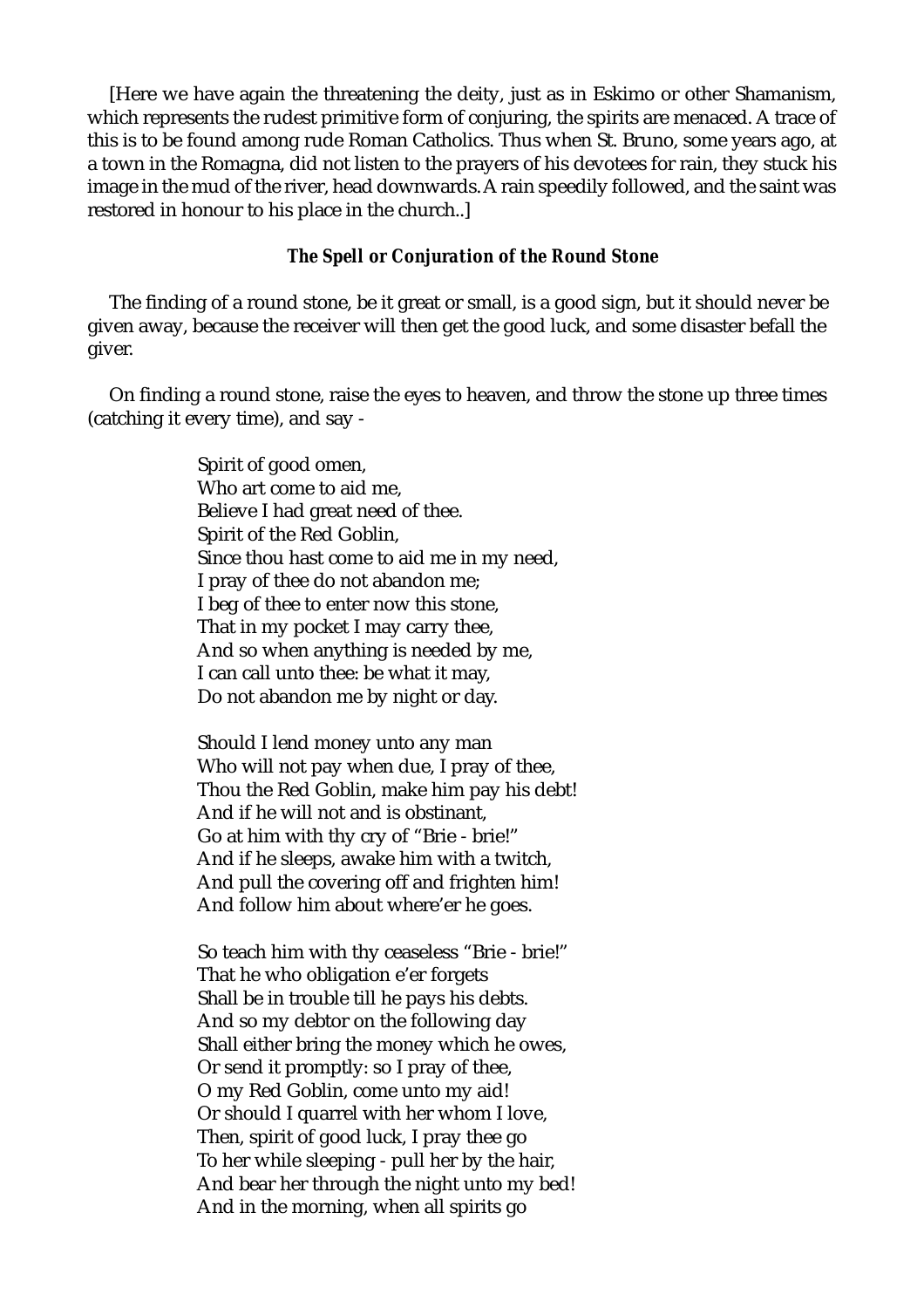To their repose, do thou, ere thou return'st Into thy stone, carry her home again, And leave her there asleep. Therefore, O Sprite! I beg thee in this pebble make thy home! Obey in every way all I command. So in my pocket thou shalt ever be, And thou and I will ne'er part company!

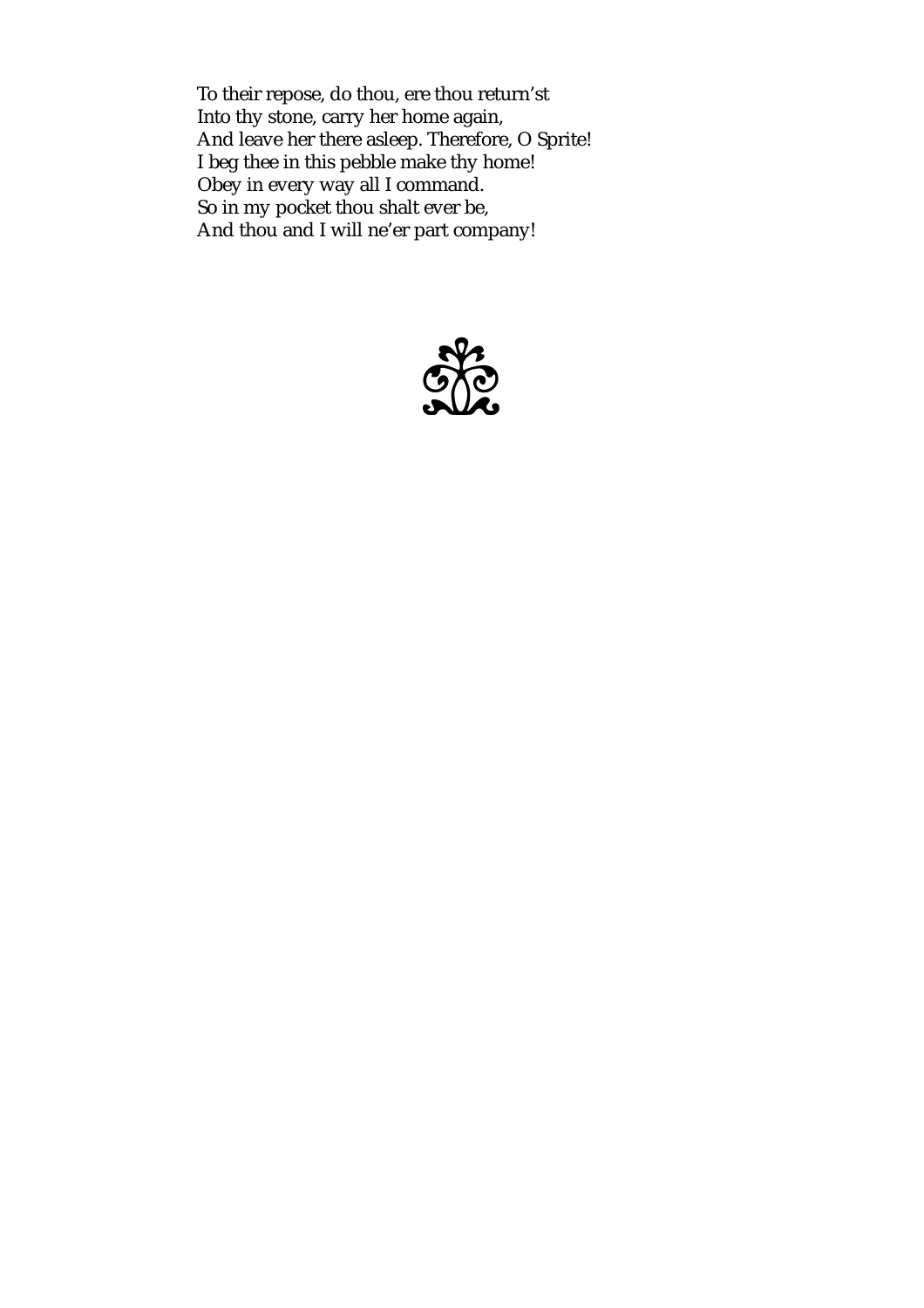

### **The Conjuration of the Lemon and Pins**

#### *Sacred to Diana*

A lemon stuck full of pins of different colours always brings good fortune.

If you receive as a gift a lemon full of pins of divers colours, without any black ones among them, it signifies that your life will be perfectly happy and prosperous and joyful.

But if some black pins are among them, you may enjoy good fortune and health, yet mingled with troubles which may be of small account. [However, to lessen their influence, you must perform the following ceremony, and pronounce this incantation, wherein all is also described.

> At the instant when the midnight came, I have picked a lemon in the garden, I have picked a lemon, and with it An orange and a (fragrant) mandarin. Gathering with care these (precious) things, And while gathering I said with care: "Thou who art Queen of the sun and of the moon And of the stars - lo! here I call to thee! And with what power I have I conjure thee To grant to me the favour I implore! Three things I've gathered in the garden here: A lemon, orange, and a mandarin; I've gathered them to bring good luck to me. Two of them I do grasp here in my hand, And that which is to serve me for my fate, Queen of the stars! Then make that fruit remain firm in my grasp.

[Something is here omitted in the MS. I conjecture that the two are tossed without seeing them into the air, and if the lemon remains, the ceremony proceeds as follows. This is evident, since in it the incantation is confused with a prose direction how to actl

Saying this, one looks up at the sky, and I found the lemon in one hand, and a voice said to me -

"Take many pins, and carefully stick them in the lemon, pins of many colours; and as thou wilt have good luck, and if thou desirest to give the lemon to any one or to a friend, thou shouldst stick in it many pins of varied colours.

"But if thou wilt that evil befall any one, put in it black pins.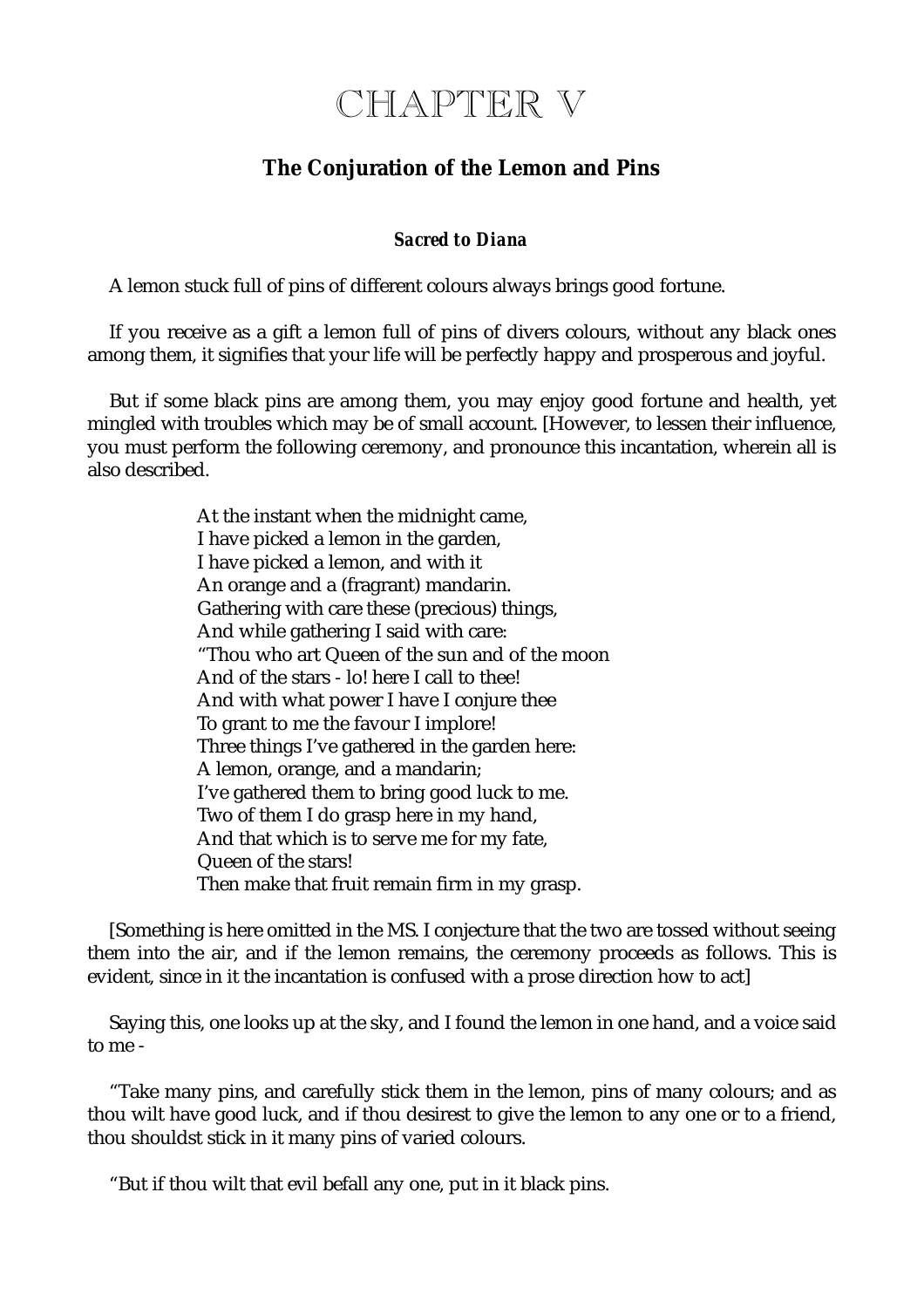"But for this thou must pronounce a different incantation (thus)":

Goddess Diana, I do conjure thee And with uplifted voice to thee I call, That thou shalt never have content or peace Until thou comest to give me all thy aid. Therefore tomorrow at the stoke of noon I'll wait for thee, bearing a cup of wine, Therewith a lens or a small burning glass. And thirteen pins I'll put into the charm; Those which I put shall all indeed be black, But thou, Diana, thou wilt place them all!

And thou shalt call for me the fiends from hell; Thou'lt send them as companions of the Sun, And all the fire infernal of itself Those fiends shall bring, and bring with it the power Unto the Sun to make this (red) wine boil, So that these pins by heat may be red-hot; And with them I do fill the lemon here, That unto her or him to whom 'tis given Peace and prosperity shall be unknown.

If this grace I gain from thee Give a sign, I pray, to me! Ere the third day shall pass away, Let me either hear or see A roaring wind, a rattling rain, Or hail a clattering on the plain; Till one of these three signs you show, Peace, Diana, thou shalt not know. Answer well the prayer I've sent thee, Or day and night will I torment thee!

As the orange was the fruit of the Sun, so is the lemon suggestive of the Moon or Diana, its colour being of a lighter yellow. However, the lemon specially chosen for the charm is always a green one, because it "sets hard" and turns black. It is not generally known that orange and lemon peel, subjected to pressure and combined with an adhesive may be made into a hard substance which can be moulded or used for many purposes. I have devoted a chapter to this in an as yet unpublished work entitled One Hundred Minor Arts. This was suggested to me by the hardened lemon given to me for a charm by a witch.

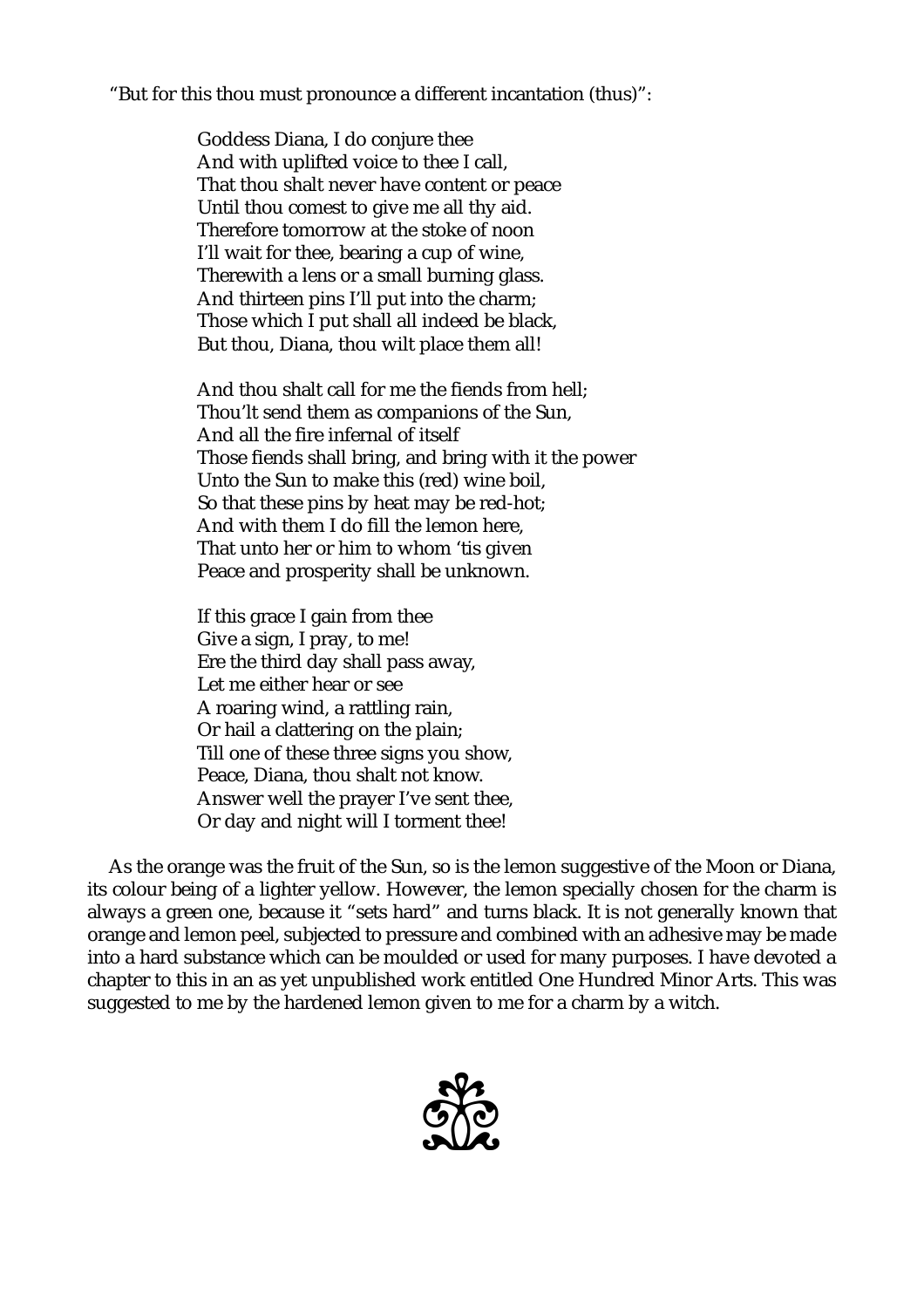# CHAPTER VI

### **A Spell to Win Love**

When a wizard, a worshipper of Diana, one who worships the Moon, desires the love of a woman, he can change her into the form of a dog, when she, forgetting who she is, and all things besides, will at once come to his house, and there, when by him, take on again her natural form and remain with him. And when it is time for her to depart, she will again become a dog and go home, where she will turn into a girl. And she will remember nothing of what has taken place, or at least but little or mere fragments, which will seem as a confused dream. And she will take the form of a dog because Diana has ever a dog by her side.

And this is the spell to be repeated by him who would bring a love to his home.

(The beginning of this spell seems to be merely a prose introduction explaining the nature of the ceremony)

Today is Friday, and I wish to rise very early, not having been able to sleep all night, having seen a very beautiful girl, the daughter of a rich lord, whom I dare not hope to win. Were she poor, I could gain her with money; but as she is rich, I have no hope to do so. Therefore will I conjure Diana to aid me.

Diana, beautiful Diana! Who art indeed as good as beautiful, By all the worship I have given thee, And all the joy of love which thou hast known, I do implore thee to aid me in my love! What thou wilt 'tis true Thou canst ever do: And if the grace I seek thou'lt grant to me, Then call, I pray, they daughter Aradia, And send her to the bedside of the girl, And give that girl the likeness of a dog,

And make her then come to me in my room, But when she once has entered it, I pray That she may reassume her human form, As beautiful as e'er she was before, And may I then make love to her until Our souls with joy are fully satisfied. Then by the aid of the great Fairy Queen And of her daughter, fair Aradia, May she be turned into a dog again, And then to human form as once before!

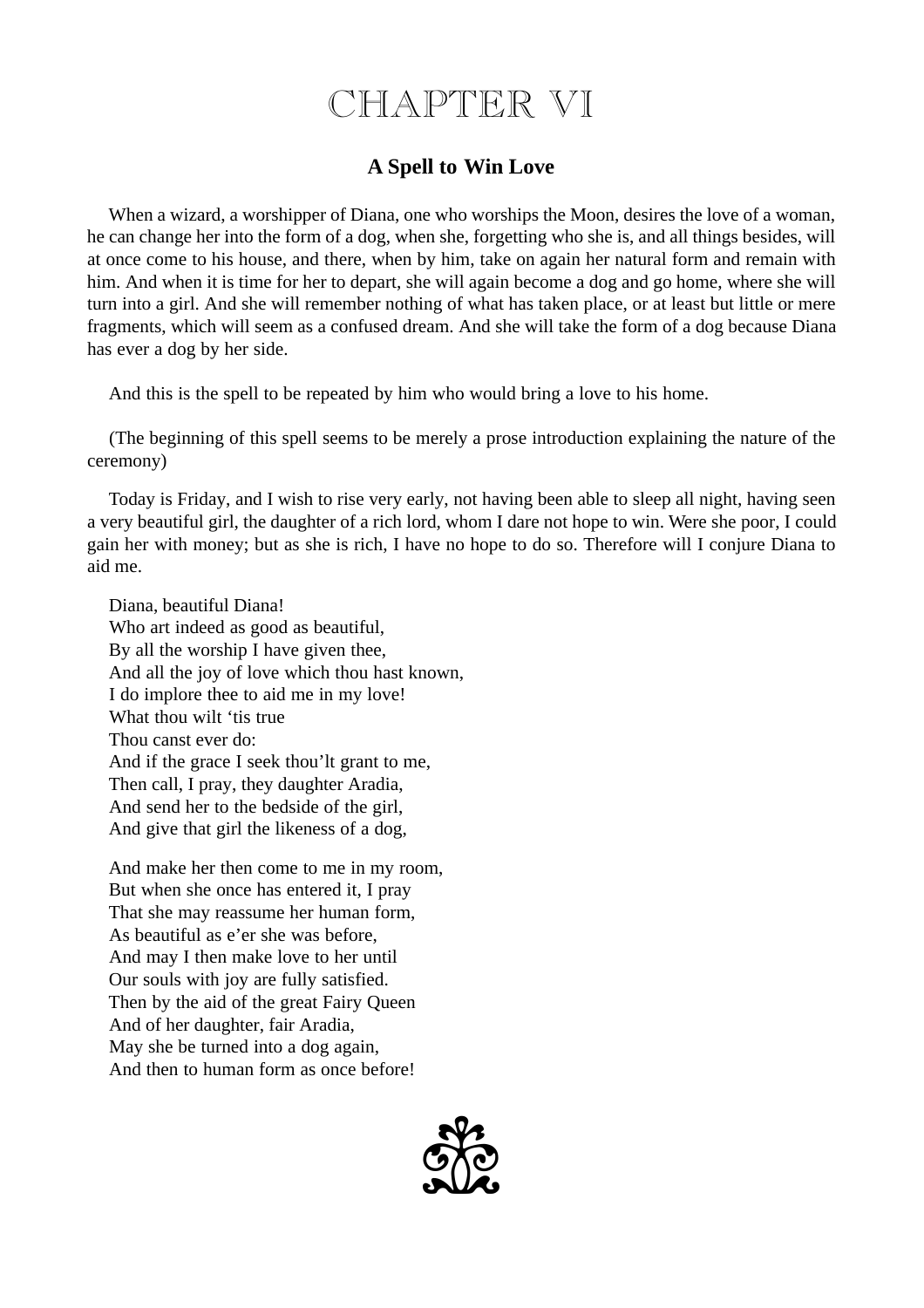## CHAPTER VII

### **To Find or Buy Anything, or to Have Good Fortune Thereby**

The man or woman who, when about to go forth into the town, would fain be free from danger or risk of an accident, or to have good fortune in buying, as, for instance, if a scholar hopes that he may find some rare old book or manuscript for sale very cheaply, or if any one wishes to buy anything very desirable or to find bargains or rarities. This scongiurazione serves for good health, cheerfulness of heart, and absence of evil or the overcoming enmity. These are words of gold unto the believer.

> 'Tis Tuesday now, and at an early hour I fain would turn good fortune to myself, Firstly at home and then when I go forth, And with the aid of beautiful Diana I pray for luck ere I do leave this house!

First with three drops of oil I do remove All evil influence, and I humbly pray, O beautiful Diana, unto thee That thou wilt take it all away from me, And send it all to my worst enemy!

When the evil fortune Is taken from me, I'll cast it out to the middle of the street And if thou wilt grant me this favour, O beautiful Diana, Every bell in my house shall merrily ring!

Then well contented I will go forth to roam, Because I shall be sure that with thy aid I shall discover ere I return Some fine and ancient books, And at a moderate price.

And thou shalt find the man, The one who owns the book, And thou thyself wilt go And put it in his mind, Inspiring him to know What 'tis that thou would'st find And move him into doing All that thou dost require. Or if a manuscript Written in ancient days, Thou'lt gain it all the same, It shall come in thy way,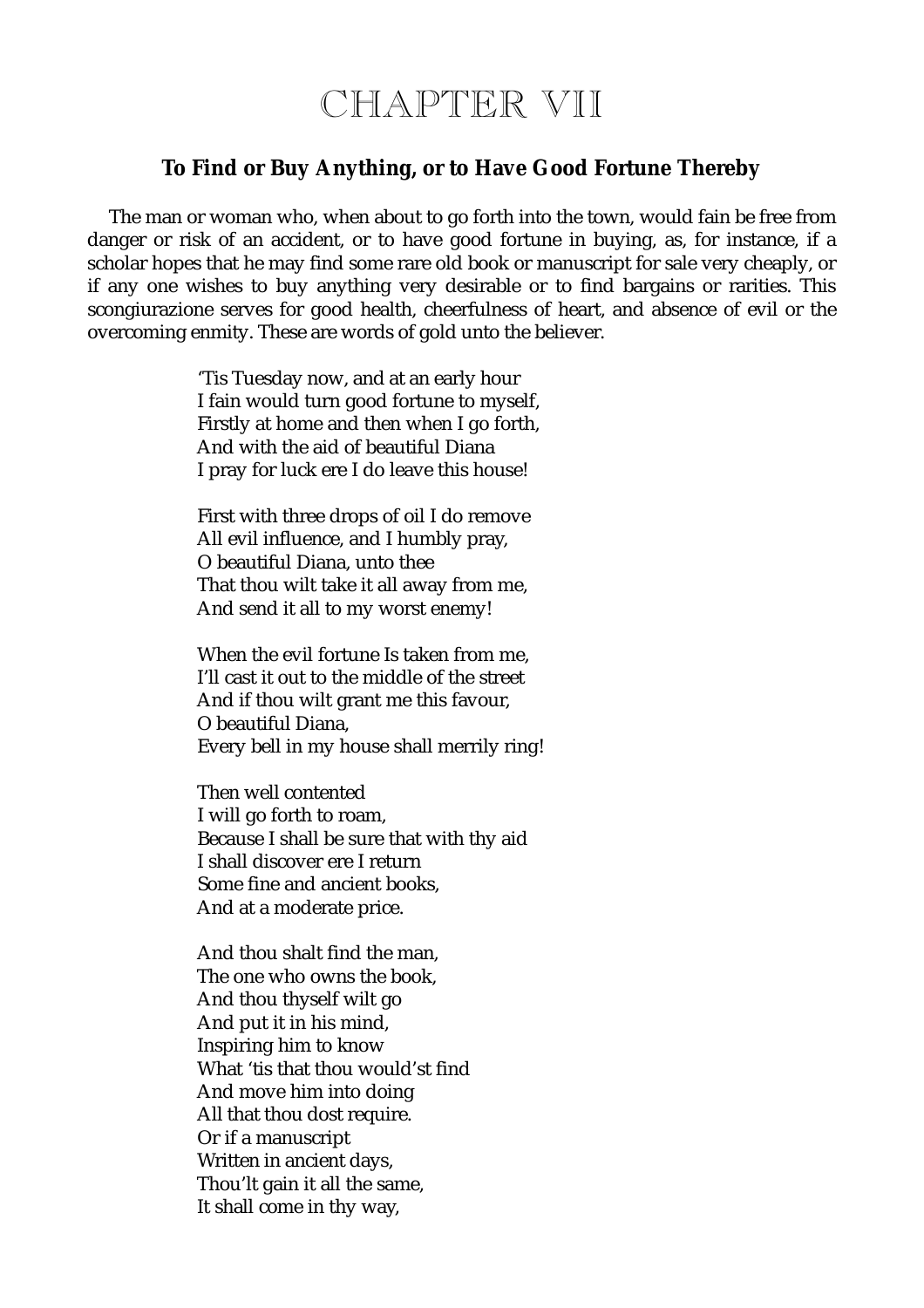And thus at little cost. Thou shalt buy what thou wilt By great Diana's aid.

The foregoing was obtained, after some delay, in reply to a query as to what conjuration would be required before going forth, to make sure that one should find for sale some rare book, or other object desired, at a very moderate price. Therefore the invocation has been so worded as to make it applicable to literary finds; but those who wish to buy anything whatever on equally favorable terms, have but to vary the request, retaining the introduction, in which the magic virtue consists. I cannot, however, resist the conviction that this is most applicable to, and will succeed best with, researches for objects of antiquity, scholarship, and art, and it should accordingly be deeply impressed on the memory of every bric-a-brac hunter and bibliographer. It should be observed, and that earnestly, that the prayer, far from being answered, will turn to the contrary or misfortune, unless the one who repeats it does so in fullest faith, and this cannot be acquired by merely saying to oneself, "I believe." For to acquire real faith in anything requires long and serious mental discipline, there being, in fact, no subject which is so generally spoken of and so little understood. Here indeed, I am speaking seriously, for the man who can train his faith to actually believe in and cultivate or develop his will can really work what the world by common consent regards as miracles. A time will come when this principle will form not only the basis of all education, but also that of all moral and social culture. I have, I trust, fully set it forth in a work entitled "Have you a Strong Will? or how to Develop it or any other Faculty or Attribute of the Mind, and render it Habitual," &c. London: George Redway.

The reader, however, who has devout faith, can, as the witches declare, apply this spell daily before going forth to procuring or obtaining any kind of bargains at shops, to picking up or discovering lost objects, or, in fact, to finds of any kind. If he incline to beauty in female form, he will meet with bonnes fortunes; if a man of business, bargains will be his. The botanist who repeats it before going into the fields will probably discover some new plant, and the astronomer by night be almost certain to run against a brand new planet, or at least an asteroid. It should be repeated before going to the races, to visit friends, places of amusement, to buy or sell, to make speeches, and specially before hunting or any nocturnal goings-forth, since Diana is the goddess of the chase and of night. But woe to him who does it for a jest!

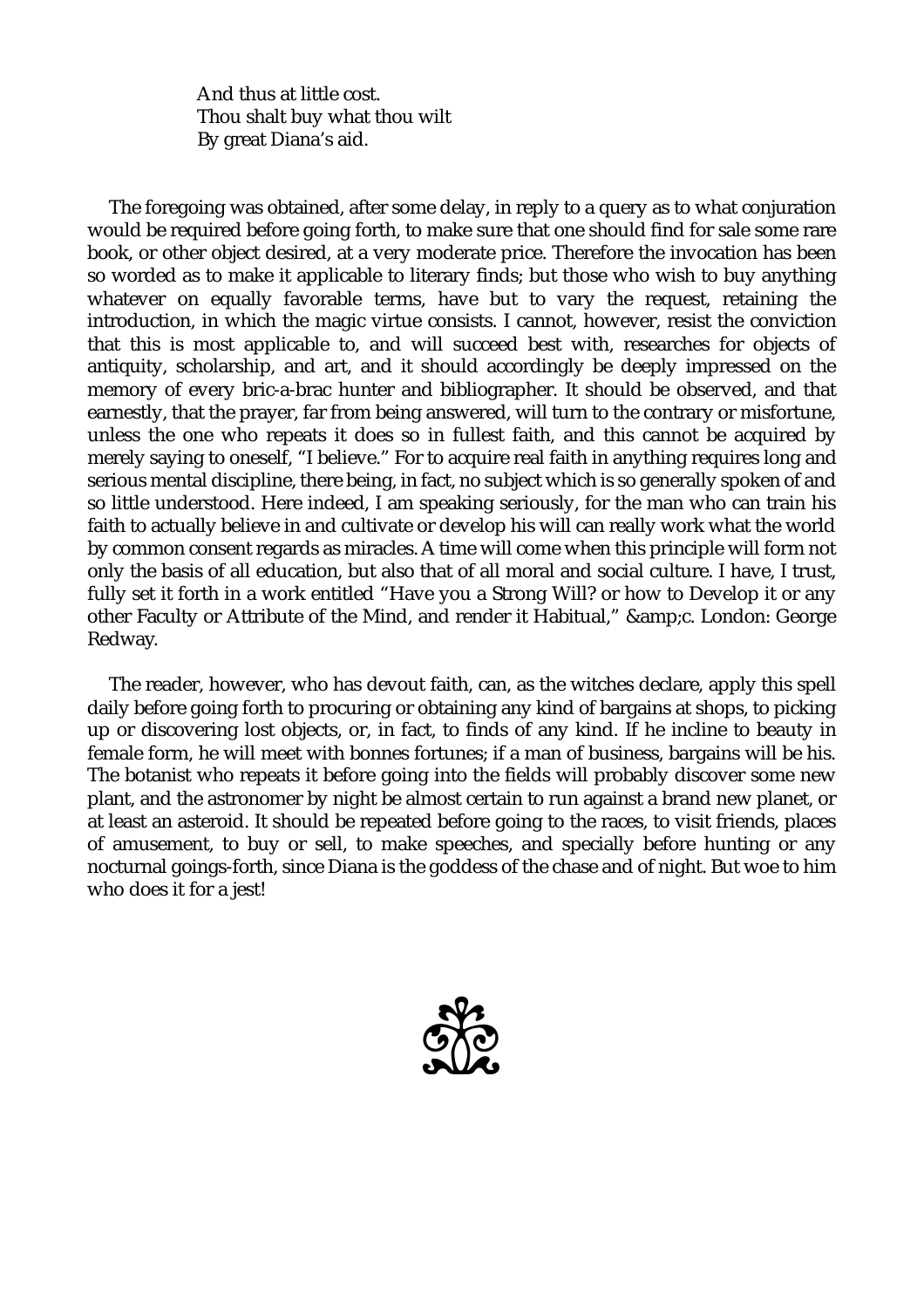## CHAPTER VIII

### **To Have a Good Wine and Very Good Wine by the Aid of Diana**

He who would have a good vintage and fine wine, should take a horn full of wine and with this go into the vineyards or farms wherever vines grow, and then drinking from the horn say

> I drink, and yet it is not wine I drink, I drink the blood of Diana, Since from wine it has changed into her blood, And spread itself through all my growing vines, Whence it will give me good return in wines, Though even if good vintage should be mine, I'll be free from care, for should it chance That the grape ripens in the waning moon, Then all the wine would come to sorrow, but

If drinking from this horn I drink the blood - The blood of great Diana - by her aid - If I do kiss my hand to the new moon, Praying the Queen that she will guard my grapes, Even from the instant when the bud is born Until it is a ripe and perfect grape, And onward to the vintage, and to the last Until the wine is made - may it be good! And may it so succeed that I from it May draw good profit when at last 'tis sold, So may good fortune come unto my vines, And into all my land where'er it be!

But should my vines seem in an evil way, I'll take my horn, and bravely will I blow In the wine-vault at midnight, and I'll make Such a tremendous and a terrible sound That thou, Diana fair, however far Away thou may'st be, still shalt hear the call,

And casting open door or window wide, Shalt headlong come upon the rushing wind, And find and save me - that is, save my vines, Which will be saving me from dire distress; For should I lose them I'd be lost myself, But with thy aid, Diana, I'll be saved.

This is a very interesting invocation and tradition, and probably of great antiquity from very striking intrinsic evidence. For it is firstly devoted to a subject which has received little attention - the connection of Diana as the moon with Bacchus, although in the great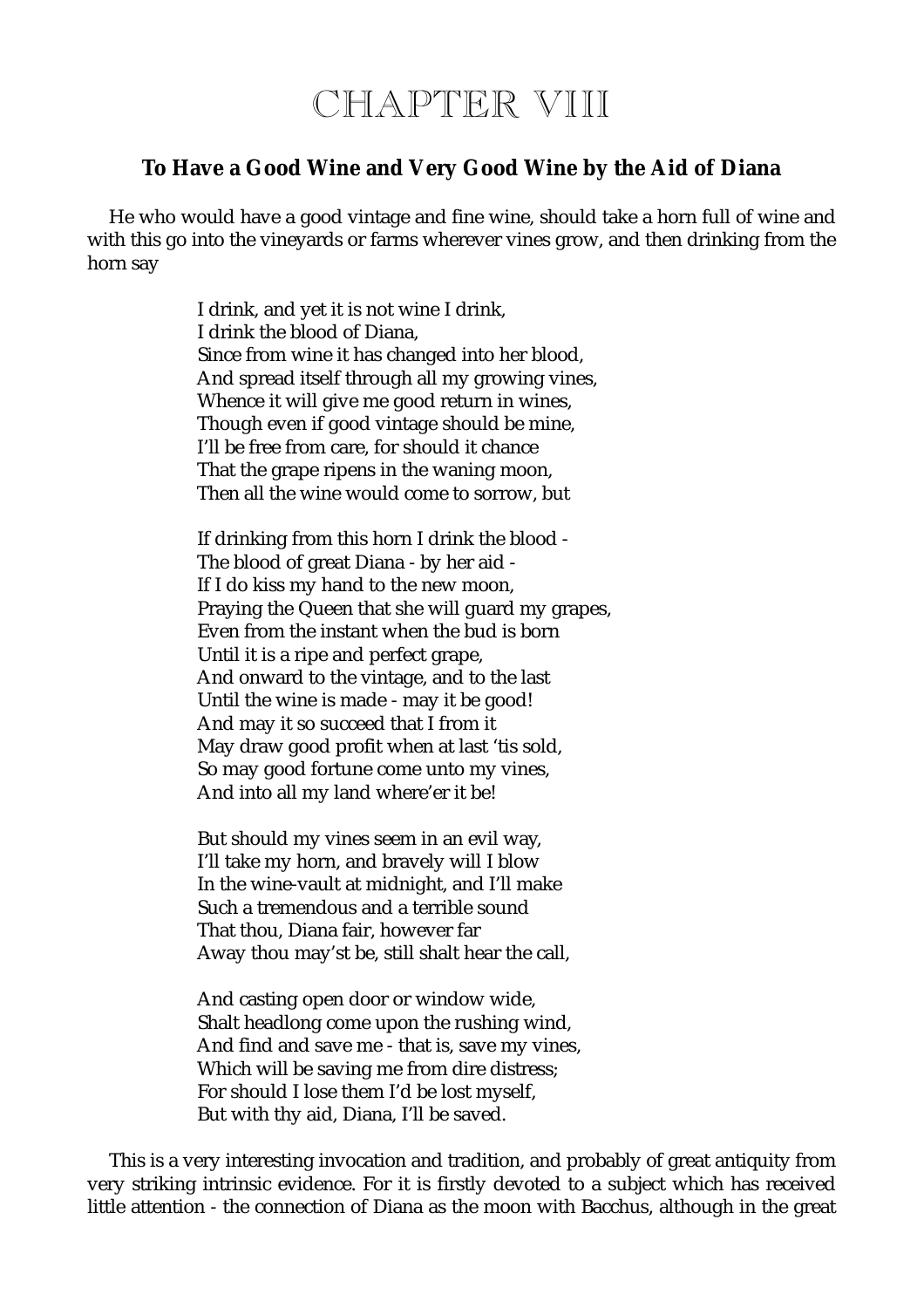Dizionario Storico Mitologico, by Pozzoli and others, it is expressly asserted that in Greece her worship was associated with that of Bacchus, Esculapius and Apollo. The connecting link is the horn. In a medal of Alexander Severus, Diana of Ephesus bears the horn of plenty. This is the horn or horn of the new moon, sacred to Diana. According to Callimachus, Apollo himself built an altar consisting entirely of horns to Diana.

The connection of the horn with wine is obvious. It was usual among the old Slavonians for the priest of Svantevit, the Sun god, to see if the horn which the idol held in his hand was full of wine, in order to prophesy a good harvest for the coming year. If it was filled, all was right; if not, he filled the horn, drank from it, and replaced the horn in the hand, and predicted that all would eventually go well. It cannot fail to strike the reader that this ceremony is strangely like that of the Italian invocation, the only difference being that in one the Sun, and in the other the Moon is invoked to secure a good harvest.

In the Legends of Florence there is one of the Via del Corno, in which the hero, falling into a vast tun or tina of wine, is saved from drowning by sounding a horn with tremendous power. At the sound, which penetrates to an incredible distance, even to unknown lands, all came rushing as if enchanted to save him. In this conjuration, Diana, in the depths of heaven, is represented as rushing at the sound of the horn, and leaping through doors or windows to save the vintage of the one who blows. There is a certain singular affinity in these stories.

In the story of the Via del Corno, the hero is saved by the Red Goblin or Robin Goodfellow, who gives him a horn, and it is the same sprite who appears in the conjuration of the Round Stone, which is sacred to Diana. This is because the spirit is nocturnal, and attendant on Diana-Titania.

Kissing the hand to the new moon is a ceremony of unknown antiquity, and Job, even in his time, regarded it as heathenish and forbidden - which always means antiquated and out of fashion - as when he declared (xxxi, 26, 27), "If I beheld the moon walking in brightness...and my heart hath been secretly enticed or my mouth hath kissed my hand...this also were an iniquity to be punished by the Judge, for I should have denied the God that is above." From which it may or ought to be inferred that Job did not understand that God made the moon and appeared in all His works, or else he really believed the moon was an independent deity. In any case, it is curious to see the old forbidden rite still living, and as heretical as ever.

The tradition, as given to me, very evidently omits a part of the ceremony, which may be supplied from classic authority. When the peasant performs the rite, he must not act as once a certain African, who was a servant of a friend of mine, did. The man's duty was to pour out every morning a libation of rum to a fetish - and he poured it down his own throat. The peasant should also sprinkle the vines, just as the Devonshire farmers who observed all Christmas ceremonies, sprinkled, also from a horn, their apple trees.

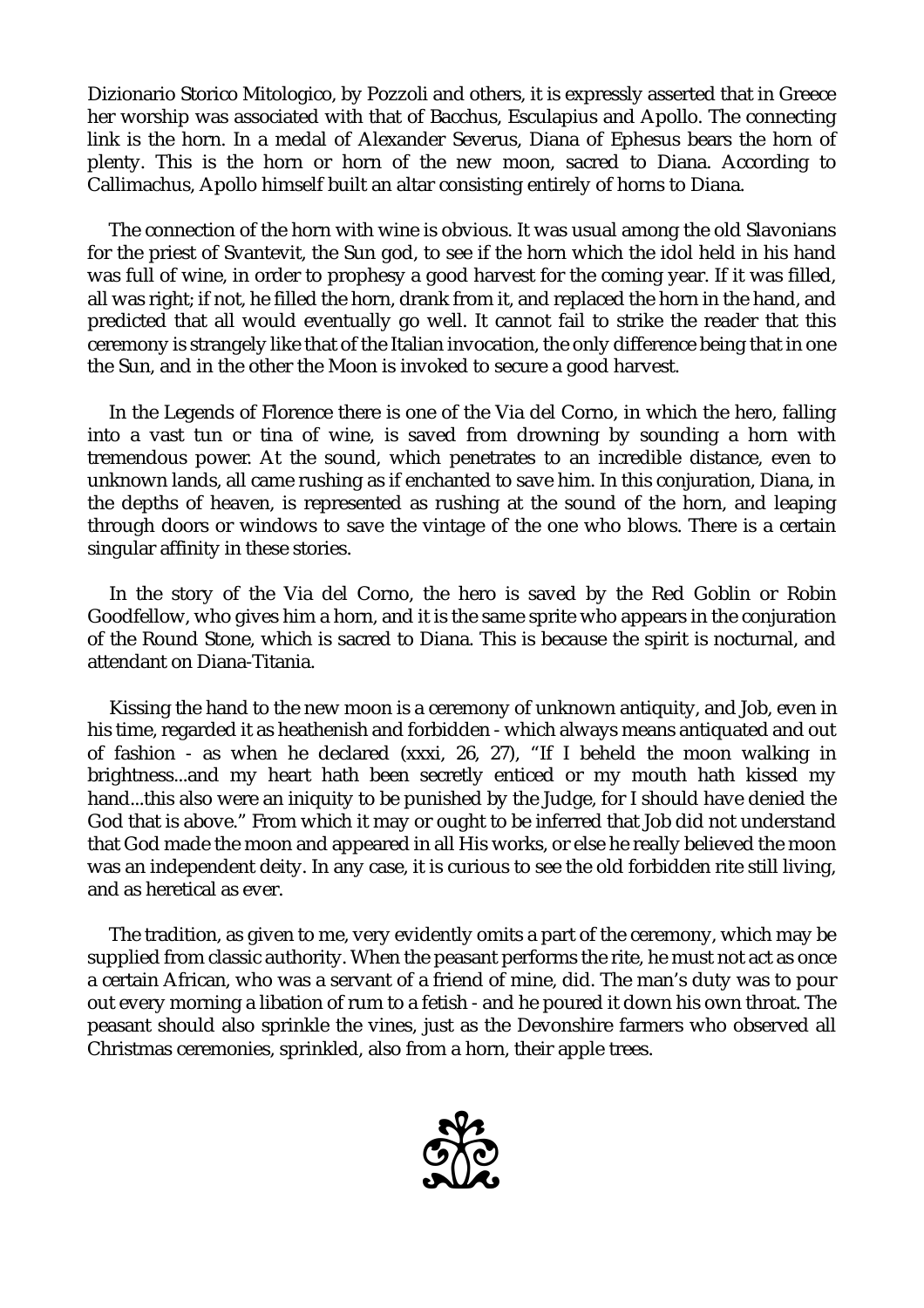## CHAPTER IX

### **Tana and Endamone, or Diana and Endymion**

"Now it is fabled that Endymion,

admitted to Olympus, whence he was expelled for want of respect to Juno, was banished for thirty years to earth. And having been allowed to sleep this time in a cave of Mount Latmos, Diana, smitten with his beauty visited him every night till she had by him fifty daughters and one son. And after this Endymion was recalled to Olympus."

*-Diz. Stor. Mitol* 

The following legend and the spells were given under the name or title of TANA. This was the old Etruscan name for Diana, which is still preserved in the Romagna Toscana. In more than one Italian and French work I have found some account or tale how a witch charmed a girl to sleep for a lover, but this is the only explanation of the whole ceremony known to me.

#### *Tana*

Tana is a beautiful goddess, and she loved a marvelously handsome youth names Endamone; but her love was crossed by a witch who was her rival, although Endamone did not care for the latter.

But the witch resolved to win him, whether he would or not, and with this intent she induced the servant of Endamone to let her pass the night in the latter's room. And when there, she assumed the appearance of Tana, whom he loved, so that he was delighted to behold her, as he thought, and welcomed her with passionate embraces. Yet this gave him into her power, for it enabled her to perform a certain magic spell by clipping a lock of his hair.

Then she went home, and taking a piece of sheep's intestine, formed of it a purse, and in this she put that which she had taken, with a red and a black ribbon bound together, with a feather, and pepper and salt, and then sang a song. These are the words, a song of witchcraft of the very old time.

> This bag for Endamon' I wove, It is my vengeance for the love, For the deep love I had for thee, Which thou would'st not return to me, But bore it all to Tana's shrine, And Tana never shall be thine! Now every night in agony By me thou shalt oppressed be!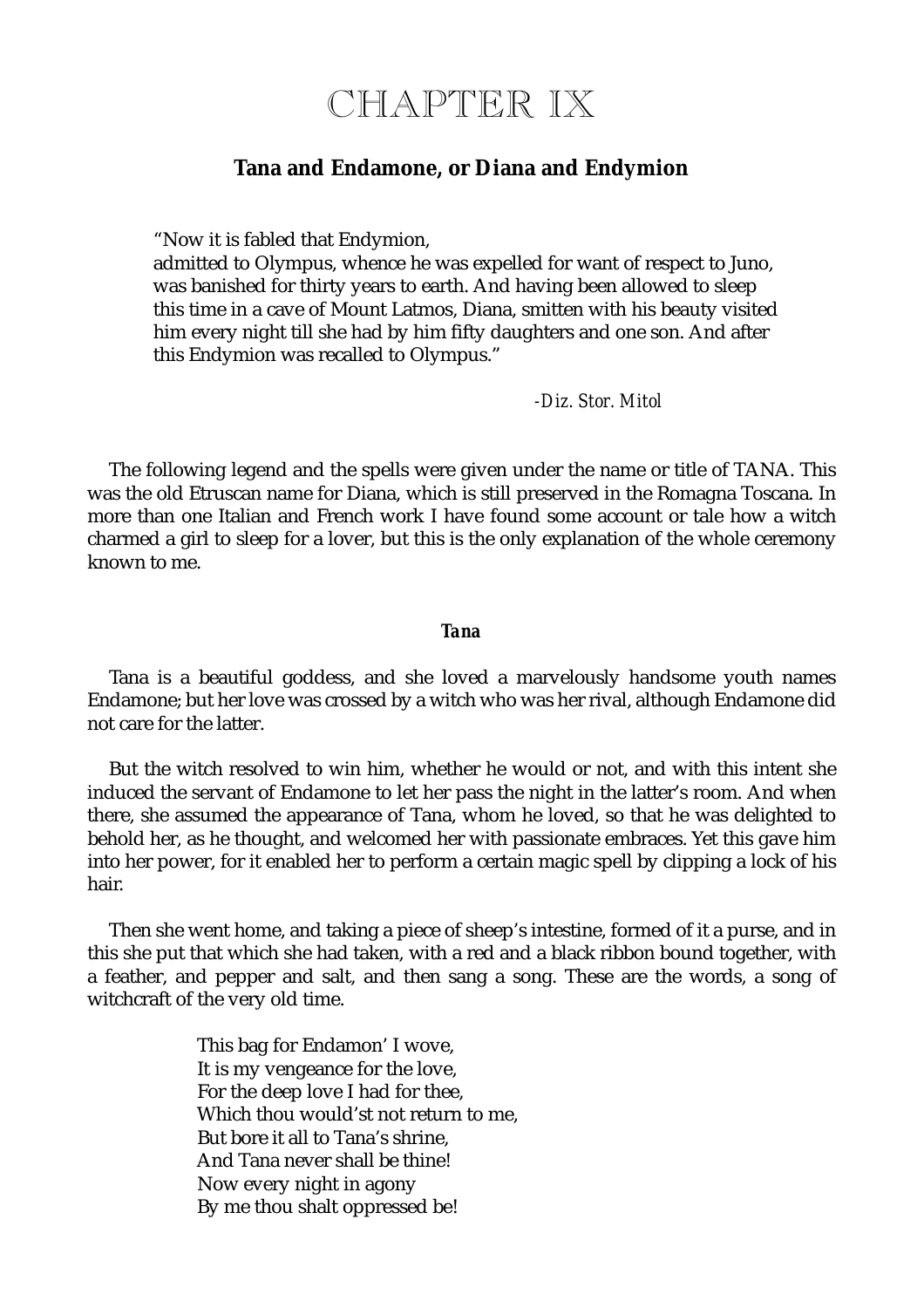From day to day, from hour to hour, I'll make thee feel the witch's power; With passion thou shalt be tormented, And yet with pleasure ne'er be contented; Enwrapped in slumber thou shalt lie, To know that thy beloved is by, And, ever dying, never die, Without the power to speak a word, Nor shall her voice by thee be heard; Tormented by Love's agony, There shall be no relief for thee! For my strong spell thou canst not break, And from that sleep thou ne'er shalt wake; Little by little thou shalt waste, Like taper by the embers placed. Little by little thou shalt die, Yet, ever living, tortured lie, Strong in desire, yet ever weak, Without the power to move or speak, With all the love I had for thee, Shalt thou thyself tormented be, Since all the love I felt of late I'll make thee feel in burning hate, For ever on thy torture bent, I am revenged, and now content.

But Tana, who was far more powerful than the witch, though not able to break the spell by which he was compelled to sleep, took from him all pain (he knew her in dreams), and embracing him, she sang this counter charm.

> Endamone, Endamone, Endamone! By the love I feel, which I Shall ever feel until I die, Three crosses on thy bed I make, And then three wild horse chestnuts take, In that bed the nuts I hide, And then the window open wide, That the full moon may cast her light Upon the love as fair and bright, And so I pray to her above To give wild rapture to our love, And cast her fire in either heart, Which wildly loves to never part; And one thing more I beg of thee! If any one enamoured be, And in my aid his love hath placed, Unto his call I'll come in haste.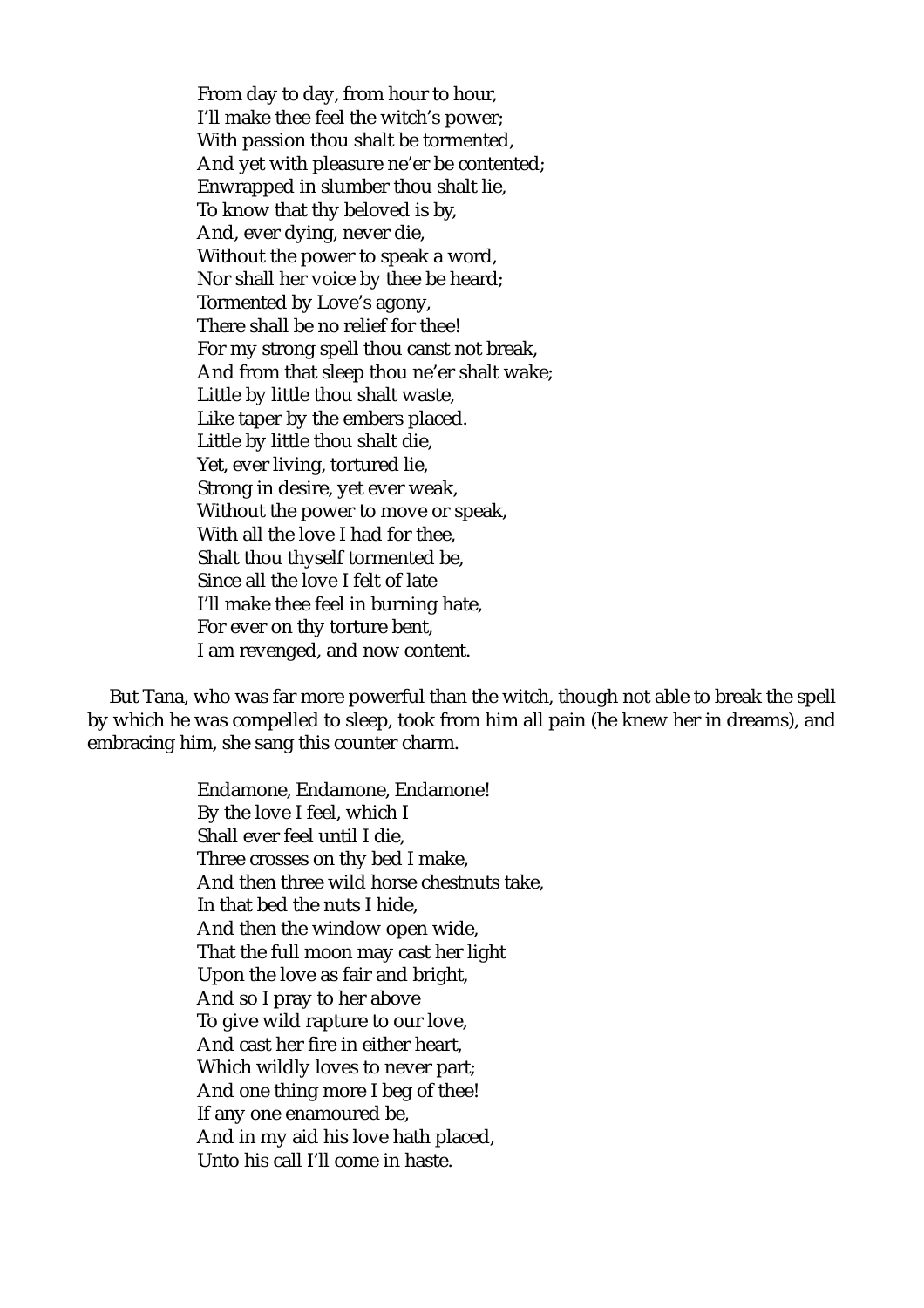So it came to pass that the fair goddess made love with Endamone as if they had been awake (yet communing in dreams). And so it is to this day, that whoever would make love with him or her who sleeps, should have recourse to the beautiful Tana, and so doing there will be success.

This legend, while agreeing in many details with the classical myth, is strangely intermingled with practices of witchcraft, but even these, if investigated, would all prove to be as ancient as the rest of the text. Thus the sheep's intestine - used instead of the red woolen bag which is employed in beneficent magic - the red and black ribbon, which mingles threads of joy and woe, the (peacock) feather, pepper and salt, occur in many other incantations, but always to bring evil and cause suffering.

I have never seen it observed, but it is true, that Keats in his exquisite poem of Endymion completely departs from or ignores the whole spirit and meaning of the ancient myth, while in this rude witch-song it is minutely developed. The conception is that of a beautiful youth furtively kissed in his slumber by Diana of reputed chastity. The ancient myth is, to begin with, one of darkness and light, or day and night, from which are born the fifty-one (now fifty-two) weeks of the year. This is Diana, the night, and Apollo, the sun, or light in another form. It is expressed as love-making during sleep, which, when it occurs in real life, generally has for active agent some one who, without being absolutely modest, wishes to preserve appearances. The established character of Diana among the Initiated (for which she was bitterly reviled by the Fathers of the Church) was that of a beautiful hypocrite who pursued amours in silent secrecy.

> "Thus as the moon Endymion lay with her, So did Hippolytus and Verbio."

But there is an exquisitely subtle, delicately strange idea or ideal in the conception of the apparently chaste "clear, cold moon" casting her living light by stealth into the hidden recesses of darkness and acting in the occult mysteries of love or dreams. So it struck Byron as an original thought that the sun does not shine on half the forbidden deeds which the moon witnesses, and this is emphasized in the Italian witch-poem. In it the moon is distinctly invoked as the protectress of a strange and secret amour, and as the deity to be especially invoked for such love-making. The one invoking says that the window is opened, that the moon may shine splendidly on the bed, even as our love is bright and beautiful...and I pray her to give great rapture to us.

The quivering, mysteriously beautiful light of the moon, which seems to cast a spirit of intelligence or emotion over silent Nature, and dimly half awaken it - raising shadows into thoughts and causing every tree and rock to assume the semblance of a living form, but one which, while shimmering and breathing, still sleeps in a dream - could not escape the Greeks, and they expressed it as Diana embracing Endymion. But as night is the time sacred to secrecy, and as the true Diana of the Mysteries was the Queen of Night, who wore the crescent moon, and mistress of all hidden things, including "sweet secret sins and loved iniquities," there was attached to this myth far more than meets the eye. And just in the degree to which Diana was believed to be Queen of the emancipated witches and of Night, or the nocturnal Venus-Astarte herself, so far would the love for sleeping Endymion be understood as sensual, yet sacred and allegorical. And it is entirely in this sense that the witches in Italy, who may claim with some right to be its true inheritors, have preserved and understood the myth.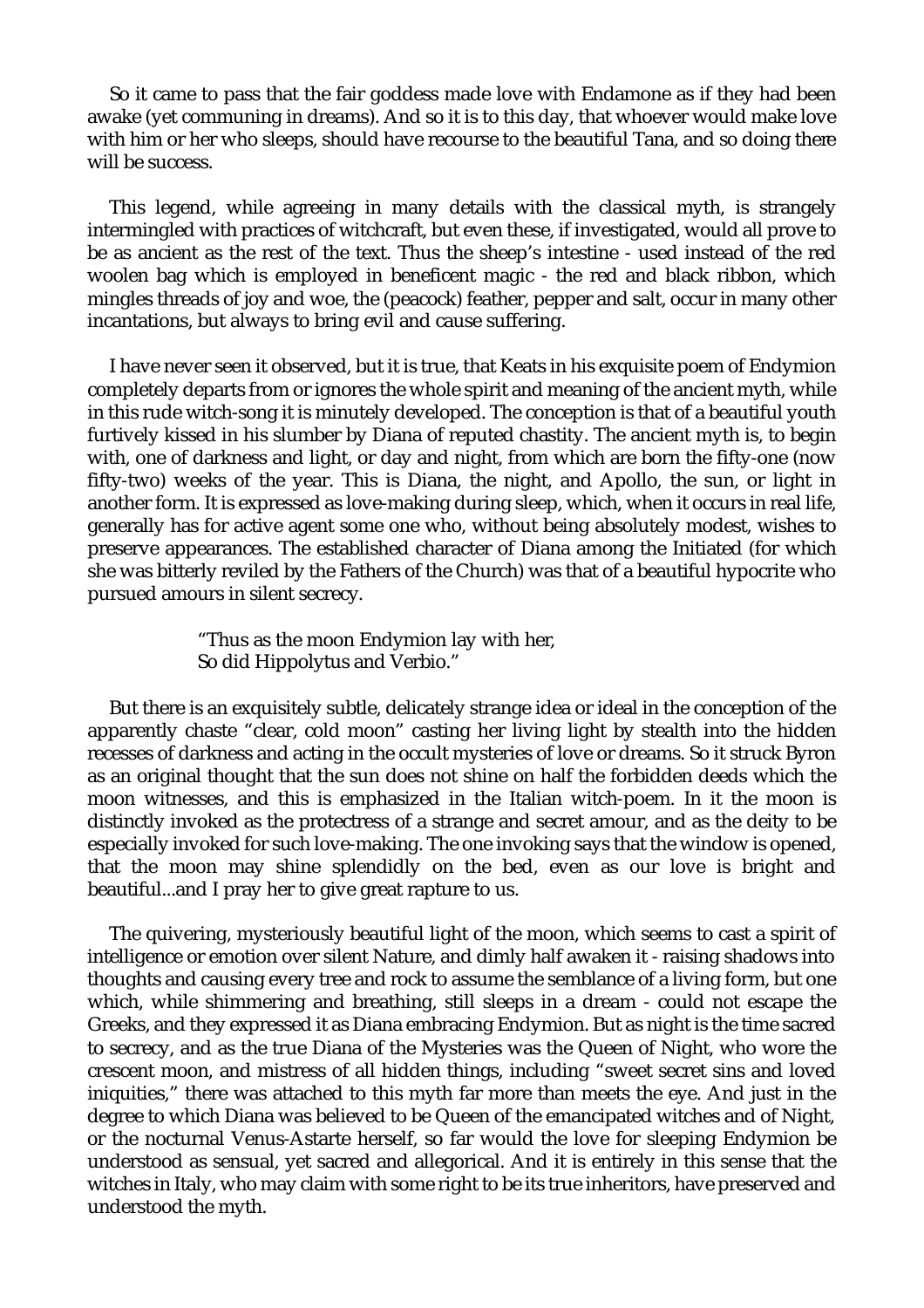It is a realization of forbidden or secret love, with attraction to the dimly seen beautiful-by-moonlight, with the fairy or witch-like charm of the supernatural - a romance combined in a single strange form - the spell of Night!

> "There is a dangerous silence in that hour A stillness which leaves room for the full soul To open all itself, without the power Of calling wholly back its self-control; The silver light which, hallowing tree and flower, Sheds beauty and deep softness o'er the whole, Breathes also to the heart, and o'er it throws A loving languor which is not repose."

This is what is meant by the myth of Diana and Endymion. It is the making divine or aesthetic (which to the Greeks was one and the same) that which is impassioned, secret, and forbidden. It was the charm of the stolen waters which are sweet, intensified to poetry. And it is remarkable that it has been so strangely preserved in Italian with traditions.

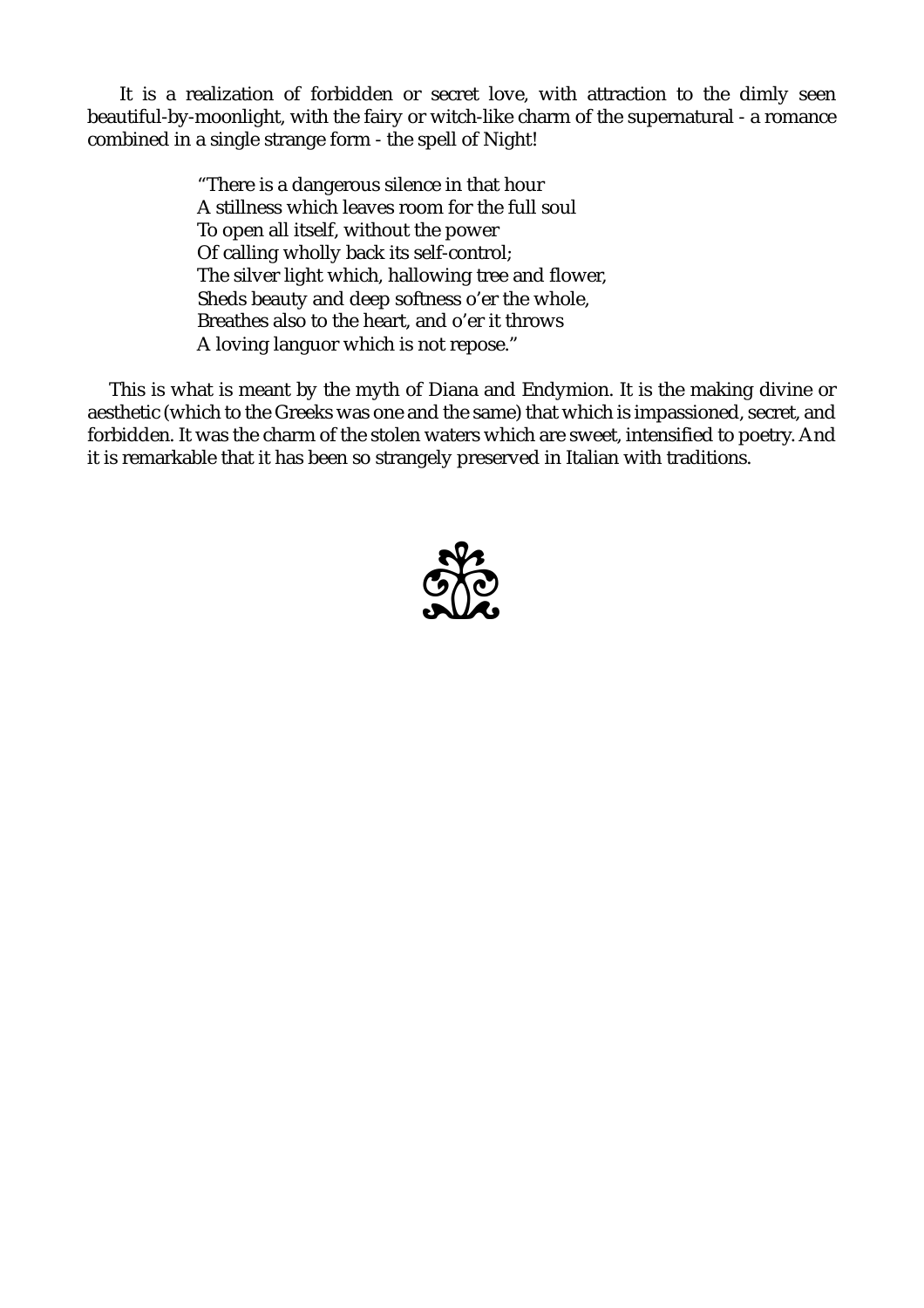## CHAPTER X

### **Madonna Diana**

Once there was, in the very old time in Cettardo Alto, a girl of astonishing beauty, and she was betrothed to a young man who was as remarkable for good looks as herself; but though well born and bred, the fortune or misfortunes of war or fate had made them both extremely poor. And if the young lady had one fault, it was her great pride, nor would she willingly be married unless in good style, with luxury and festivity, in a fine garment, with many bridesmaids of rank.

And this became to the beautiful Rorasa - for such was her name - such an object of desire, that her head was half turned with it, and the other girls of her acquaintance, to say nothing of the many men whom she had refused, mocked her so bitterly, asking her when the fine wedding was to be, with many other jeers and sneers, that at last in a moment of madness she went to the top of a high tower, whence she cast herself; and to make it worse, there was below a terrible ravine into which she fell.

Yet she took no harm, for as she fell there appeared to her a very beautiful woman, truly not of earth, who took her by the hand and bore her through the air to a safe place.

Then all the people round who saw or heard of this thing cried out, "Lo, a miracle!" and they came and made a great festival, and would fain persuade Rorasa that she had been saved by the Madonna.

But the lady who had saved her, coming to her secretly, said, "If thou hast any desire, follow the Gospel of Diana, or what is called the Gospel of the Witches, who worship the moon."

"If thou adorest Luna, then What thou desir'st thou shalt obtain!"

Then the beautiful girl went forth alone by night to the fields, and kneeling on a stone in an old ruin, she worshipped the moon and invoked Diana thus:

> Diana, beautiful Diana! Thou who didst save from a dreadful death When I did fall into the dark ravine! I pray thee grant me still another grace. Give me one glorious wedding, and with it Full many bridesmaids, beautiful and grand; And if this favour thou wilt grant me, True to the Witches' Gospel I will be!

When Rorasa awoke in the morning, she found herself in another house, where all was far more magnificent, and having risen, a beautiful maid led her into another room, where she was dressed in a superb wedding garment of white silk with diamonds, for it was her wedding dress indeed. Then there appeared ten young ladies, all splendidly attired, and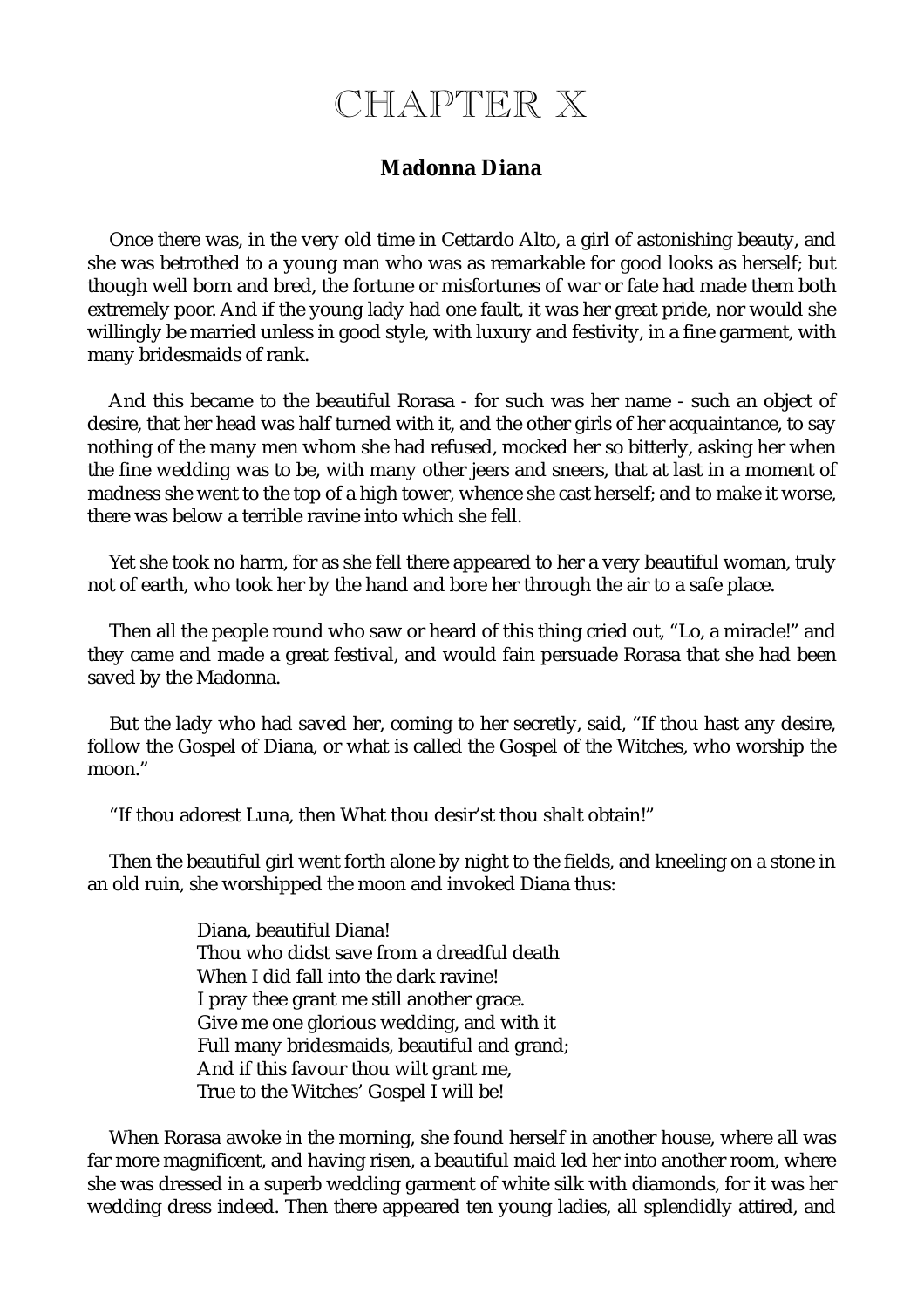with them and many distinguished persons she went to the church in a carriage. And all the streets were filled with music and people bearing flowers.

So she found the bridegrooms, and was wedded to her heart's desire, ten times more grandly than she had ever dreamed of. Then, after the ceremony, there was spread a feast at which all the nobility of Cettardo were present, and, moreover, the whole town, rich and poor, were feasted.

When the wedding was finished, the bridesmaids made every one a magnificent present to the bride - one gave diamonds, another a parchment (written) in gold, after which they asked permission to go all together into the sacristy. And there they remained for some hours undisturbed, until the priest sent his chierico to inquire whether they wanted anything. But what was the youth's amazement at beholding, not the ten bridesmaids, but their ten images or likenesses in wood and in terra-cotta, with that of Diana standing on a moon, and they were all so magnificently made and adorned as to be of immense value.

Therefore the priest put these images in the church, which is the most ancient in Cettardo, and now in many churches you may see the Madonna and Moon, but it is Diana. The name Rorasa seems to indicate the Latin ros the dew, rorare, to bedew, rorulenta, bedewed - in fact, the goddess of the dew. Her great fall and being lifted by Diana suggest the fall of dew by night, and its rising in vapor under the influence of the moon. It is possible that this is a very old Latin mythic tale. The white silk and diamonds indicate the dew.

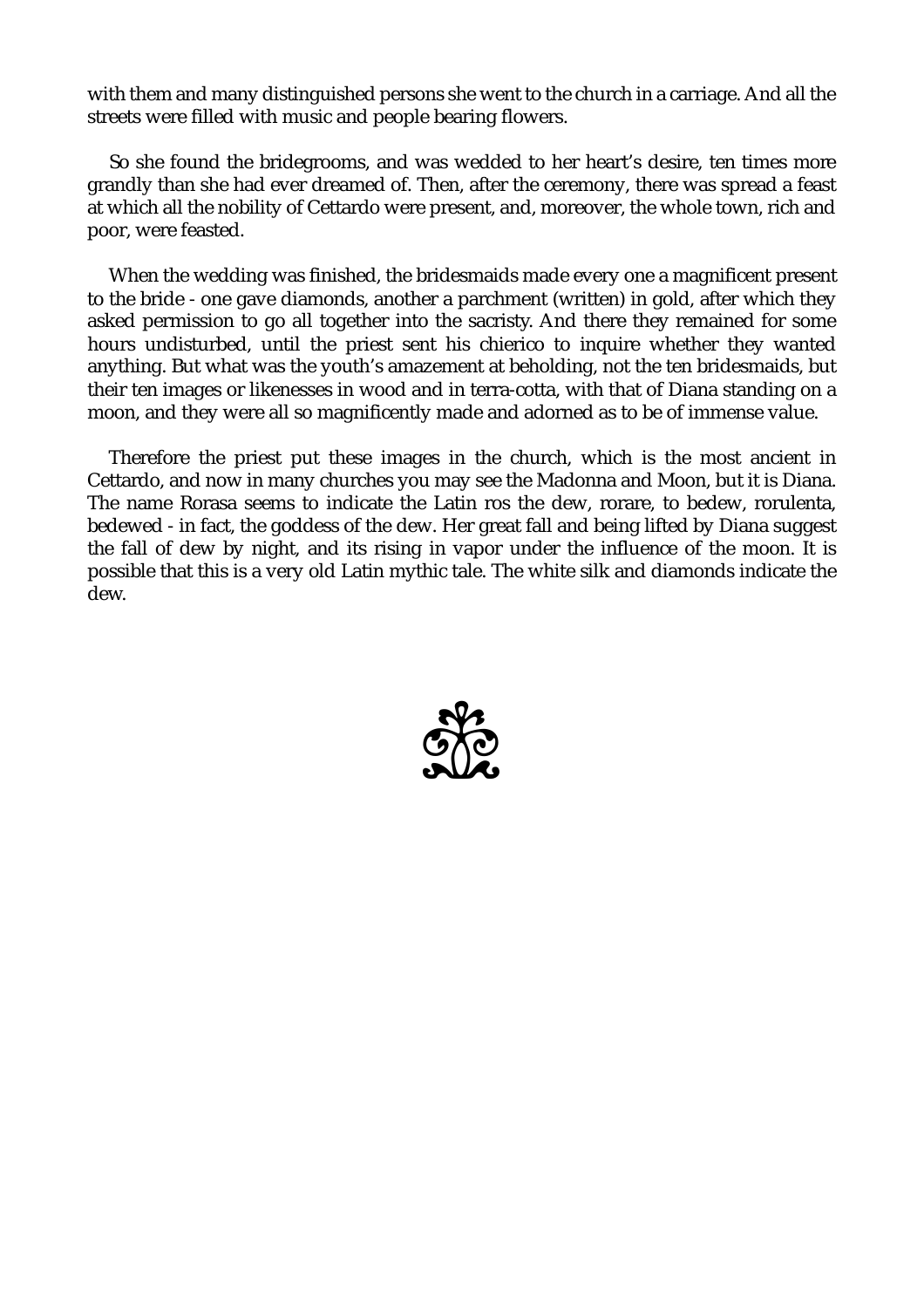## CHAPTER XI

### **The House of the Wind**

The following story does not belong to the Gospel of Witches, but I add it as it confirms the fact that the worship of Diana existed for a long time contemporary with Christianity. Its full title in the original MS, which was written out by Maddalena, after hearing it from a man who was a native of Volterra, is The Female Pilgrim of the House of the Wind. It may be added that, as the tale declares, the house in question is still standing.

There is a peasants house at the beginning of the hill or ascent leading to Volterra, and it is called the House of the Wind. Near it there once stood a small palace, wherein dwelt a married couple, who had but one child, a daughter, whom they adored. Truly if the child had but a headache, they each had a worse attack from fear.

Little by little as the girl grew older, and all the thought of the mother, who was very devout, was that she should become a nun. But the girl did not like this, and declared that she hoped to be married like others. And when looking from her window one day, she saw and heard the birds singing in the vines and among the trees all so merrily, she said to her mother that she hoped some day to have a family of little birds of her own, singing round her in a cheerful nest. At which the mother was so angry that she gave her daughter a cuff. And the young lady wept, but replied with spirit, that if beaten or treated in any such manner, that she would certainly soon find some way to escape and get married, for she had no idea of being made a nun against her will.

At hearing this the mother was seriously frightened, for she knew the spirit of her child, and was afraid lest the girl already had a lover, and would make a great scandal over the blow; and turning it all over, she thought of an elderly lady of good family, but much reduced, who was famous for her intelligence, learning, and power of persuasion, and she thought, "This will be just the person to induce my daughter to become pious, and fill her head with devotion and make a nun of her." So she sent for this clever person, who was at once appointed the governess and constant attendant of the young lady, who, instead of quarreling with her guardian, became devoted to her.

However, everything in this world does not go exactly as we would have it, and no one knows what fish or crab may hide under a rock in a river. For it so happened that the governess was not a Catholic at all, as will presently appear, and did not vex her pupil with any threats of a nun's life, nor even with an approval of it.

It came to pass that the young lady, who was in the habit of lying awake on moonlight nights to hear the nightingales sing, thought she heard her governess in the next room, of which the door was open, rise and go forth on the great balcony. The next night the same thing took place, and rising very softly and unseen, she beheld the lady praying, or at least kneeling in the moonlight, which seemed to her to be very singular conduct, the more so because the lady kneeling uttered words which the younger could not understand, and which certainly formed no part of the Church service.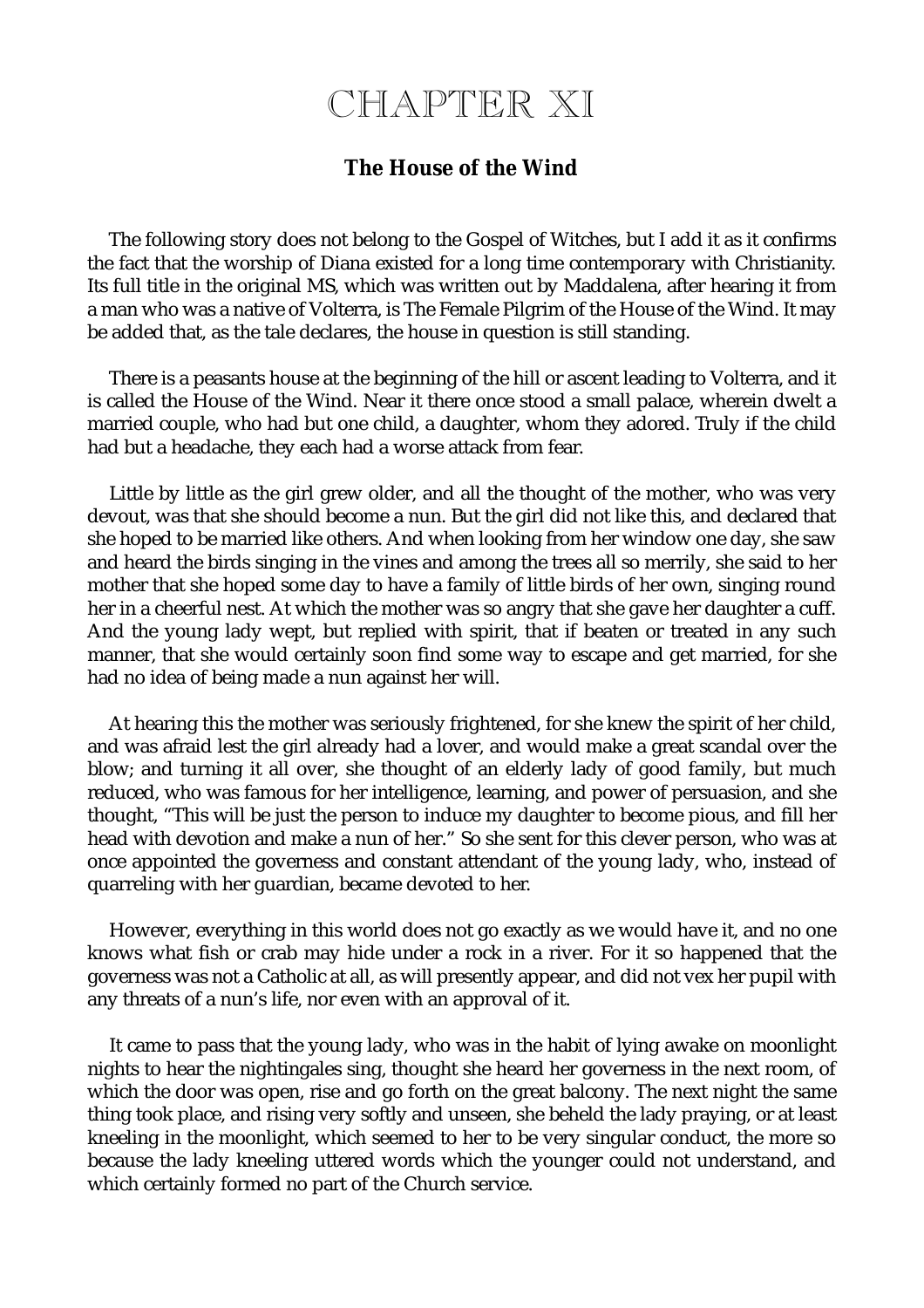And being much exercised over the strange occurrence, she at last, with timid excuses, told her governess what she had seen. Then the latter, after a little reflection, first binding her to a secrecy of life and death, for, as she declared, it was a matter of great peril, spoke as follows:

"I, like thee, was instructed when young by priests to worship an invisible god. But an old woman in whom I had great confidence once said to me, 'Why worship a deity whom you cannot see, when there is the Moon in all her splendor visible? Worship her. Invoke Diana, the goddess of the Moon, and she will grant your prayers.' This shalt thou do, obeying the Gospel of (the Witches and of) Diana, who is Queen of the Fairies and of the Moon."

Now the young lady being persuaded, was converted to the worship of Diana and the Moon, and having prayed with all her heart for a lover (having learned the conjuration to the goddess), was soon rewarded by the attention and devotion of a brave and wealthy cavalier, who was indeed as admirable a suitor as any one could desire. But the mother, who was far more bent on gratifying vindictiveness and cruel vanity than on her daughter's happiness, was infuriated at this, and when the gentleman came to her, she bade him begone, for her daughter was vowed to become a nun, and a nun she should be or die.

Then the young lady was shut up in a cell in a tower, without even the company of her governess, and put to strong and hard pain, being made to sleep on the stone floor, and would have died of hunger had her mother had her way.

Then in this dire need she prayed to Diana to set her free; when lo! she found the prison door unfastened, and easily escaped. Then having obtained a pilgrims dress, she traveled far and wide, teaching and preaching the religion of old times, the religion of Diana, the Queen of the Fairies and of the Moon, the goddess of the poor and oppressed.

And the fame of her wisdom and beauty went forth over all the land, and the people worshipped her, calling her La Bella Pellegrina. At last her mother, hearing of her, was in a greater rage than ever, and, in fine, after much trouble, succeeded in having her arrested and cast into prison. And then in evil temper indeed she asked her whether she would become a nun; to which she replied that it was not possible, because she had left the Catholic Church and become a worshipper of Diana and of the Moon.

And the end of it was that the mother, regarding her daughter as lost, gave her up to the priests to be put to torture and death, as they did all who would not agree with them or who left their religion.

But the people were not well pleased with this, because they adored her beauty and goodness, and there were few who had not enjoyed her charity.

But by the aid of her lover she obtained, as a last grace, that on the night before she was to be tortured and executed she might, with a guard, go forth into the garden of the palace and pray. This she did, and standing by the door of the house, which is still there, prayed in the light of the full moon to Diana, that she might be delivered from the dire persecution to which she had been subjected, since even her own parents had willingly given her over to an awful death.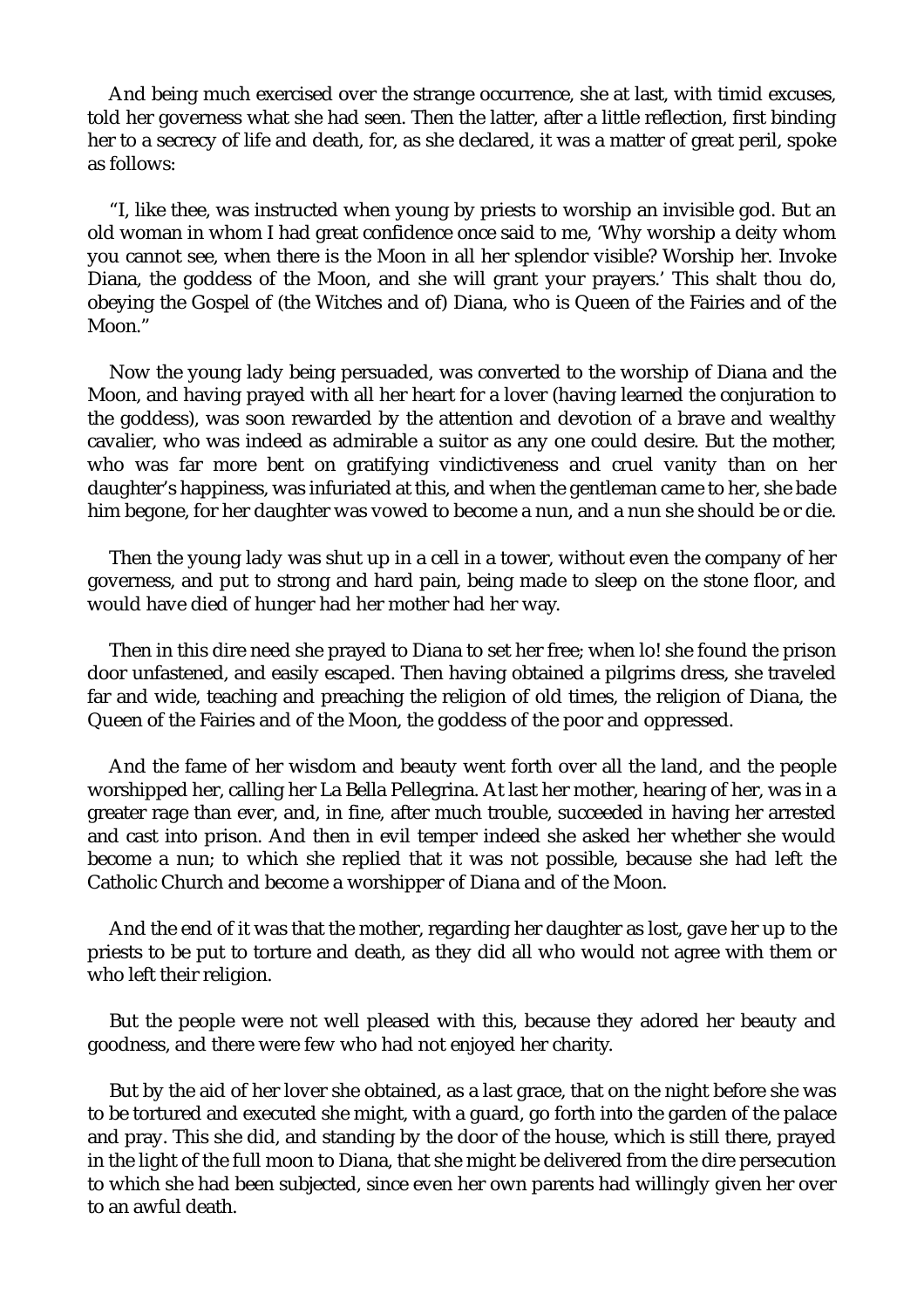Now her parents and the priests, and all who sought her death, were in the palace watching lest she should escape.

When lo! in answer to her prayer there came a terrible tempest and overwhelming wind, a storm such as man had never seen before, which overthrew and swept away the palace with all who were in it; there was not one stone left upon another, nor one soul alive of all who were there. The gods had replied to the prayer.

The young lady escaped happily with her lover, wedded him, and the house of the peasant where the lady stood is still called the House of the Wind.

This is very accurately the story as I received it, but I freely admit that I have very much condensed the language of the original text, which consists of twenty pages, and which, as regards needless padding, indicates a capacity on the part of the narrator to write an average modern fashionable novel, even a second rate French one, which is saying a great deal. It is true that there are in it no detailed descriptions of scenery, skies, trees, or clouds - and a great deal might be made of Volterra in that way - but it is prolonged in a manner which shows a gift for it. However, the narrative itself is strangely original and vigorous, for it is such a relic of pure classic heathenism, and such a survival of faith in the old mythology, as all the reflected second hand Hellenism of the Aesthetes cannot equal. That a real worship of or belief in classic divinities should have survived to the present day in the very land of Papacy itself, is a much more curious fact than if a living mammoth had been discovered in some out of the way corner of the earth, because the former is a human phenomenon. I forsee that the day will come, and that perhaps not so very far distant, when the world of scholars will be amazed to consider to what a late period an immense body of antique tradition survived in Northern Italy, and how indifferent the learned were regarding it; there having been in very truth only one man, and he a foreigner, who earnestly occupied himself with collecting and preserving it.

It is very probably that there were as many touching episodes among the heathen martyrs who were forced to give up their beloved deities, such as Diana, Venus, the Graces, and others, who were worshipped for beauty, as there were even among the Christians who were thrown to the lions. For the heathen loved their gods with a human personal sympathy, without mysticism or fear, as if they had been blood relations; and there were many among them who really believed that such was the case when some damsel who had made a faux pas got out of it by attributing it all to some god, faun, or satyr; which is very touching. There is a great deal to be said for as well as against the idolaters or worshippers of dolls, as I heard a small girl define them.

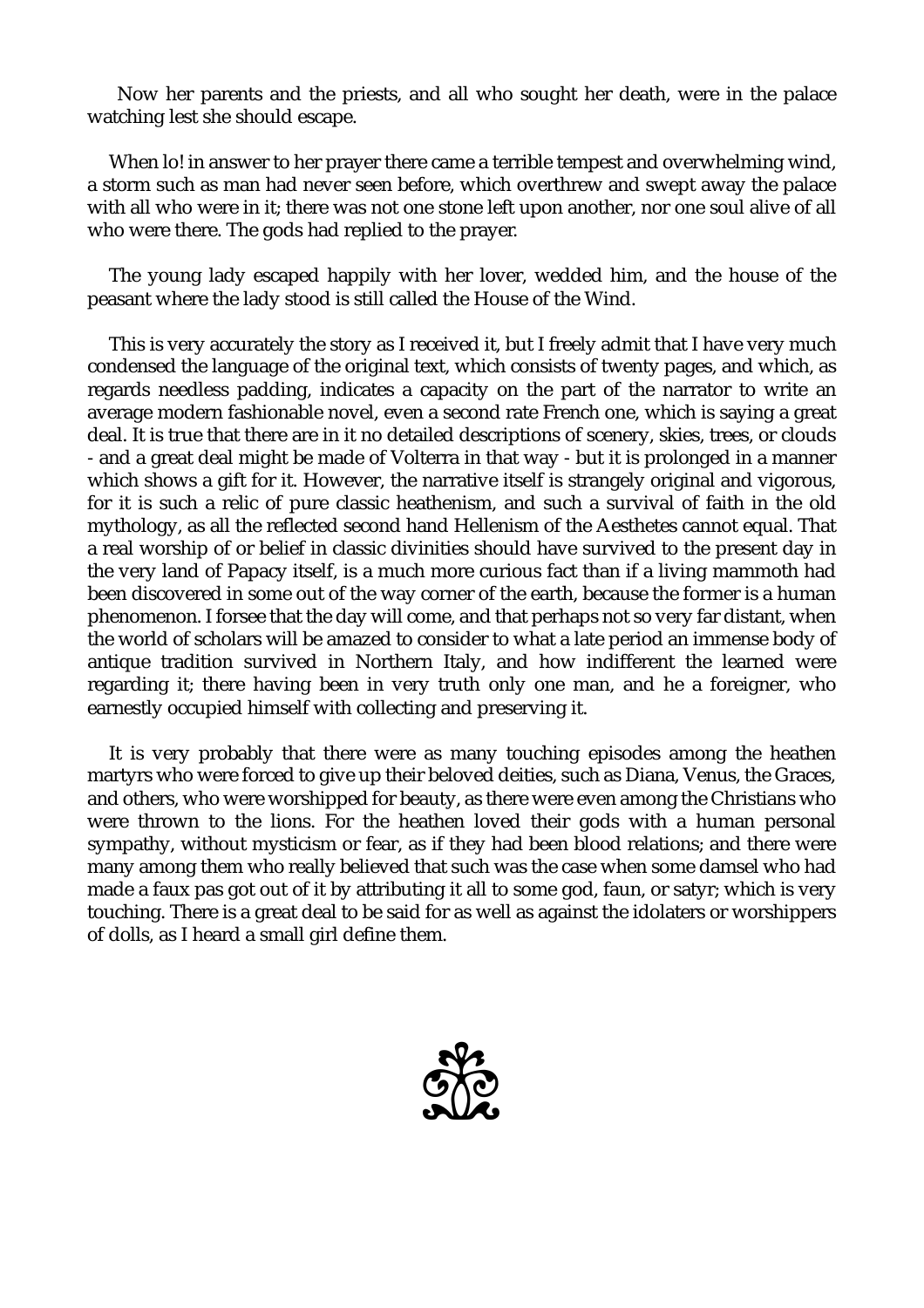## CHAPTER XII

### **Tana the Moon Goddess**

The following story, which appeared originally in the Legends of Florence, collected from the people by me, does not properly belong to the Witch's Gospel, as it is not strictly in accordance with it; and yet it could not well be omitted, since it is on the same subject. In it Diana appears simply as the lunar goddess of chastity, therefor not as a witch. It was given to me as Fana, but my informant said that it might be Tana; she was not sure. As Tana occurs in another tale, and as the subject is certainly Diana, there can hardly be a question of this.

Tana was a very beautiful girl, but extremely poor, and as modest and pure as she was beautiful and humble. She went from one contadino to another, or from farm to farm to work, and thus led an honest life.

There was a young boor, a very ugly, bestial, and brutish fellow, who was after his fashion raging with love for her, but she could not so much as bear to look at him, and repelled all his advances.

But late one night, when she was returning alone from the farmhouse where she had worked to her home, this man who had hidden himself in a thicket, leaped out on her and cried, "Thou canst not flee; mine thou shalt be!"

And seeing no help near, and only the full moon looking down on her from heaven, Tana in despair cast herself on her knees and cried to it:

> "I have no one on earth to defend me, Thou alone dost see me in this strait; Therefore I pray to thee, O Moon! As thou art beautiful so thou art bright Flashing thy splendor over all mankind; Even so I pray thee light up the mind Of this poor ruffian, who would wrong me here, Even to the worst. Cast light into his soul, That he may let me be in peace, and then Return in all thy light unto my home!"

When she had said this, there appeared before her a bright but shadowy form, which said:

"Rise, and go to thy home! Thou has well deserved this grace; No one shall trouble thee more, Purest of all on earth! Thou shalt a goddess be, The Goddess of the Moon, Of all enchantment Queen!"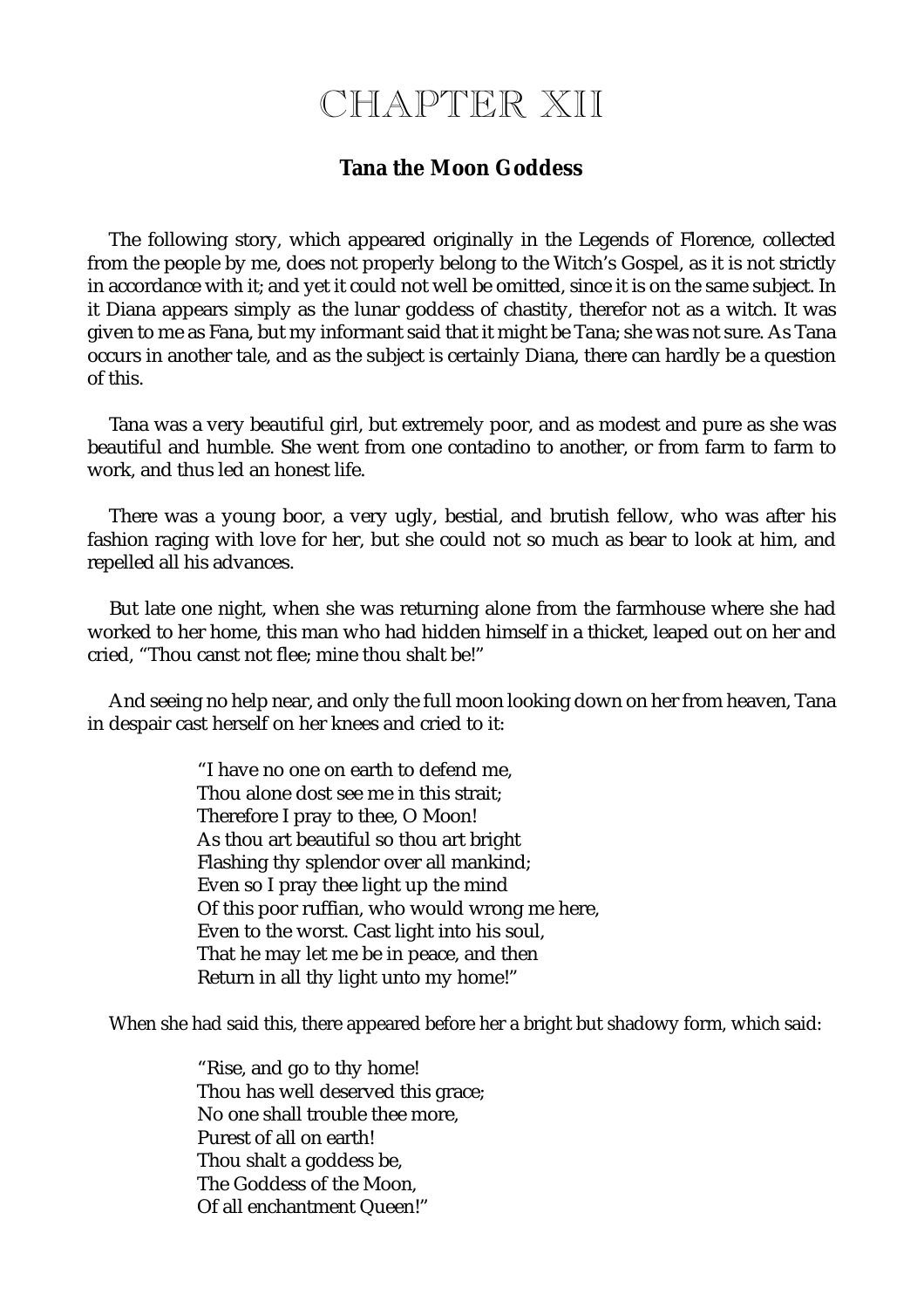Thus it came to pass that Tana became the dea or spirit of the Moon.

Though the air be set to a different key, this is a poem of pure melody, and the same as Wordsworth's "Goody Blake and Harry Gill." Both Tana and the old dame are surprised and terrified; both pray to a power above:

> "The cold, cold moon above her head, Thus on her knees did Goody pray; Young Harry heard what she had said, And icy cold he turned away."

The dramatic center is just the same in both. The English ballad soberly turns into an incurable fir of ague inflicted on a greedy young boor; the Italian witch-poetess, with finer sense, or with more sympathy for the heroine, casts the brute aside without further mention, and apotheosizes the maiden, identifying her with the Moon. The former is more practical and probable, the latter more poetical.

And here it is worth while, despite digression, to remark what an immense majority there are of people who can perceive, feel, and value poetry in mere words or form - that is to say, objectively - and hardly know or note it when it is presented subjectively or as thought, but not put into some kind of verse or measure, or regulated form. This is a curious experiment and worth studying. Take a passage from some famous poet; write it out in pure simple prose, doing full justice to its real meaning, and if it still actually thrills or moves as poetry, then it is of the first class. But if it has lost its glamour absolutely, it is second rate or inferior; for the best cannot be made out of mere words varnished with associations, be they of thought or feeling.

This is not such a far cry from the subject as might be deemed. Reading and feeling them subjectively, I am often struck by the fact that in these Witch traditions which I have gathered there is a wondrous poetry of thought, which far excels the efforts of many modern bards, and which only requires the aid of some clever workman in words to assume the highest rank. A proof of what I have asserted may be found in the fact that, in such famous poems as the Finding of the Lyre, by James Russell Lowell, and that on the invention of the pipe by Pan, by Mrs. Browning, that which formed the most exquisite and refined portion of the original myths is omitted by both authors, simply because they missed or did not perceive it. For in the former we are not told that it was the breathing of the god Air (who was the inspiring soul of ancient music, and the Bellaria of modern witch-mythology) on the dried filament of the tortoise, which suggested to Hermes the making an instrument wherewith he made the music of the spheres and guided the course of the planets. As for Mrs. Browning, she leaves out Syrinx altogether, that is to say, the voice of the nymph still lingering in the pipe which had been her body. Now to my mind the old prose narrative of these myths is much more deeply poetical and moving, and far more inspired with beauty and romance, than are the well-rhymed and measured, but very imperfect versions given by our poets. And in fact, such want of intelligence or perception may be found in all the 'classic' poems, not only of Keats, but of almost every poet of the age who has dealt in Greek subjects.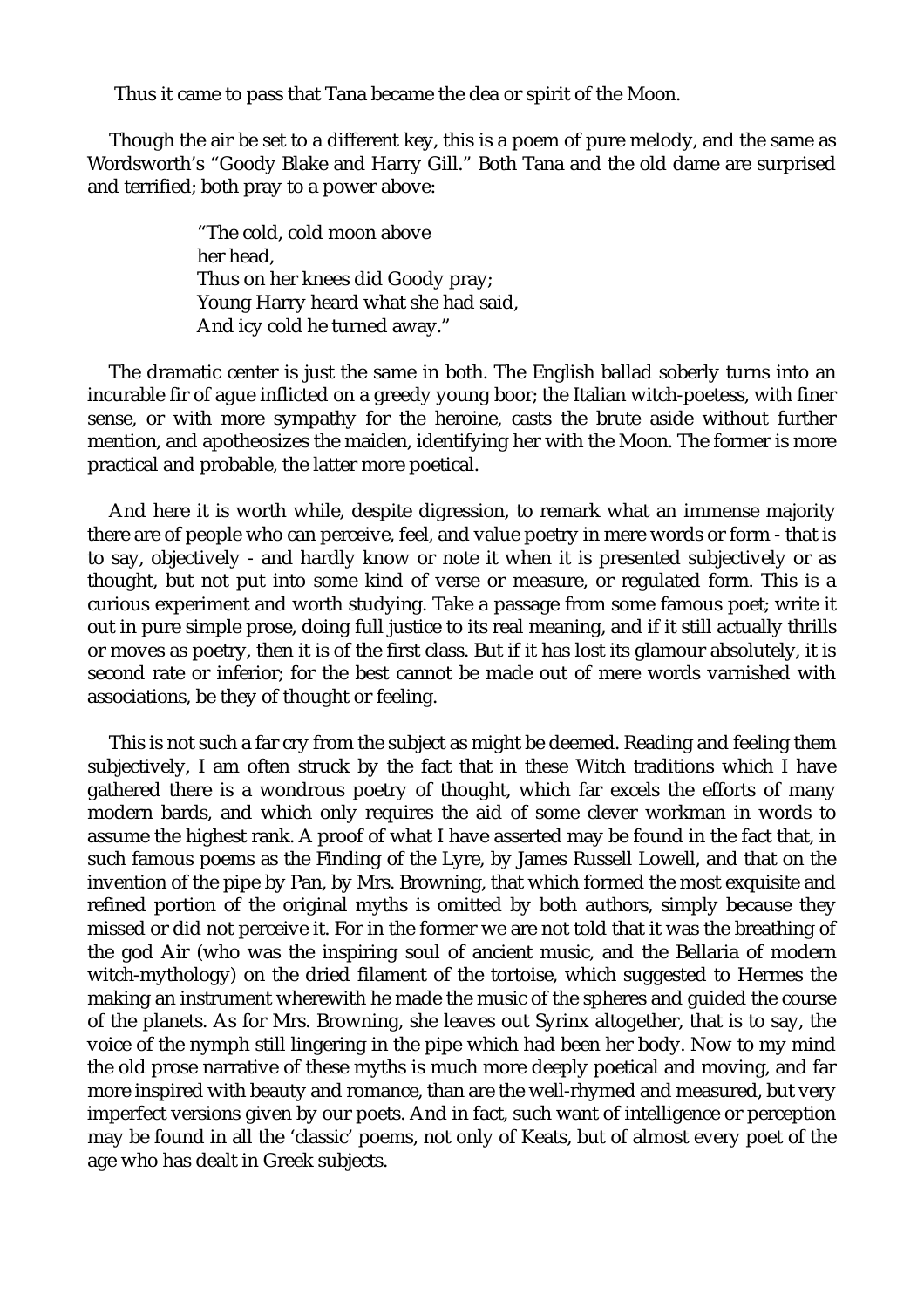Great license is allowed to painters and poets, but when they take a subjective, especially a deep tradition, and fail to perceive its real meaning or catch its point, and simply give us something very pretty, but not so inspired with meaning as the original, it can hardly be claimed that they have done their work as it might, or, in fact, should have been done. I find that this fault does not occur in the Italian or Tuscan witch versions of the ancient fables; on the contrary, they keenly appreciate, and even expand, the antique spirit. Hence I have often had occasion to remark that it was not impossible that in some cases popular tradition, even as it now exists, has been preserved more fully and accurately than we find it in any Latin writer.

Now apropos of missing the point, I would remind certain very literal readers that if they find many faults of grammar, misspelling, and worse in the Italian texts in this book, they will not, as a distinguished reviewer has done, attribute them all to the ignorance of the author, but to the imperfect education of the person who collected and recorded them. I am reminded of this by having seen in a circulating library copy of my Legend of Florence, in which some good careful soul had taken pains with a pencil to correct all the archaisms. Wherein, he or she was like a certain Boston proof reader, who in a book of mine changed the spelling of many citations from Chaucer, Spenser, and others into the purest, or impurest, Webster; he being under the impression that I was extremely ignorant of orthography. As for the writing in or injuring books, which always belong partly to posterity, it is a sin of vulgarity as well as morality, and indicates what people are more than they dream.

> "Only a cad as low as a thief Would write in a book or turn down a leaf, Since 'tis thievery, as well is know, To make free with that which is not our own."

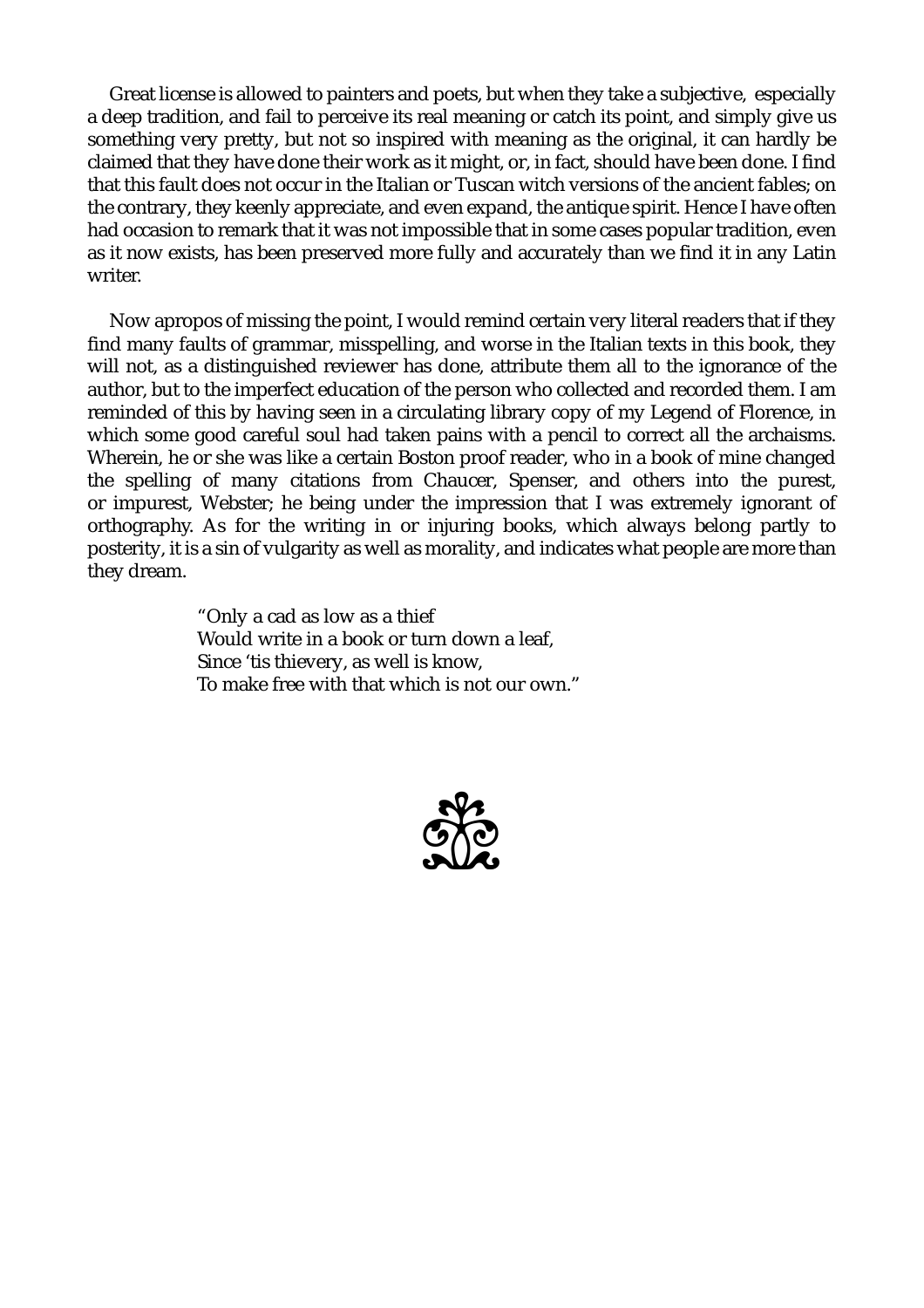## CHAPTER XIII

### **Diana and the Children**

There was in Florence in the oldest time a noble family, but grown so poor that their feast days were few and far between. However, they dwelt in their old palace (which was in the street now called La Via Cittadella), which was a fine old building, and so they kept up a brave show before the world, when many a day they hardly had anything to eat.

Round this palace was a large garden, in which stood an ancient marble statue of Diana, like a beautiful woman who seemed to be running with a dog by her side. She held in her hand a bow, and on her forehead was a small moon. And it was said that by night, when all was still, the statue became like life and fled, and did not return till the moon set or the sun rose.

The father of the family had two children, who were good and intelligent. On day they came home with many flowers that had been given to them, and the little girl said to the brother, "The beautiful lady with the bow ought to have some of these!"

Saying this, they laid flowers before the statue and made a wreath, which the boy placed on her head.

Just then the great poet and magician Virgil, who knew everything about the god and fairies, entered the garden and said, smiling, "You have made the offering of flowers to the goddess quite correctly, as they did of old; all that remains is to pronounce the prayer properly, and it is this:"

So he repeated the invocation of Diana:

Lovely Goddess of the bow! Lovely Goddess of the arrows! Of all hounds and of all hunting Thou who wakest in starry heaven When the sun is sunk in slumber Thou with moon upon thy forehead, Who the chase by night preferrest Unto hunting in the daylight, With thy nymphs unto the music Of the horn - thyself the huntress, And most powerful: I pray thee Think, although but for an instant, Upon us who pray unto thee!

Then Virgil taught them also the spell to be uttered when good fortune or aught is specially required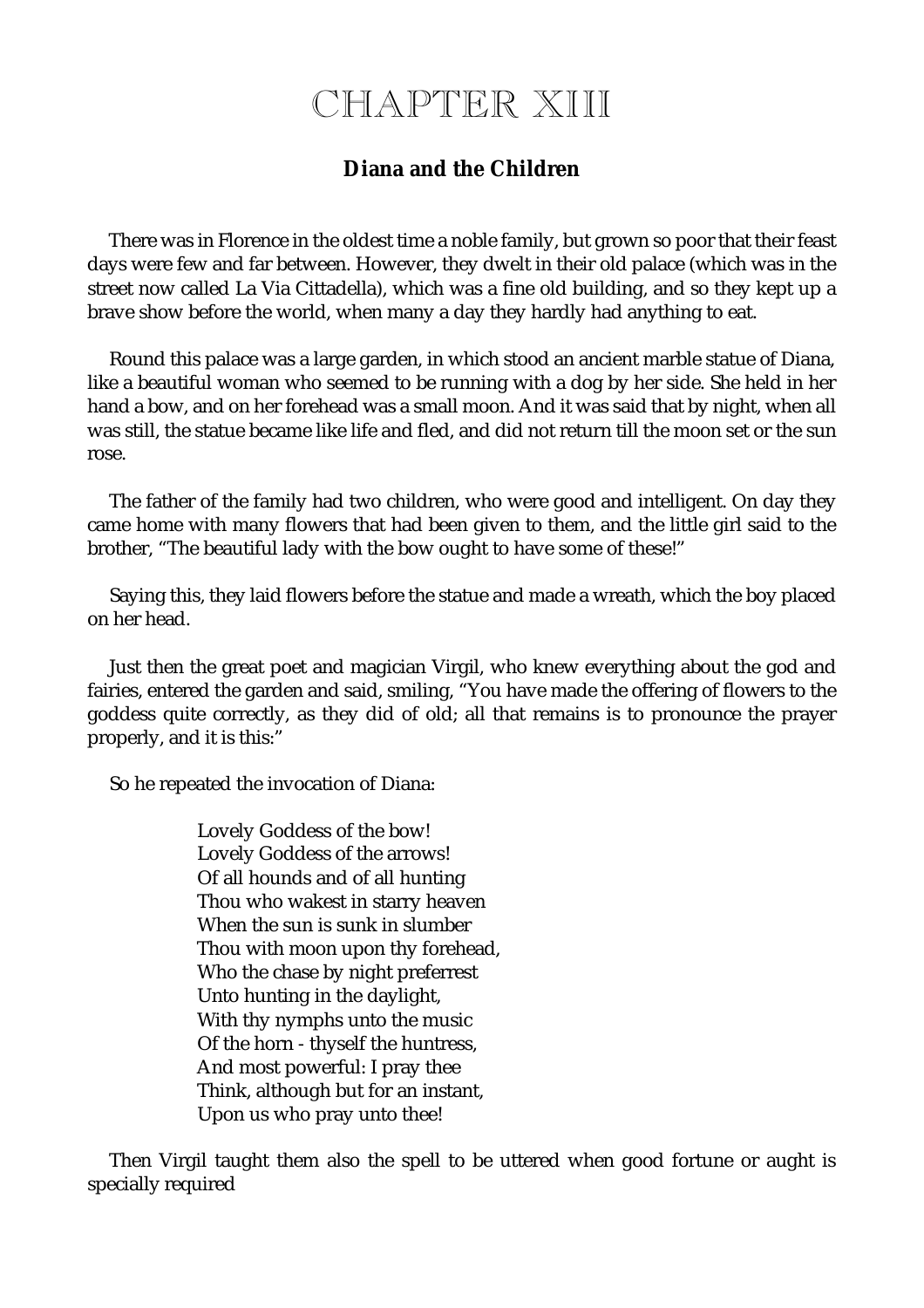Fair goddess of the rainbow, Of the stars and of the moon! The queen most powerful Of hunters and the night! We beg of thee thy aid, That thou may'st give to us The best of fortune ever! If thou heed'st our evocation And wilt give good fortune to us, Then in proof give us a token!

And having taught them this, Virgil departed.

Then the children ran to tell their parents all that had happened, and the latter impressed it on them to keep it a secret, nor breathe a word or hint thereof to any one. But what was their amazement when they found early the next morning before the statue a deer freshly killed, which gave them good dinners for many a day; nor did they want thereafter at any time game of all kinds, when the prayer had been devoutly pronounced.

There was a neighbor of this family, a priest, who held in hate all the ways and worship of the gods of the old time, and whatever did not belong to his religion, and he, passing the garden one day, beheld the statue of Diana crowned with roses and other flowers. And being in a rage, and seeing in the street a decayed cabbage, he rolled it in the mud, and threw it all dripping at the face of the goddess, saying, "Behold, thou vile beast of idolatry, this is the worship which thou has from me, and the devil do the rest for thee!"

Then the priest heard a voice in the gloom where the leaves were dense, and it said, "It is well! I give thee warning, since thou hast made thy offering, some of the game to thee I'll bring; thou'lt have thy share in the morning."

All that night the priest suffered from horrible dreams and dread, and when at last, just before three o'clock, he fell asleep, he suddenly awoke from a nightmare in which it seemed as if something heavy rested on his chest. And something indeed fell from him and rolled on the floor. And when he rose and picked it up, and looked at it by the light of the moon, he saw that it was a human head, half decayed.

Another priest, who had heard his cry of terror, entered his room, and having looked at the head, said, "I know that face! It is of a man whom I confessed, and who was beheaded three months ago at Siena."

And three days after, the priest who had insulted the goddess died.

The foregoing tale was not given to me as belonging to the Gospel of Witches, but as one of a very large series of traditions relating to Virgil as a magician. But it has its proper place in this book, because it contains the invocation to and incantation of Diana, these being remarkably beautiful and original. When we remember how these 'hymns' have been handed down or preserved by old women, and doubtless much garbled, changed, and deformed by transmission, it cannot but seem wonderful that so much classic beauty still remains in them, as, for instance, in -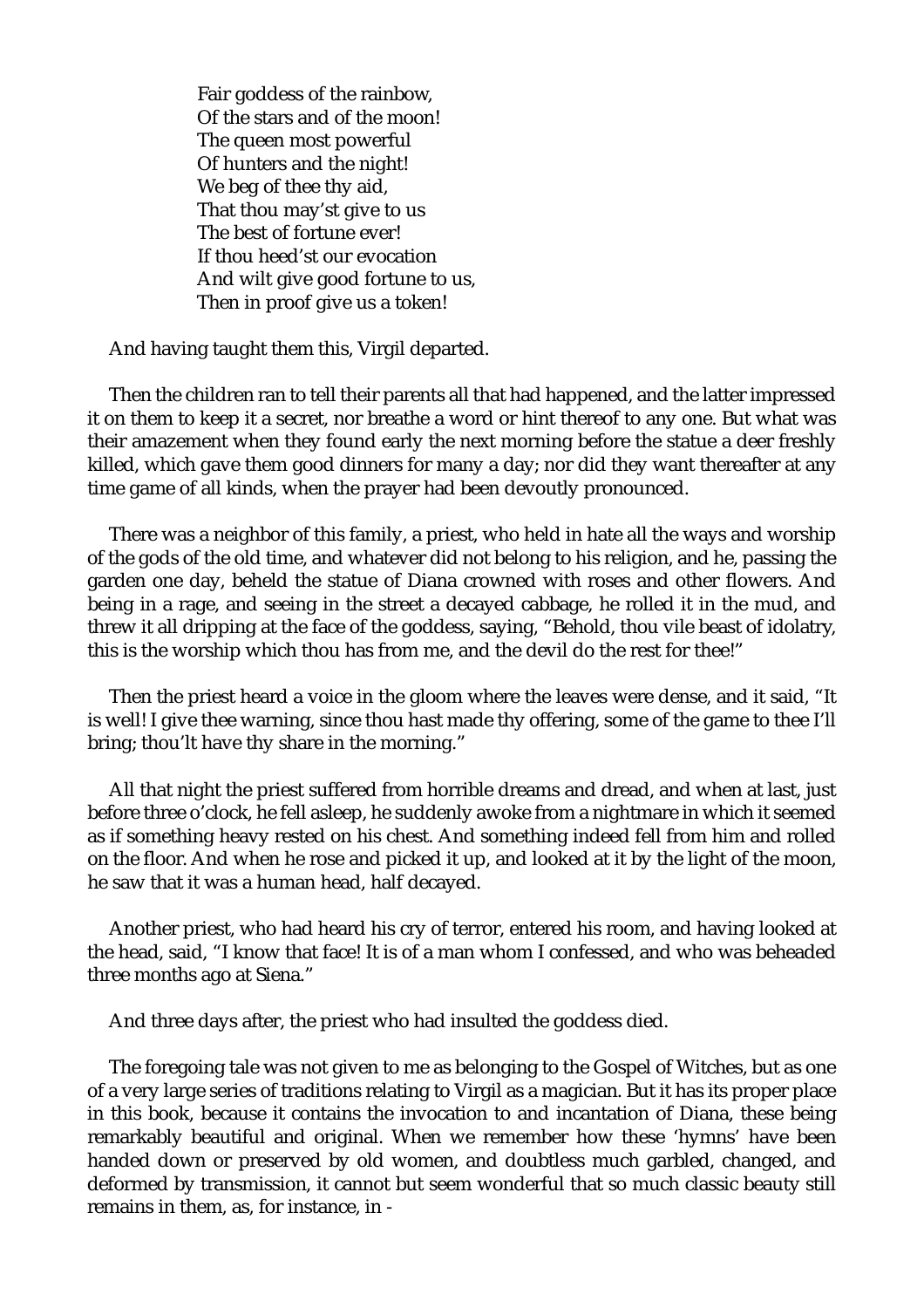Lovely Goddess of the bow! Lovely Goddess of the arrows! Thou who walk'st I starry heaven!

Robert Browning was a great poet, but if we compare all the Italian witch poems of and to Diana with the former's much admired speech of Diana-Artemis, it will certainly be admitted by impartial critics that the spells are fully equal to the following by the bard -

> I am a goddess of the ambrosial courts, And save by Here, Queen of Pride, surpassed By none whose temples whiten this the world; Through heaven I roll my lucid moon along, I shed in Hell o'er my pale people peace, On Earth, I, caring for the creatures, guard Each pregnant yellow wolf and fox bitch sleek, And every feathered mother's callow brood, And all that love green haunts and loneliness.

This is pretty, but it is only imitation, and neither in form or spirit really equal to the incantations, which are sincere on faith. And it may here be observed in sorrow, yet in very truth, that in a very great number of modern poetical handlings of classic mythic subjects, the writers have, despite all their genius as artists, produced rococo work which will appear to be such to another generation, simply from their having missed the point, or omitted from ignorance something vital which the folk lorist would probably not have lost. Achilles may be admirably drawn, as I have seen him, in a Louis XIV. wig with a Turkish scimitar, but still one could wish that the designer had been a little more familiar with Greek garments and weapons.

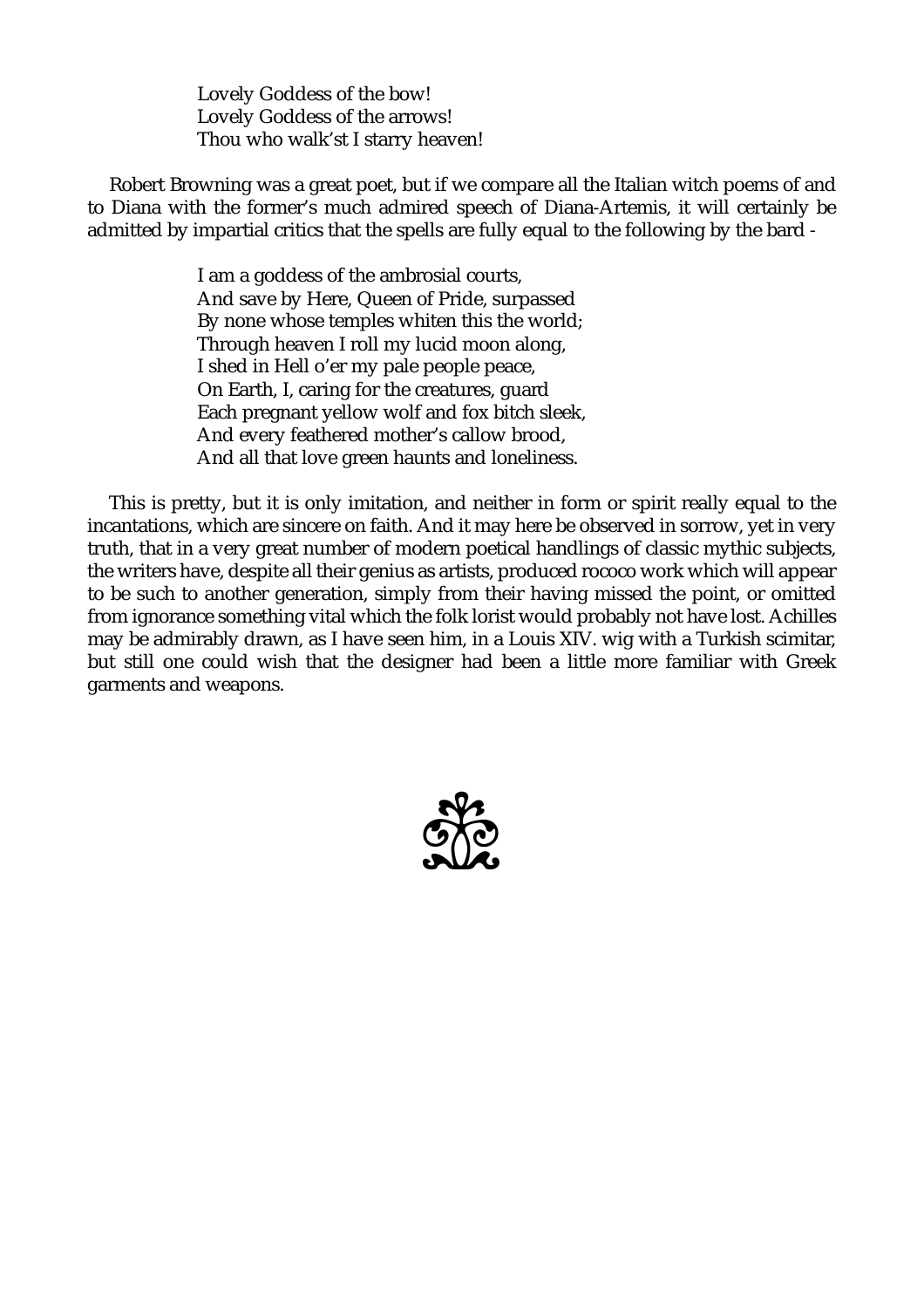## CHAPTER XIV

### **The Goblin Messengers of Diana and Mercury**

The following tale was not given to me as connected with the Gospel of the Witches, but as Diana appears in it, and as the whole conception is that of Diana and Apollo in another form, I include it in the series.

Many centuries ago there was a goblin, or spirit or devil-angel, and Mercury, who was the god of speed and of quickness, being much pleased with this imp, bestowed on him the gift of running like the wind, with the privilege that whatever he pursued, be it spirit, a human being, or animal, he should certainly overtake or catch it.

This goblin had a beautiful sister, who like him, ran errands, not for the gods, but for the goddesses (there was a female god for every male, even down to the small spirits); and Diana on the same day gave to this fairy the power that, whoever might chase her, she should, if pursued, never be overtaken.

On day the brother saw his sister speeding like a flash of lightning across the heaven, and he felt a sudden strange desire in rivalry to overtake her. So he dashed after as she flitted on; but though it was his destiny to catch, she had been fated never to be caught, and so the will of one supreme god was balanced by that of another.

So the two kept flying round and round the edge of heaven, and at first all the gods roared with laughter, but when they understood the case, hey grew serious, and asked one another how it was to end.

Then the great father-god said, "Behold the earth, which is in darkness and gloom! I will change the sister into a Moon, and her brother into a sun. And so shall she ever escape him, yet will he ever catch her with his light, which shall fall on her from afar; for the rays of the sun are his hands, which reach forth with burning grasp, yet which are ever eluded."

And thus it is said that this race begins anew with, the first of every month, when the moon being cold, is covered with as many coats as an onion. But while the race is being run, as the moon becomes warm she casts off one garment after another, till she is naked and then stops, and then when dressed the race begins again.

As the vast storm cloud falls in glittering drops, even so the great myths of the olden time are broken up into small fairy tales, and as these drops in turn reunite.

"On silent lake or streamlet lone" as Villon hath it, even so minor myths are again formed from the fallen waters. In this story we clearly have the dog made by Vulcan and the wolf - Jupiter settled the question by petrifying them - as you may read in Julius Pollux his fifth book, or any other on mythology.

> "Which hunting hound, as well is known, Was changed by Jupiter to stone."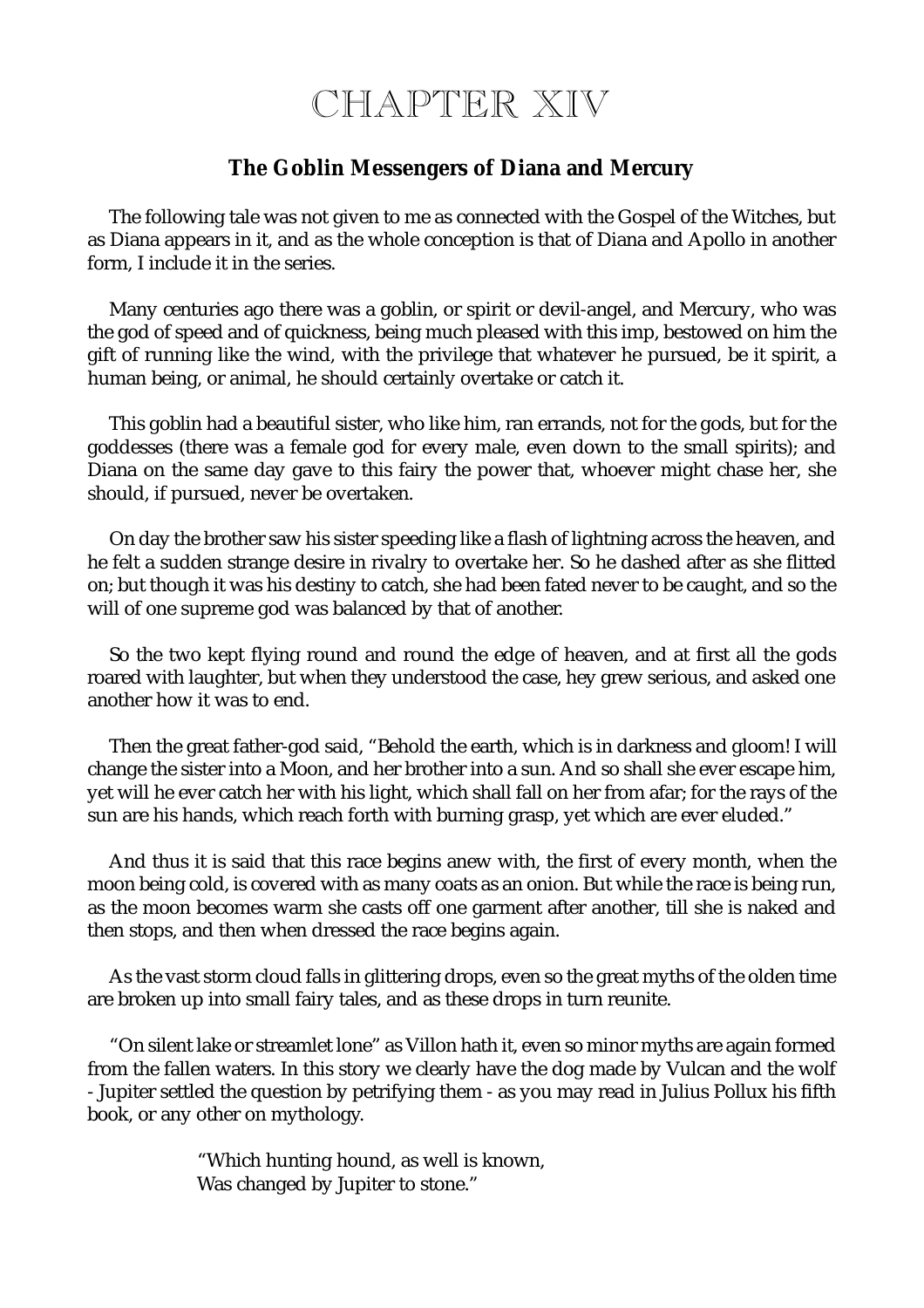It is remarkable that in this story the moon is compared to an onion. "The onion," says Friedrich, "was, on account of its many skins, among the Egyptians the emblem and hieroglyph of the many formed moon, whose different phases are so clearly seen I the root when it is cut through, also because its growth or decrease corresponds with that of the planet. Therefore it was dedicated to Isis, the Moon Goddess." And for this reason the onion was so holy as to be regarded as having in itself something of deity; for which reason Juvenal remarks that the Egyptians were happy people to have gods growing in their gardens.

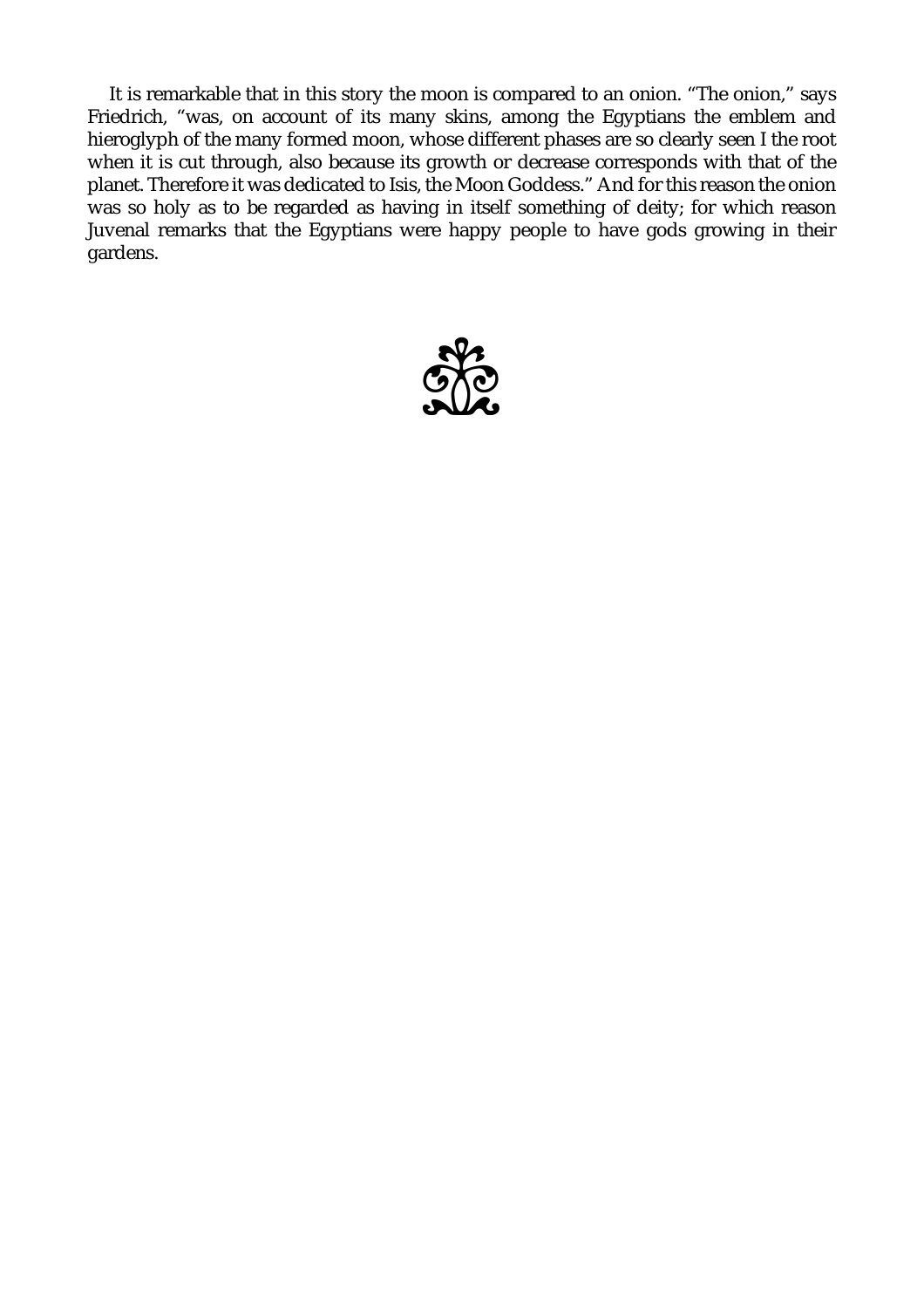## CHAPTER XV

#### **Laverna**

The following very curious tale, with the incantation, was not in the text of the Vangelo, but it very evidently belongs to the cycle or series of legends connected with it. Diana is declared to be the protectress of all outcasts, those to whom the night is their day, consequently of thieves; and Laverna, as we may learn from Horace and Plautus, was pre-eminently the patroness of pilfering and all rascality. In this story she also appears as a witch and humorist.

It was given to me as a tradition of Virgil, who often appears as one familiar with the marvelous and hidden lore of the olden time.

It happened on a time that Virgil, who knew all things hidden or magical, he who was a magician and poet, having heard a speech (or oration) by a famous talker who had not much in him, was asked what he thought of it. And he replied, "It seems to me to be impossible to tell whether it was all introduction or all conclusion; certainly there was no body in it. It was like certain fish of whom one is in doubt whether they are all head or all tail, or only head and tail; or the goddess Laverna, of whom no one ever know whether she was all head or all body, or neither or both."

Then the emperor inquired who this deity might be, for he had never heard of her.

And Virgil replied, "Among the gods or spirits who were of ancient times - may they be ever favorable to us! Among them (was) one female who was the craftiest and most knavish of them all. She was called Laverna. She was a thief, and very little known to the other deities, who were honest and dignified, for she was rarely in heaven or in the country of the fairies.

"She was almost always on earth, among thieves, pickpockets, and panders - she lived in darkness.

"Once it happened that she went (to a mortal), a great priest in the form and guise of a very beautiful stately priestess (of some goddess), and said to him: -

" 'You have an estate which I wish to buy. I intend to build on it a temple to (our) God. I swear to you on my body that I will pay thee within a year'

"Therefore the priest transferred to her the estate.

"And very soon Laverna had sold off all the crops, grain, cattle, wood, and poultry. There was not left the value of four farthings.

"But on the day fixed for payment there was no Laverna to be seen. The fair goddess was far away, and had left her creditor in the lurch!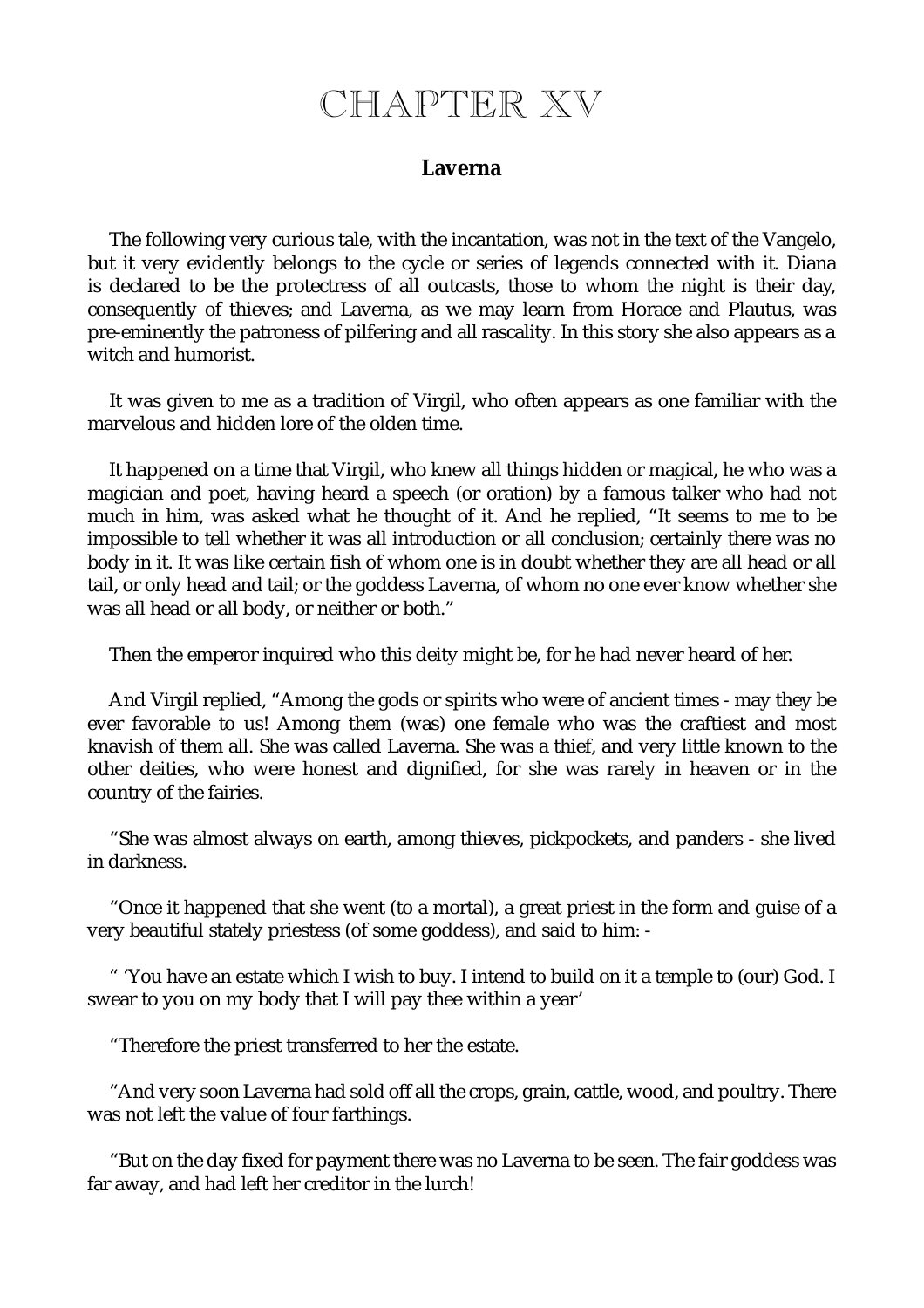"At the same time Laverna went to a great lord and bought of him a castle, well furnished within and broad rich lands without.

"But this time she swore on he head to pay in full in six months.

"And as she had done by the priest so she acted to the lord of the castle, and stole and sold every stick, furniture, cattle, men, and mice - there was not left wherewith to feed a fly.

"Then the priest and the lord, finding out who this was, appealed to the gods, complaining that they had been robbed by a goddess.

"And it was soon made known to them all that this was Laverna.

"Therefore she was called to judgment before all the gods.

"And when she was asked what she had done with the property of the priest, unto whom she had sworn by her body to make payment at the time appointed (and why she had broken her oath)?

"She replied by a strange deed which amazed them all, for she made her body disappear, so that only her head remained visible, and it cried: -

" 'Behold me! I swore by my body, but body have I none!'

"Then all the gods laughed.

"After the priest came the lord who had also been tricked, and to whom she had sworn by her head. And in reply to him Laverna showed all present her whole body without mincing matters, and it was one of extreme beauty, but without a head; and from the neck thereof came a voice which said: -

> 'Behold me, for I am Laverna, who Have come to answer to that lord's complaint, Who swears that I contracted debt to him, And have not paid although the time is o'er And that I am a thief because I swore Upon my head - but, as you all can see, I have no head at all, and therefore I Assuredly ne'er swore by such an oath.'

"Then there was indeed a storm of laughter among the gods, who made the matter right by ordering the head to join the body, and bidding Laverna pay up her debts, which she did.

"Then Jove spoke and said: -

" 'Here is a roguish goddess without a duty (or a worshipper), while there are in Rome innumerable thieves, sharpers, cheats, and rascals who live by deceit.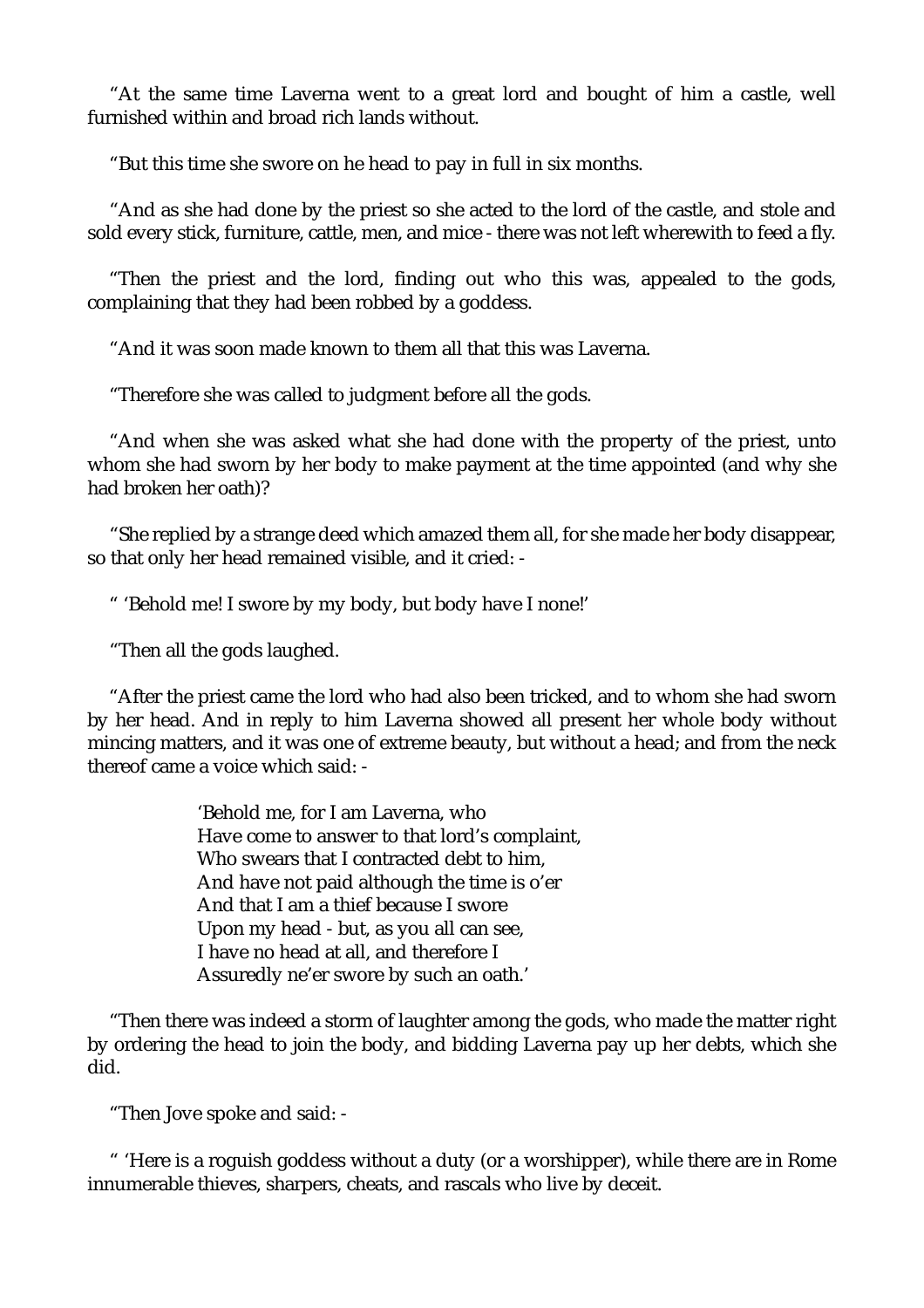" 'These good folk have neither a church nor a god, and it is a great pity, for even the very devils have their master, Satan, as the head of the family. Therefore, I command that in future Laverna shall be the goddess of all the knaves or dishonest tradesman, with the whole rubbish and refuse of the human race, who have been hitherto without a god or a devil, inasmuch as they have been too despicable for the one or the other.'

"And so Laverna became the goddess of all dishonest and shabby people.

"Whenever any one planned or intended any knavery or aught wicked, he entered her temple, and invoked Laverna, who appeared to him as a woman's head. But if he did his work of knavery badly or maladroitly, when he again invoked her he saw only the body; but if he was clever, then he beheld the whole goddess, head and body.

"Laverna was no more chaste than she was honest, and had many lovers and many children. It was said that not being bad at heart or cruel, she often repented her life and sins; but do what she might, she could not reform, because her passions were so inveterate.

"And if a man had got any woman with child or any maid found herself enceinte, and would hide it from the world and escape scandal, they would go every day to invoke Laverna.

"Then when the time came for the suppliant to be delivered, Laverna would bear her in sleep during the night to her temple, and after the birth cast her into slumber again, and bear her back to her bed at home. And when she woke in the morning, she was ever in vigorous health and felt no weariness, and all seemed to her as a dream.

"But to those who desired in time to reclaim their children, Laverna was indulgent if they led such lives as pleased her and faithfully worshipped her.

"And this is the ceremony to be performed and the incantation to be offered every night to Laverna.

"There must be a set place devoted to the goddess, be it a room, a cellar, or a grove, but ever a solitary place.

"Then take a small table of the size of forty playing cards set close together, and this must be hid in the same place, and going there at night...

"Take forty cards and spread them on the table, making of them a close carpet or cover on it.

"Take of the herbs paura and concordia, and boil the two together, repeating meanwhile the following:

> I boil the cluster of concordia To keep in concord and at peace with me Laverna, that she may restore to me My child, and that she by her favoring care May guard me well from danger all my life!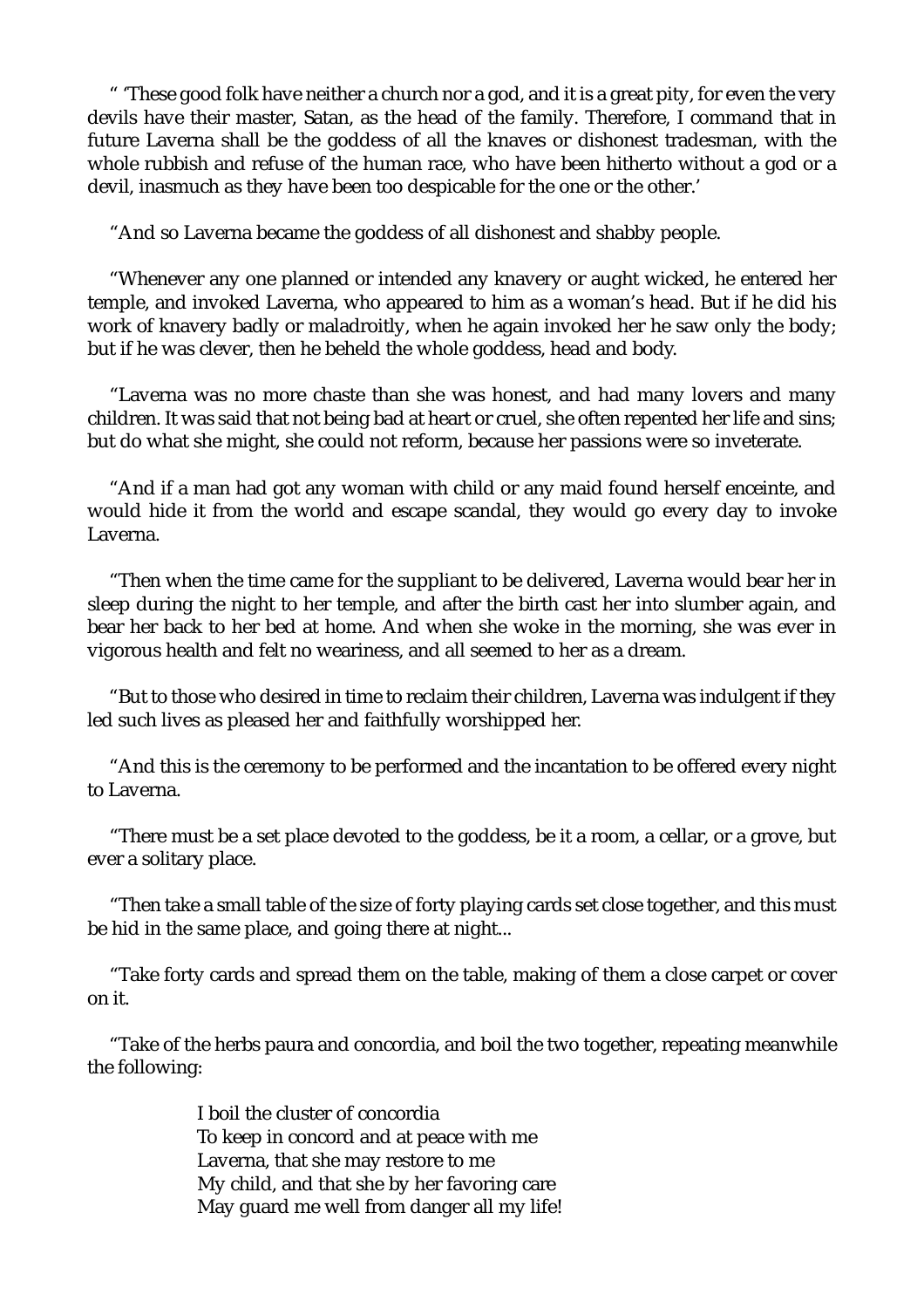I boil this herb, yet 'tis not it which boils, I boil the fear, that it may keep afar Any intruder, and if such should come (to spy upon my rite), may he be struck With fear and in his terror haste away!

Having said thus, put the boiled herbs in a bottle and spread the cards on the table one by one, saying: -

> I spread before me now the forty cards Yet 'tis not forty cards which here I spread, But forty of the gods superior To the deity Laverna, that their forms May each and all become volcanoes hot, Until Laverna comes and brings my child; And 'till 'tis done may they all cast at her Hot flames of fire, and with them glowing coals From noses, mouths, and ears (until she yields); Then may they leave Laverna at her peace, Free to embrace her children at her will!

"Laverna was the Roman goddess of thieves, pickpockets, shopkeepers or dealers, plagiarists, rascals, and hypocrites. There was near Rome a temple in a grove where robbers went to divide their plunder. There was a statue of the goddess. Her image, according to some, was a head without a body; according to others, a body without a head; but the epithet of 'beautiful' applied to her by Horace indicates that she who gave disguises to her worshippers had kept one to herself." She was worshipped in perfect silence. This is confirmed by a passage to Horace, where an impostor, hardly daring to move his lips, repeats the following prayer or incantation: -

> "O goddess Laverna! Give me the art of cheating and deceiving, Of making men believe that I am just, Holy, and innocent! extend all darkness And deep obscurity o'er my misdeeds!"

It is interesting to compare this unquestionably ancient classic invocation to Laverna with the one which is before given. The goddess was extensively known to the lower orders, and in Plautus a cook who has been robbed of his implements calls on her to revenge him.

I call special attention to the fact that in this, as in a great number of Italian witch incantations, the deity or spirit who is worshipped, be it Diana herself or Laverna, is threatened with torment by a higher power until he or she grants the favour demanded. This is quite classic (Grecco-Roman or Oriental) in all of which sources the magician relies not on favour, aid, or power granted by either God or Satan, but simply on what he has been able to wrench and wring, as it were, out of infinite nature or the primal source by penance and study. I mention this because a reviewer has reproached me with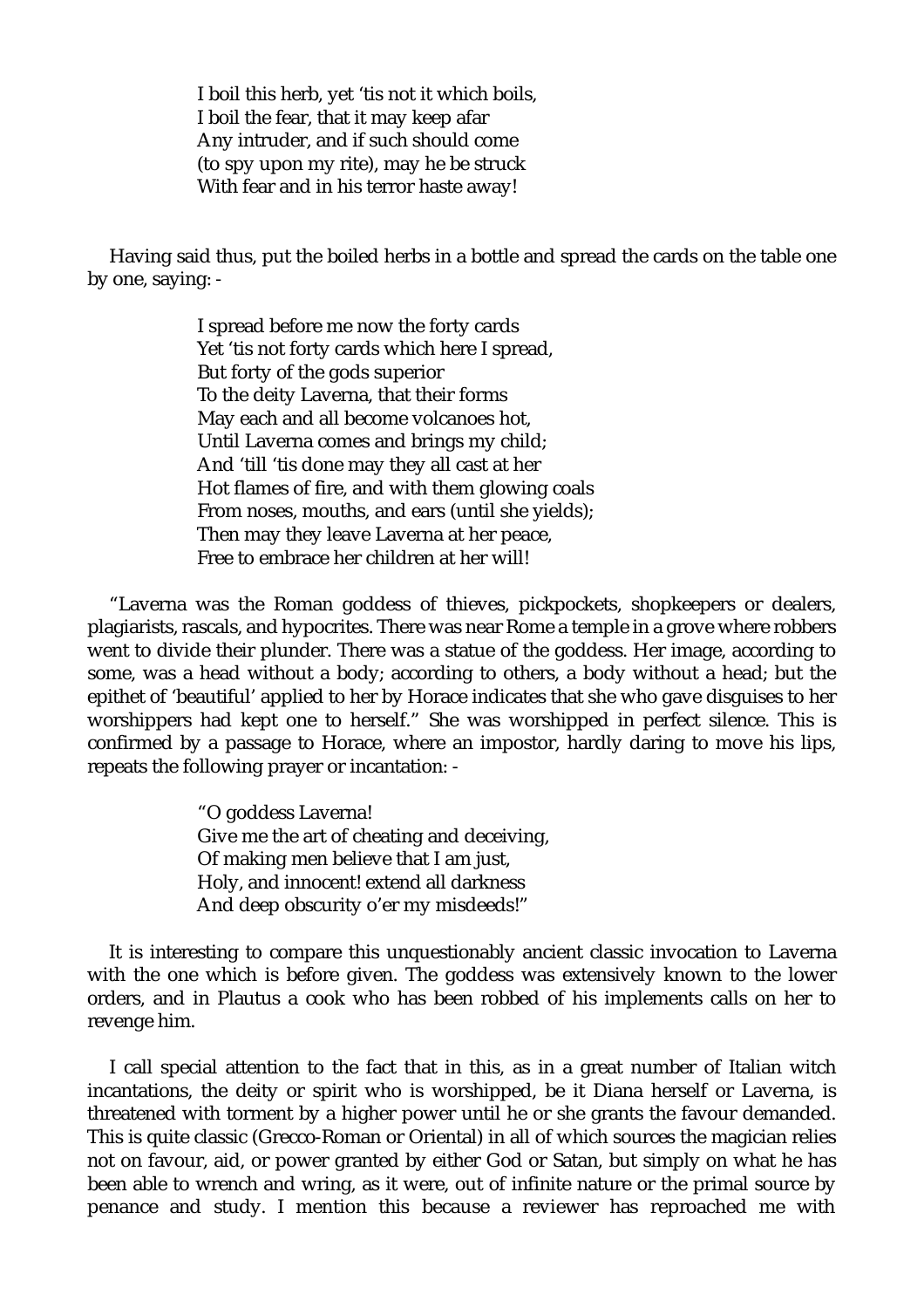exaggerating the degree to which diabolism - introduced by the Church since 1500 - is deficient in Italy. But in fact, among the higher classes of witches, or in their traditions, it is hardly to be found at all. In Christian diabolism the witch never dares to threaten Satan or God, or any of the Trinity or angels, for the whole system is based on the conception of a Church and of obedience.

The herb concordia probably takes its name from that of the goddess Concordia, who was represented as holding a branch. It plays a great part in witchcraft, after verbena and rue.

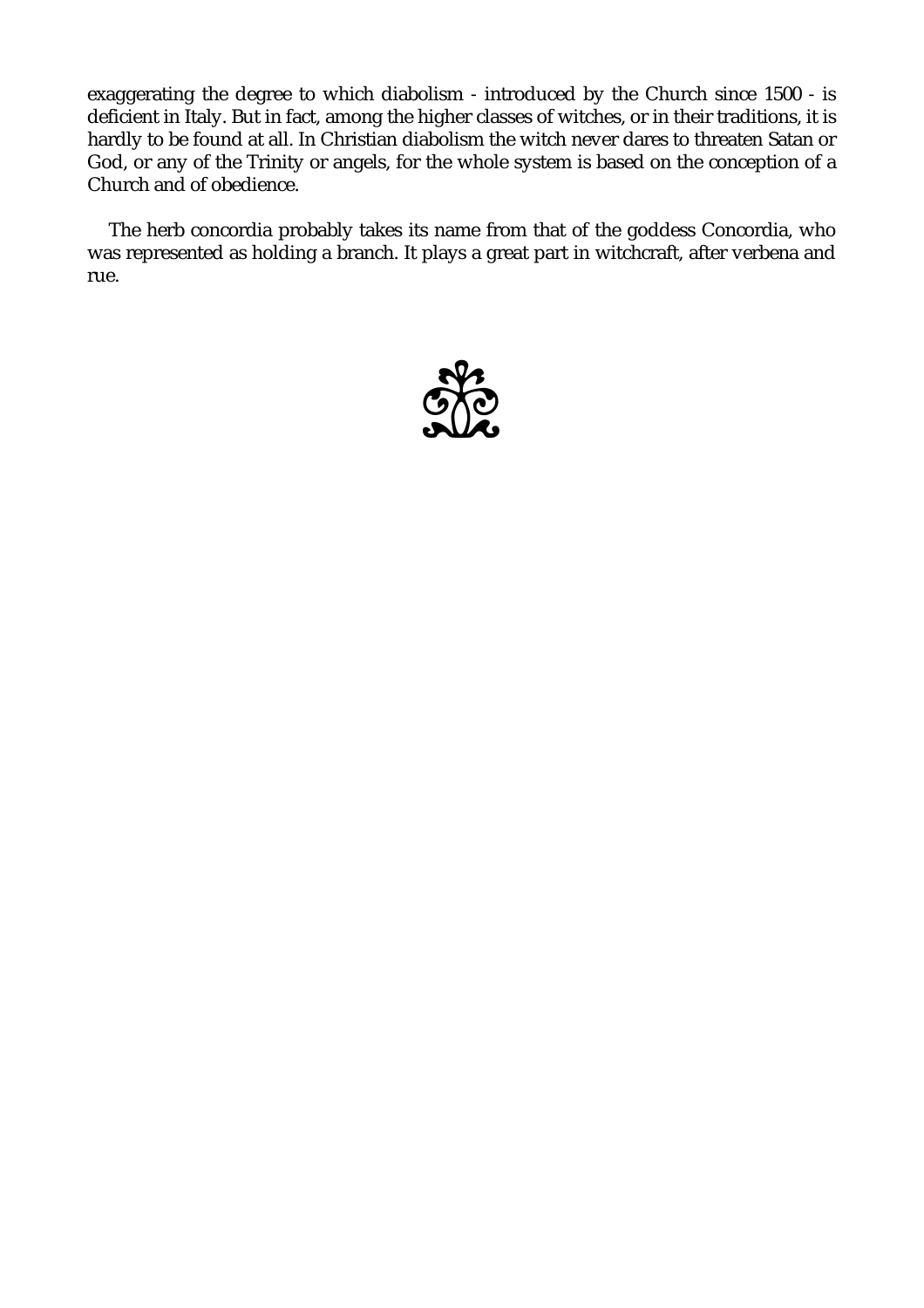## APPENDIX

So long ago as the year 1886 I learned that there was in existence a manuscript setting forth the doctrines of Italian witchcraft, and I was promised that, if possible, it should be obtained for me. In this I was for a time disappointed. But having urged it on Maddalena, my collector of folk lore, while she was leading a wandering life in Tuscany, to make an effort to obtain or recover something of the kind, I at last received from her, on January 1, 1897, from Colle, Val d'Elsa, near Siena, the MS entitled Aradia, or the Gospel of the Witches.

Now be it observed, that every leading point which forms the plot or center of this Vangel, such as that Diana is Queen of the Witches; an associate of Herodius (Aradia) in her relations to sorcery; that she bore a child to her brother the Sun (here Lucifer); that as a moon-goddess she is in some relation to Cain, who dwells as prisoner in the moon, and that the witches of old were people oppressed by feudal lands, the former revenging themselves in every way, and holding orgies to Diana which the Church represented as being the worship of Satan - all of this, I repeat, had been told or written out for me in fragments by Maddalena (not to speak of other authorities), even as it had been chronicled by Horst or Michelet; therefore all this is in the present document of minor importance. All of this I expected, but what I did not expect, and what was new to me, was that portion which is given as prose-poetry and which I have rendered in meter or verse. This being traditional, and taken down from wizards, is extremely curious and interesting, since in it are preserved many relics of lore which, as may be verified from records, have come down from days of yore.

Aradia is evidently enough Herodius, who was regarded in the beginning as associated with Diana as chief of the witches. This was not, as I opined, derived from the Herodias of the New Testament, but from an earlier replica of Lilith, bearing the same name. It is, in fact an identification or twin-ing of the Aryan and Shemitic Queens of Heaven, or of Night and of Sorcery, and it may be that this was known to the earliest myth makers. So far back as the sixth century the worship of Herodias and Diana by witches was condemned by a Church Council at Ancyra. Pipernus and other writers have noted the evident identity of Herodias with Lilith. Isis preceded both.

Diana is very vigorously, even dramatically, set forth in this poem as the goddess of the god forsaken and ungodly, of thieves, harlots, and, truthfully enough, of the 'minions of the moon,' as Falstaff would have fain had them called. It was recognized in ancient Rome, as it is in modern India, that no human being can be so bad or vile as to have forfeited all right to divine protection of some kind or other, and Diana was this protectress. It my be as well to observe here, that among all free thinking philosophers, educated parias, and literary or book bohemians, there has ever been a most unorthodox tendency to believe that the faults and errors of humanity are more due (if not altogether due) to unavoidable causes which we cannot help, as, for instance, heredity, the being born savages, or poor, or in vice, or unto 'bigotry and virtue' in excess, or unto inquisitioning - that is to say, when we are so over burdened with innately born sin that all our free will cannot set us free from it.

It was during the so called Dark Ages, or from the downfall of the Roman Empire until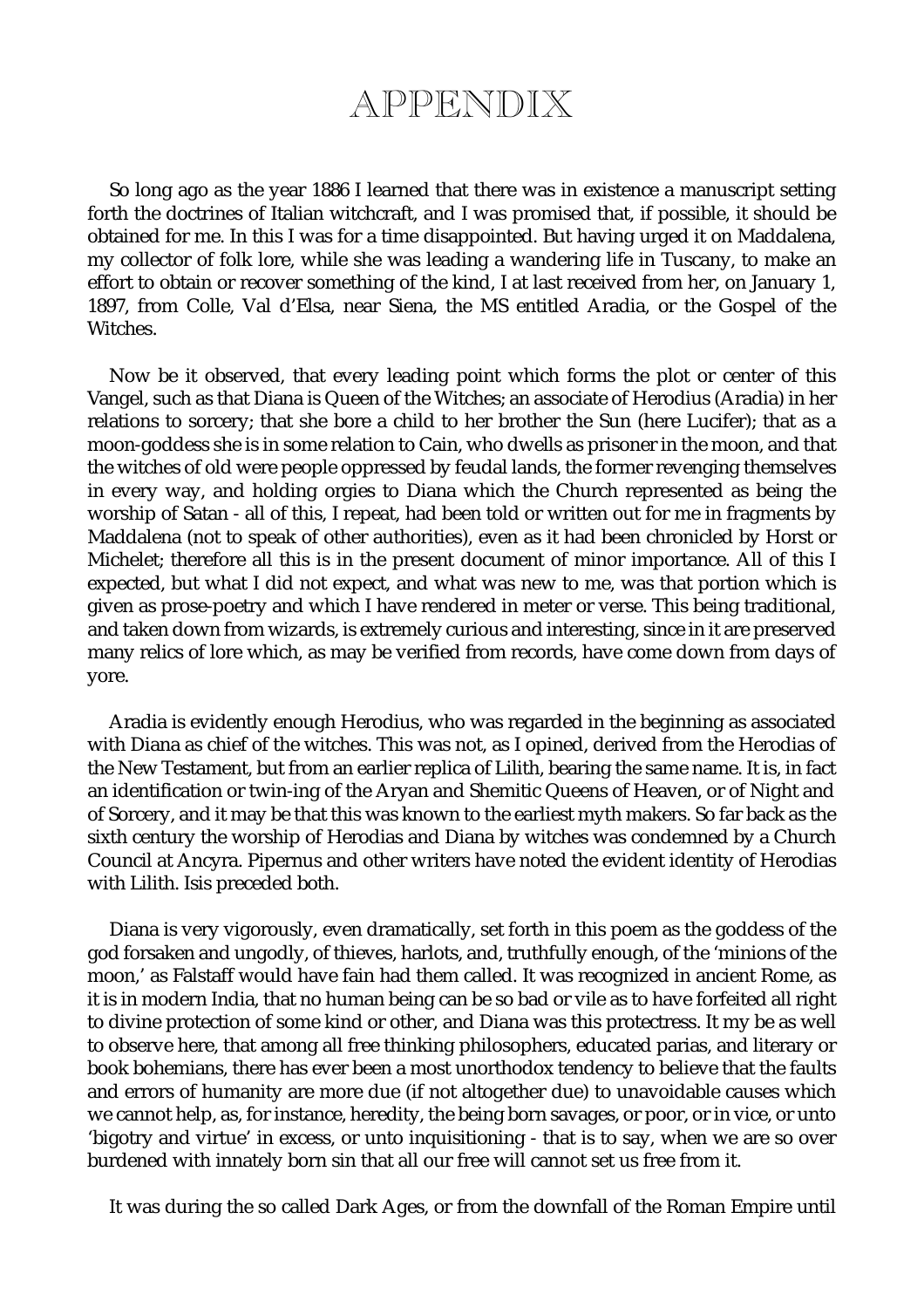the thirteenth century, that the belief that all which was worst in man owed its origin solely to the monstrous abuses and tyranny of Church and State. For then, at every turn in life, the vast majority encountered downright shameless, palpable iniquity and injustice, with no law for the weak who were without patrons.

The perception of this drove vast numbers of the discontented into rebellion, and as they could not prevail by open warfare, they took their hatred out in a form of secret anarchy, which was, however, intimately blended with superstition and fragments of old tradition. Prominent in this, and naturally enough, was the worship of Diana the protectress, for the alleged adoration of Satan was a far later invention of the Church, and it has never really found a leading place in Italian witchcraft to this day. That is to say, purely diabolical witchcraft did not find general acceptance till the end of the fifteenth century, when it was, one may almost say, invented in Rome to supply means wherewith to destroy the threatening heresy of Germany.

The growth of Sentiment is the increase of suffering; man is never entirely miserable until he finds out how wronged he is and fancies that he sees far ahead a possible freedom. In ancient times men as slaves suffered less under even more abuse, because they believed they were born to low conditions of life. Even the best reform brings pain with it, and the great awakening of man was accompanied with griefs, many of which even yet endure. Pessimism is the result of too much culture and introversion.

It appears to be strangely out of sight and out of mind with all historians, that the sufferings of the vast majority of mankind, or the enslaved and poor, were far greater under early Christianity, or till the end of the Middle Ages and the Emancipation of Serfs, than they were before. The reason for this was that in the old 'heathen' time the humble did not know, or even dream, that all are equal before God, or that they had many rights, even here on earth, as slaves; for, in fact, the whole moral tendency of the New Testament is utterly opposed to slavery, or even sever servitude. Every word uttered teaching Christ's mercy and love, humility and charity, was, in fact, a bitter reproof, not only to every lord in the land, but to the Church itself, and its arrogant prelates. The fact that many abuses had been mitigated and that there were benevolent saints, does not affect the fact that, on the whole, mankind was for a long time worse off than before, and the greatest cause of this suffering was what may be called a sentimental one, or a newly born consciousness of rights withheld, which is always of itself a torture. And this was greatly aggravated by the endless preaching to the people that it was a duty to suffer and endure oppression and tyranny, and that the rights of Authority of all kinds were so great that they on the whole even excused their worst abuses. For by upholding Authority in the nobility the Church maintained its own.

The result of it all was a vast development of rebels, outcasts, and all the discontented, who adopted witchcraft or sorcery for a religion, and wizards as their priests. They had secret meetings in desert places, among old ruins accursed by priests as the haunt of evil spirits or ancient heathen gods, or in the mountains. To this day the dweller in Italy may often find secluded spots environed by ancient chestnut forests, rocks, and walls, which suggest fit places for the Sabbat, and are sometimes still believed by tradition to be such. And I also believe that in this Gospel of the Witches we have a trustworthy outline at least of the doctrine and rites observed at these meetings. They adored forbidden deities and practiced forbidden deeds, inspired as much by rebellion against Society as their own passions.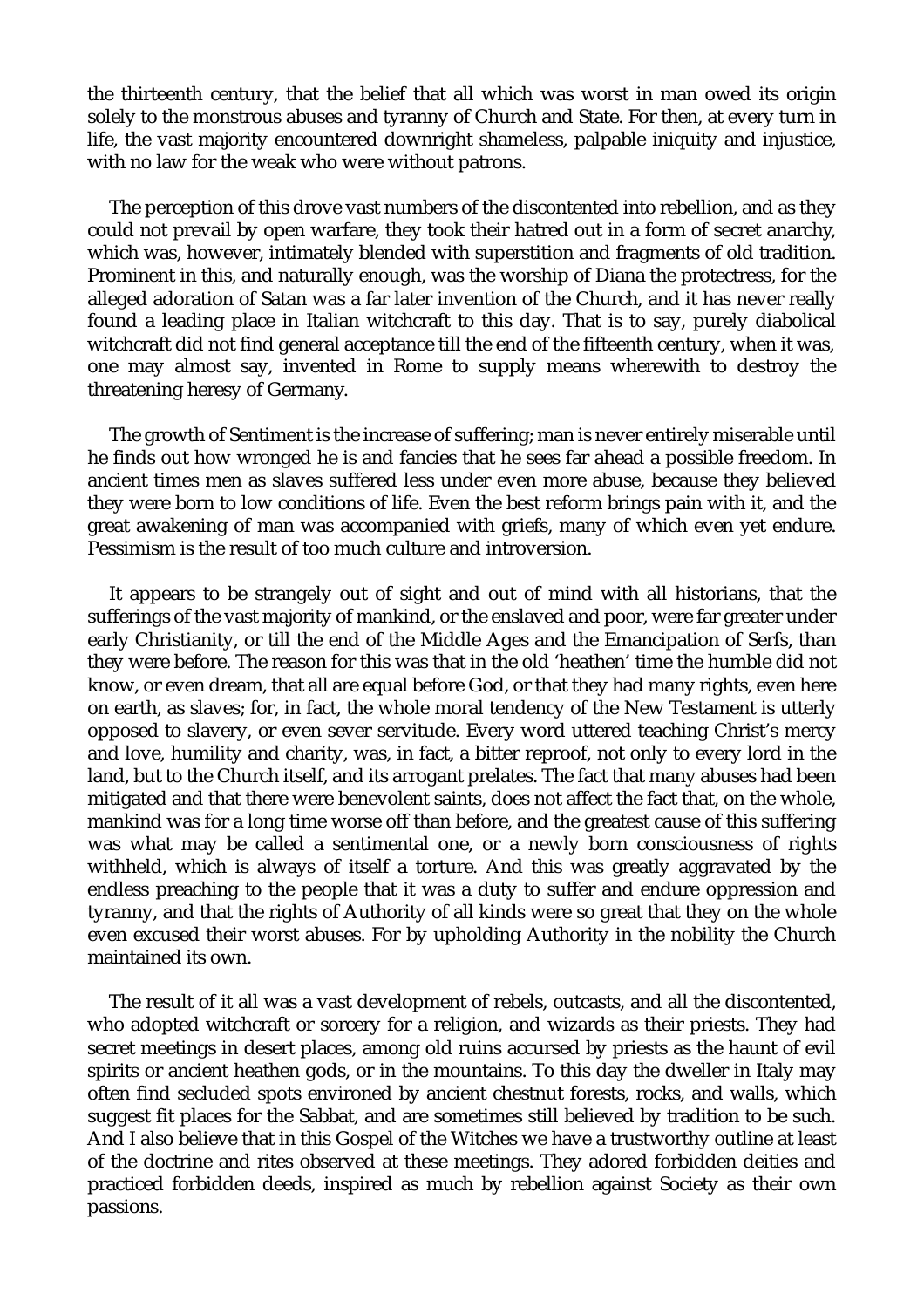There is, however, in the Evangel of the Witches an effort made to distinguish between the naturally wicked or corrupt and those who are outcasts or oppressed, as appears from the passage:

> "Yet like Cain's daughter (offspring) thou shalt never be, Nor like the race who have become at last Wicked and infamous from suffering, As are the Jews and wandering Zingari, Who are all thieves: like then ye shall not be."

The supper of the Witches, the cakes of meal, salt, and honey, in the form of crescent moons, are known to every classical scholar. The moon or horn shaped cakes are still common. I have eaten of them this very day, and though they are known all over the world, I believe they owe their fashion to tradition.

In the conjuration of the meal there is a very curious tradition introduced to the effect that the glittering grains of wheat from which spikes shoot like sun rays, owe their brilliant likeness to a resemblance to the firefly, 'who comes to give the light.' We have, I doubt not, in this a classic tradition, but I cannot verify it. Hereupon the Vangelo cites a common nursery rhyme, which may also be found a nursery tale, yet which, like others, is derived from witch lore, by which the lucciola is put under a glass and conjured to give by its light certain answers.

The conjuration of the meal or bread, as being literally our body as contributing to form it, and deeply sacred because it had lain in the earth, where dark and wondrous secrets bide, seems to cast a new light on the Christian sacrament. It is a type of resurrection from earth, and was therefore used at the Mysteries and Holy Supper, and the grain had pertained to chthonic secrets, or to what had been under the earth in darkness. Thus even earthworms are invoked in modern witchcraft as familiar with dark mysteries, and the shepherd's pipe to win the Orphic power must be buried three days in the earth. And so all was, and is, in sorcery a kind of wild poetry based on symbols, all blending into one another, light and darkness, fireflies and grain, life and death.

Very strange indeed, but very strictly according to ancient magic as described by classic authorities, is the threatening Diana, in case she will not grant a prayer. This recurs continually in the witch exorcisms or spells. The magus, or witch, worships the spirit, but claims to have the right, drawn from a higher power, to compel even the Queen of Earth, Heaven and Hell to grant the request. "Give what I ask, and thou shalt have honor and offerings; refuse, and I will vex thee by insult." So Canidia and her kind boasted that they could compel the gods to appear. This is all classic. No one ever heard of a Satanic witch invoking or threatening the Trinity, or Christ or even the angels or saints. In fact, they cannot even compel the devil or his imps to obey - they work entirely by his good will as slaves. But in the old Italian lore the sorcerer or witch is all or nothing, and aims at limitless will or power.

Of the ancient belief in the virtues of a perforated stone I need not speak. But it is to be remarked that in the invocation the witch goes forth in the earliest morning to seek for verbena or verbain. The ancient Persian magi, or rather their daughters, worshipped the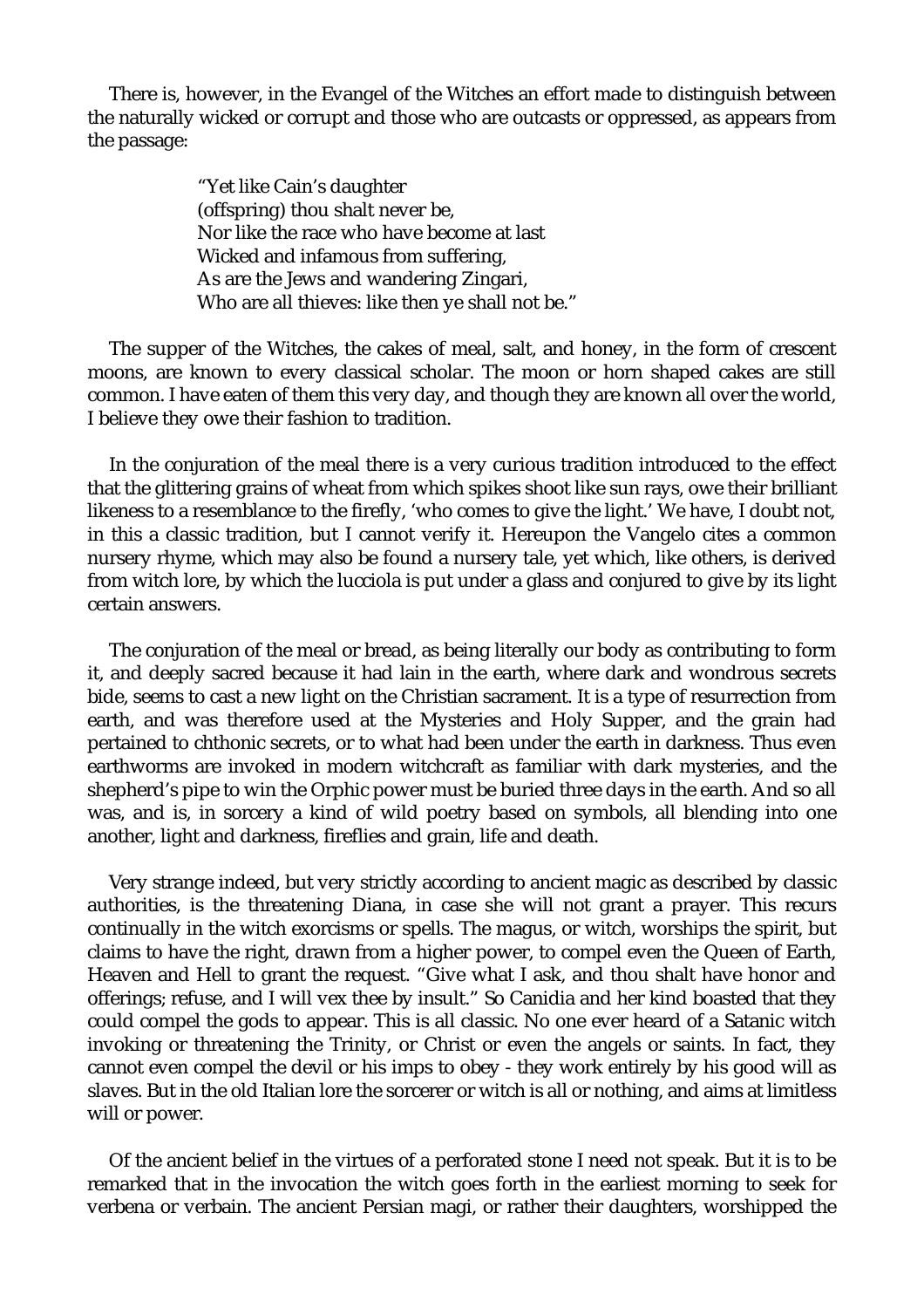sun as it rose by waving freshly plucked verbena, which was one of the seven most powerful plants in magic. These Persian priestesses were naked while they thus worshipped, nudity being a symbol of truth and sincerity.

The extinguishing the lights, nakedness, and the orgy, were regarded as symbolical of the body being laid in the ground, the grain being planted, or of entering into darkness and death, to be revived in new forms, or regeneration and light. It was the laying aside of daily life.

The Gospel of the Witches, as I have given it, is in reality only the initial chapter of the collection of ceremonies, incantations, and traditions current in the fraternity or sisterhood, the whole of which are in the main to be found in my Etruscan Roman Remains and Florentine Legends. I have, it is true, a great number as yet unpublished, and there are more ungathered, but the whole scripture of this sorcery, all its principal tenets, formulas, medicaments, and mysteries may be found in what I have collected and printed. Yet I would urge that it would be worth while to arrange and edit it all into one work, because it would be to every student of archeology, folk lore, or history of great value. It has been the faith of millions in the past it has made itself felt in innumerable traditions, which deserve to be better understood than they are, and I would gladly undertake the work if I believed that the public would make it worth the publisher's outlay and pains. ONT

It may be observed with truth that I have not treated this Gospel, nor even the subject of witchcraft, entirely as folk lore, as the word is strictly defined and carried out; that is, as a mere traditional fact or thing to be chiefly regarded as a variant like or unlike sundry other traditions, or to be tabulated and put away in pigeon holes for reference. That it is useful and sensible to do all this is perfectly true, and it has led to an immense amount of valuable search, collection, and preservation. But there is this to be said, and I have observed that here and there a few genial minds are beginning to awake to it, that the mere study of the letter in this way has developed a great indifference to the spirit, going in may cases so far as to produce, like Realism in Art (to which it is allied), even a contempt for the matter or meaning of it, as originally believed in.

I was lately much struck by the fact that in a very learned work on Music, the author, in discussing that of ancient times and of the East, while extremely accurate and minute in determining pentatonic and all other scales, and what may be called the mere machinery and history of composition, showed that he was utterly ignorant of the fundamental fact that notes and chords, bars and melodies, were in themselves ideas or thoughts. Thus Confucius is said to have composed a melody which was a personal description of himself. Now if this be not understood, we cannot understand the soul of early music, and the folk lorist who cannot get beyond the letter and fancies himself 'scientific' is exactly like the musician who has no idea of how or why melodies were anciently composed.

The strange and mystical chapter 'How Diana made the Stars and the Rain' is the same given in my Legends of Florence, but much enlarged, or developed to a cosmogonicmythologic sketch. And here a reflection occurs which is perhaps the most remarkable which all this Witch Evangel suggests. In all other Scriptures of all races, it is the male, Jehovah, Buddha or Brahma, who creates the universe; in Witch Sorcery it is the female who is the primitive principle. Whenever in history there is a period of radical intellectual rebellion against long established conservatism, hierarchy, and the like, there is always an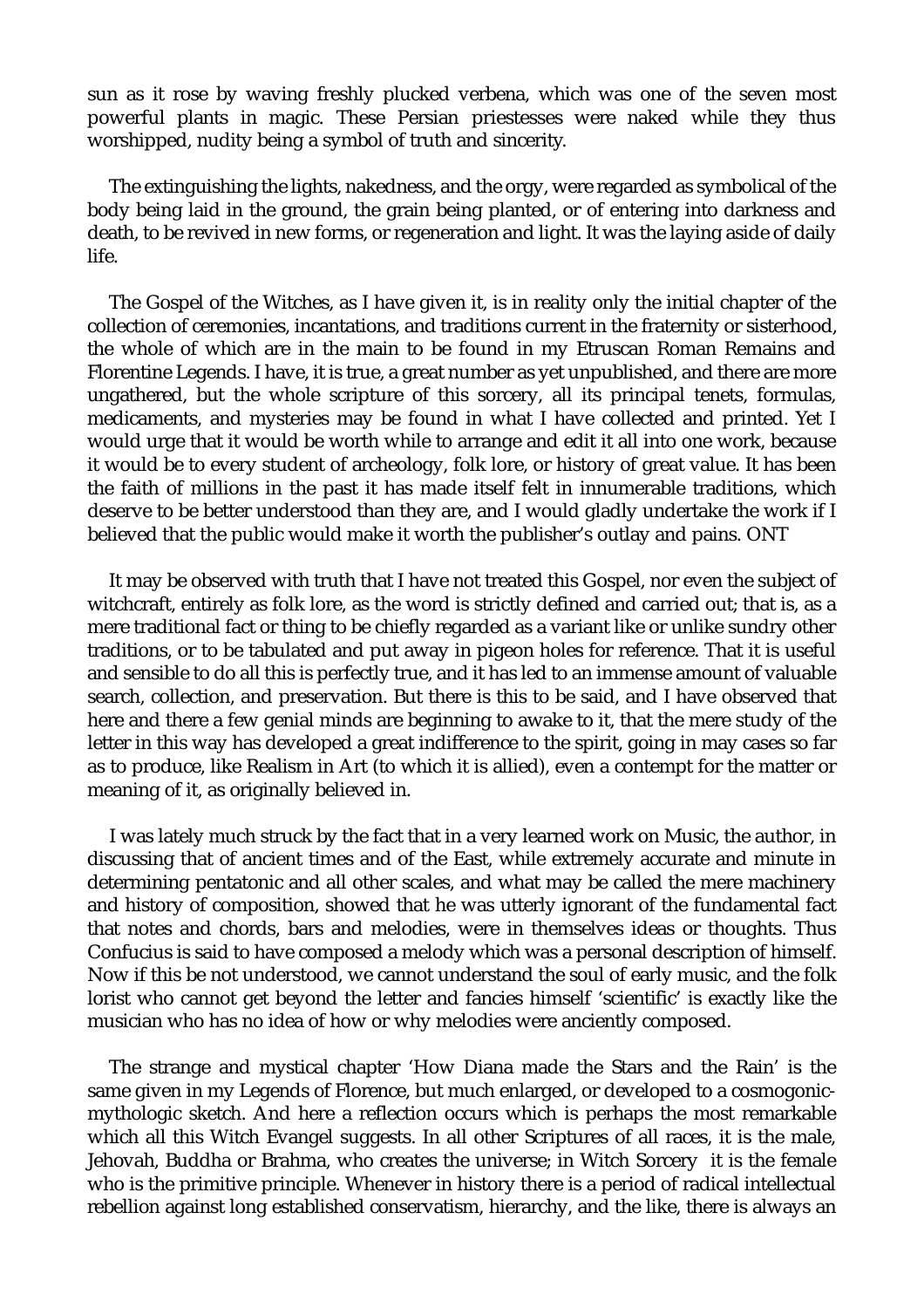effort to regard Woman as the fully equal, which means the superior sex. Thus in the extraordinary war of conflicting elements, strange schools of sorcery, Neo-Platonism, Cabala, Hermetic Christianity, Gnosticism, Persian Magism and Dualism, with the remains of old Greek and Egyptian theologies in the third and fourth centuries at Alexandria, and in the House of Light of Cairo in the ninth, the equality of Woman was a prominent doctrine. It was Sophia or Helena, the enfranchised, who was then the true Christ who was to save mankind.

When Illumination, in company with magic and mysticism, and a resolve to regenerate society according to extreme free thought, inspired the Templars to the hope that they would master the Church and the world, the equality of Woman derived from the Cairene traditions, again received attention. And it may be observed that during the Middle Ages, and even so late as the intense excitements which inspired the French Huguenots, the Jansenists and the Anabaptists, Woman always came forth more prominently or played a far greater part than she had done in social or political life. This was also the case in the Spiritualism founded by the Fox sisters of Rochester, New York, and it is manifesting itself in many ways in the Fin de Siecle, which is also a nervous chaos according to Nordau - Woman being evidently a fish who shows herself most when the waters are troubled.

But we should also remember that in the earlier ages the vast majority of mankind itself, suppressed by the too great or greatly abused power of Church and State, only manifested itself at such periods of rebellion against forms or ideas grown old. And with every new rebellion, every fresh outburst or wild inundation and bursting over the barriers, humanity and woman gain something, that is to say, their just dues or rights. For as every freshet spreads more widely its waters over the fields, which are in due time the more fertilized thereby, so the world at large gains by every revolution, however terrible or repugnant it may be for a time.

The Emancipated or Woman's Rights woman, when too enthusiastic, generally considers man as limited, while Woman is destined to gain on him. In earlier ages a contrary opinion prevailed, and both are, or were, apparently in the wrong, so far as the future is concerned. For in truth both sexes are progressive, and progress in this respect means not a conflict of the male and female principle, such as formed the basis of the Mahabarata, but a gradual ascertaining of true ability and adjustment of relations or coordination of powers.

These remarks are appropriate to my text and subject, because it is in studying the epochs when woman has made herself prominent and influential that we learn what the capacities of the female sex truly are. Among these, that of witchcraft as it truly was - not as it is generally quite misunderstood - is a deeply interesting as any other. For the witch, laying aside all question as to magic or its non-existence - was once a real factor or great power in rebellious social life, and to this very day it is recognized that there is something uncanny, mysterious, and incomprehensible in woman, which neither she herself nor man can explain.

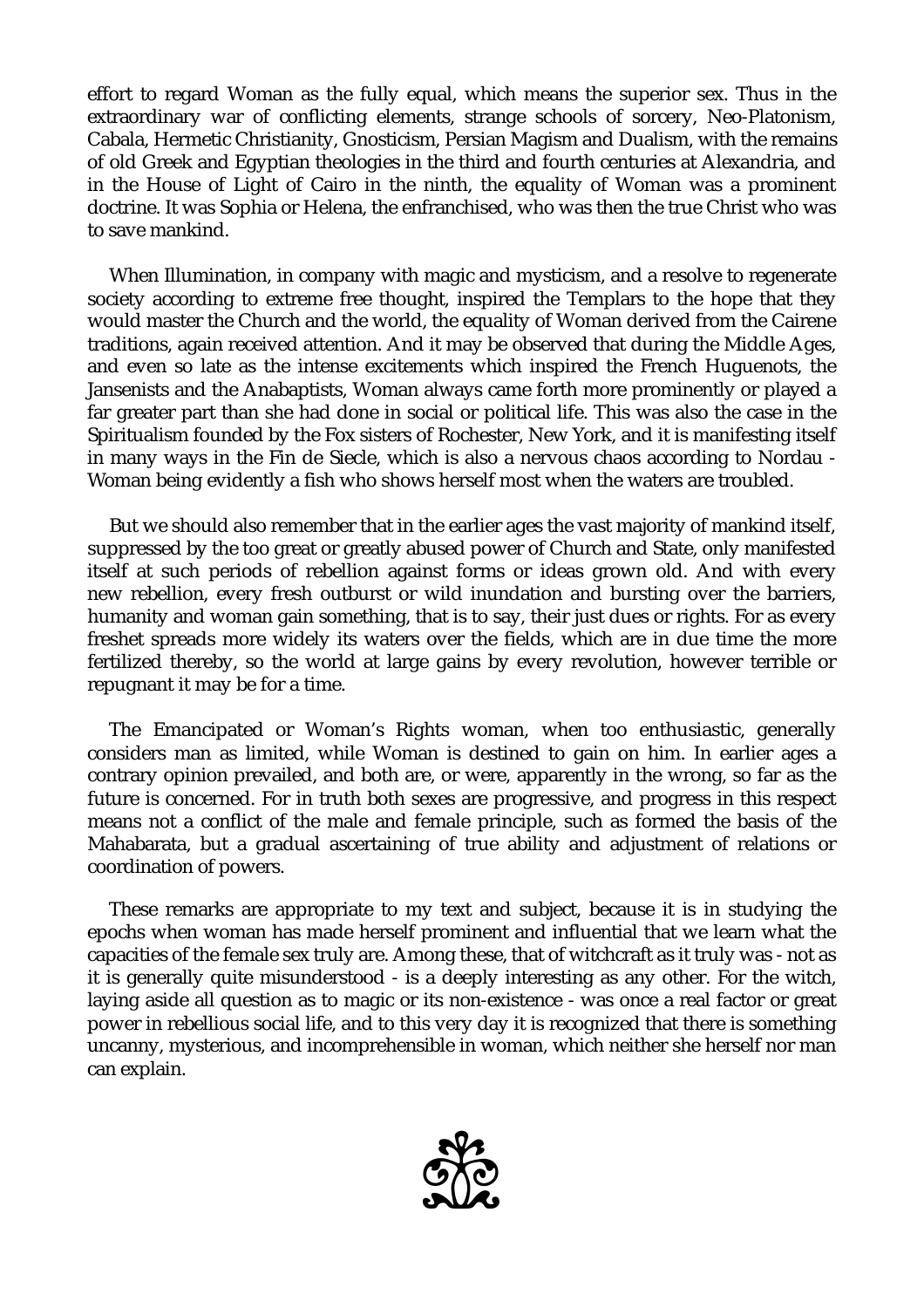### THE CHILDREN OF DIANA, OR HOW THE FAIRIES WERE BORN

All things were made by Diana, the great spirits of the stars, men in their time and place, the giants which were of old, and the dwarfs who dwell in the rocks, and once a month worship her with cakes.

There was once a young man who was poor, without parents, yet he was good.

One night he sat in a lonely place, yet it was very beautiful, and there he saw a thousand little fairies, shining white, dancing in the light of the full moon.

"Gladly would I be like you, O fairies!" said the youth, "free from care, needing no food.But what are ye?"

> "We are moon rays, the children of Diana," replied one - We are children of the Moon. We are born of shining light; When the Moon shoots forth a ray, Then it takes a fairy's form.

"And thou art one of us because thou wert born when the Moon, our mother Diana, was full; yes, our brother, kin to us, belonging to our band.

"And if thou art hungry and poor...and wilt have money in thy pocket, then think upon the Moon, on Diana, unto whom thou wert born; then repeat these words -

> "'Moon, Moon, beautiful Moon! Fairer far than any star; Moon, O Moon, if it may be, Bring good fortune unto me!'

"And then, if thou has money in thy pocket, thou wilt have it doubled.

"For the children who are born in a full moon are sons or daughters of the Moon,

'Good evening, fair goat! And he will reply, 'Good evening, fair sir! I am so weary That I can go no farther And thou shalt reply as usual, 'Fairy Diana, I conjure thee To give to this goat relief and peace!'

"Then will we enter in a great hall where thou wilt see many beautiful ladies who will try to fascinate thee; but let thy answer ever be, 'She whom I love is her of Monteroni.'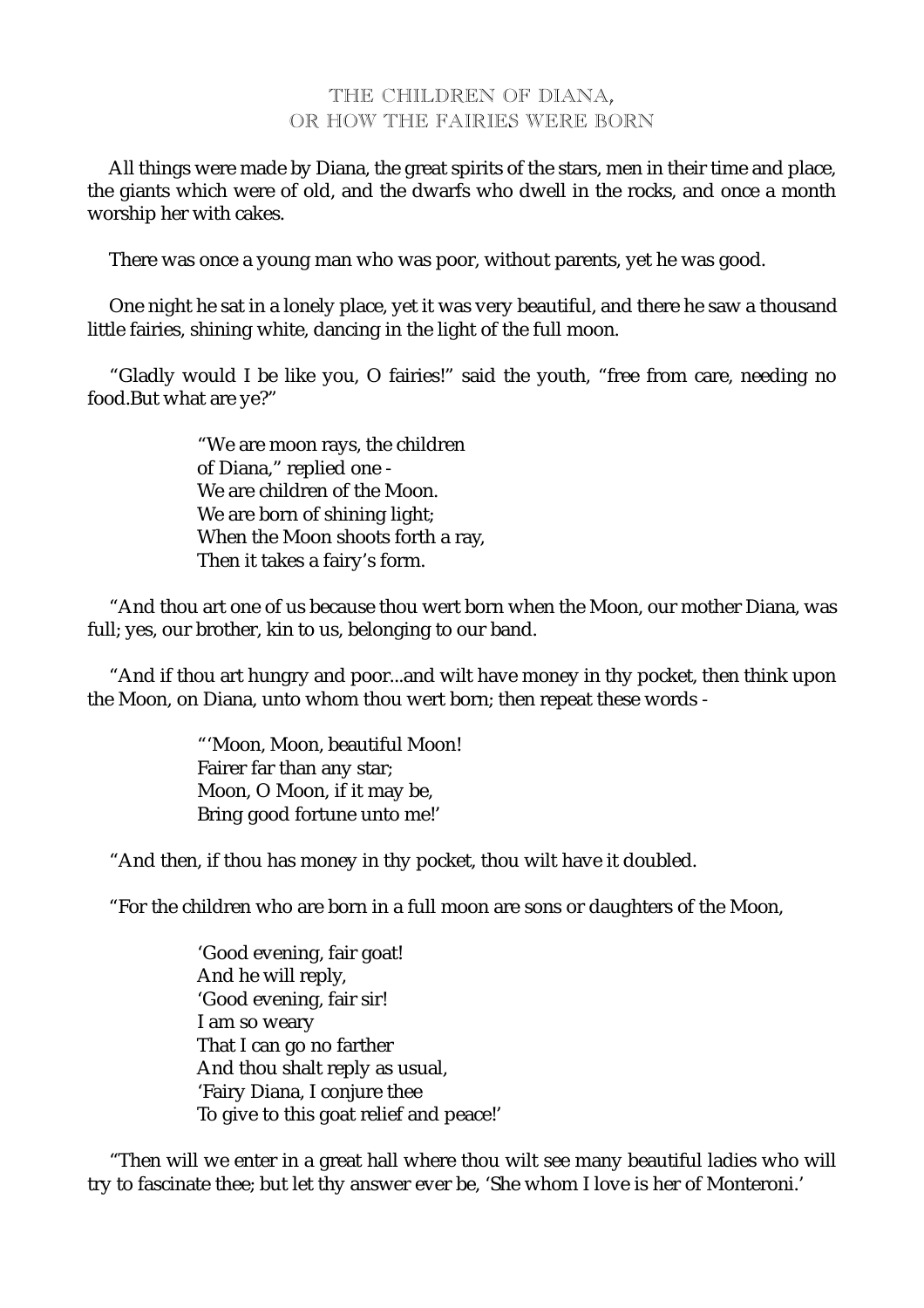"And now Gianni, to horse; mount and away!" So he mounted the cat, which flew as quick as thought, and found the mare, and having pronounced over it the incantation, it became a woman and said -

> In the name of the Fairy Diana! Mayest thou hereby become A beautiful young man, Red and white in hue, Like to milk and blood!

After this he found the goat and conjured it in like manner, and it replied -

In the name of the Fairy Diana! Be thou attired more richly than a prince!

So he passed to the hall, where he was wooed by beautiful ladies, but his answer to them all was that his love was at Monterone.

Then he saw or knew no more, but on awakening found himself in Monterone, and so changed to a handsome youth that no one knew him. So he married his beautiful lady, and all lived the hidden life of witches and wizards from that day, and are now in fairy land.